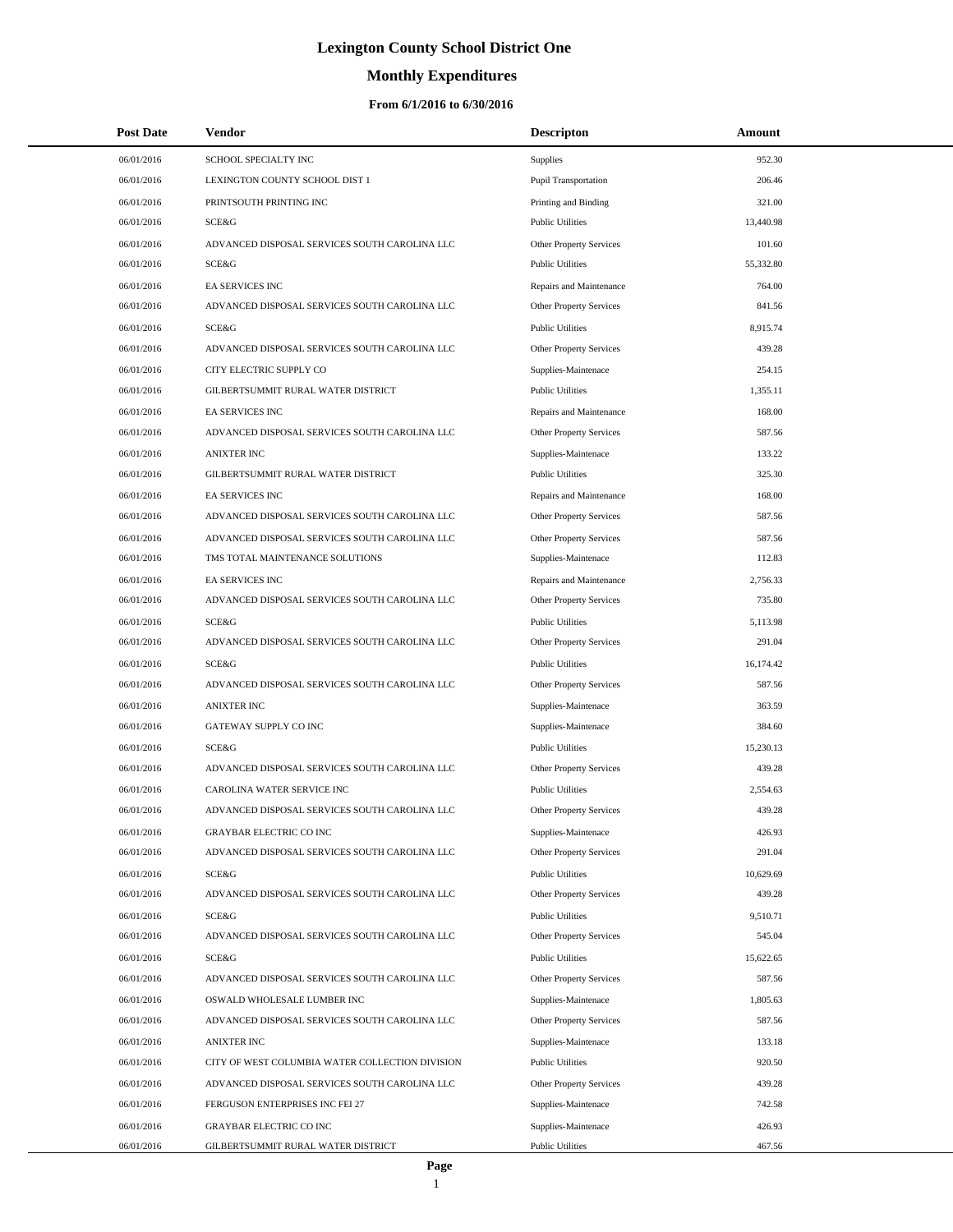# **Monthly Expenditures**

| <b>Post Date</b> | Vendor                                        | <b>Descripton</b>              | Amount   |  |
|------------------|-----------------------------------------------|--------------------------------|----------|--|
| 06/01/2016       | ADVANCED DISPOSAL SERVICES SOUTH CAROLINA LLC | Other Property Services        | 439.28   |  |
| 06/01/2016       | <b>ANIXTER INC</b>                            | Supplies-Maintenace            | 133.22   |  |
| 06/01/2016       | <b>GRAYBAR ELECTRIC CO INC</b>                | Supplies-Maintenace            | 426.93   |  |
| 06/01/2016       | <b>EA SERVICES INC</b>                        | Repairs and Maintenance        | 168.00   |  |
| 06/01/2016       | ADVANCED DISPOSAL SERVICES SOUTH CAROLINA LLC | Other Property Services        | 439.28   |  |
| 06/01/2016       | ADVANCED DISPOSAL SERVICES SOUTH CAROLINA LLC | Other Property Services        | 439.28   |  |
| 06/01/2016       | GILBERTSUMMIT RURAL WATER DISTRICT            | <b>Public Utilities</b>        | 1,039.99 |  |
| 06/01/2016       | <b>EA SERVICES INC</b>                        | Repairs and Maintenance        | 2,656.33 |  |
| 06/01/2016       | ADVANCED DISPOSAL SERVICES SOUTH CAROLINA LLC | Other Property Services        | 587.56   |  |
| 06/01/2016       | SCE&G                                         | <b>Public Utilities</b>        | 426.12   |  |
| 06/01/2016       | EA SERVICES INC                               | Repairs and Maintenance        | 207.00   |  |
| 06/01/2016       | ADVANCED DISPOSAL SERVICES SOUTH CAROLINA LLC | Other Property Services        | 439.28   |  |
| 06/01/2016       | SCE&G                                         | <b>Public Utilities</b>        | 145.76   |  |
| 06/01/2016       | ADVANCED DISPOSAL SERVICES SOUTH CAROLINA LLC | Other Property Services        | 439.28   |  |
| 06/01/2016       | ADVANCED DISPOSAL SERVICES SOUTH CAROLINA LLC | Other Property Services        | 439.28   |  |
| 06/01/2016       | <b>EA SERVICES INC</b>                        | Repairs and Maintenance        | 429.00   |  |
| 06/01/2016       | ADVANCED DISPOSAL SERVICES SOUTH CAROLINA LLC | Other Property Services        | 439.28   |  |
| 06/01/2016       | ADVANCED DISPOSAL SERVICES SOUTH CAROLINA LLC | <b>Other Property Services</b> | 439.28   |  |
| 06/01/2016       | SCE&G                                         | <b>Public Utilities</b>        | 8,412.91 |  |
| 06/01/2016       | <b>EA SERVICES INC</b>                        | Repairs and Maintenance        | 400.00   |  |
| 06/01/2016       | ADVANCED DISPOSAL SERVICES SOUTH CAROLINA LLC | Other Property Services        | 439.28   |  |
| 06/01/2016       | GILBERTSUMMIT RURAL WATER DISTRICT            | <b>Public Utilities</b>        | 513.26   |  |
| 06/01/2016       | SCE&G                                         | <b>Public Utilities</b>        | 122.98   |  |
| 06/01/2016       | <b>EA SERVICES INC</b>                        | Repairs and Maintenance        | 220.00   |  |
| 06/01/2016       | ADVANCED DISPOSAL SERVICES SOUTH CAROLINA LLC | Other Property Services        | 439.28   |  |
| 06/01/2016       | ADVANCED DISPOSAL SERVICES SOUTH CAROLINA LLC | Other Property Services        | 439.28   |  |
| 06/01/2016       | CASCADE WATER SERVICES                        | Repairs and Maintenance        | 107.00   |  |
| 06/01/2016       | ADVANCED DISPOSAL SERVICES SOUTH CAROLINA LLC | Other Property Services        | 439.28   |  |
| 06/01/2016       | EA SERVICES INC                               | Repairs and Maintenance        | 325.00   |  |
| 06/01/2016       | ADVANCED DISPOSAL SERVICES SOUTH CAROLINA LLC | Other Property Services        | 439.28   |  |
| 06/01/2016       | <b>ANIXTER INC</b>                            | Supplies-Maintenace            | 791.80   |  |
| 06/01/2016       | ADVANCED DISPOSAL SERVICES SOUTH CAROLINA LLC | Other Property Services        | 439.28   |  |
| 06/01/2016       | MIXON, CHRISTOPHER DOUGLAS                    | Other Prof & Tech Service      | 120.00   |  |
| 06/01/2016       | HINZ, BRIAN E                                 | Other Prof & Tech Service      | 180.00   |  |
| 06/01/2016       | BLACK, CALEB JAMES                            | Other Prof & Tech Service      | 180.00   |  |
| 06/01/2016       | HAIGLER III, THOMAS I                         | Other Prof & Tech Service      | 180.00   |  |
| 06/01/2016       | FRANKLIN, TIMOTHY WILLIAM                     | Other Prof & Tech Service      | 180.00   |  |
| 06/01/2016       | COOPER, JOEL L                                | Other Prof & Tech Service      | 180.00   |  |
| 06/01/2016       | HINZ, BRIAN E                                 | Other Prof & Tech Service      | 180.00   |  |
| 06/01/2016       | ACOUSTICAL SURFACES INC                       | <b>Supplies</b>                | 1,409.36 |  |
| 06/01/2016       | HP INC                                        | <b>Technology Supplies</b>     | 532.86   |  |
| 06/01/2016       | DIGITAL OFFICE SOLUTIONS INC                  | Repairs and Maintenance        | 224.10   |  |
| 06/01/2016       | <b>APPLE INC</b>                              | <b>Technology Supplies</b>     | 1,015.43 |  |
| 06/01/2016       | <b>GATTIS PRO AUDIO</b>                       | <b>Technology Supplies</b>     | 2,500.00 |  |
| 06/01/2016       | DIGITAL OFFICE SOLUTIONS INC                  | Repairs and Maintenance        | 912.95   |  |
| 06/01/2016       | SCHOOL SPECIALTY INC                          | Supplies                       | 158.58   |  |
| 06/01/2016       | GAYLORD OPRYLAND RESORT AND CONVENTION CENTER | Pupil Transportation           | 2,633.85 |  |
| 06/01/2016       | <b>LEARNING ALLY</b>                          | Inst Prog Improvement          | 800.00   |  |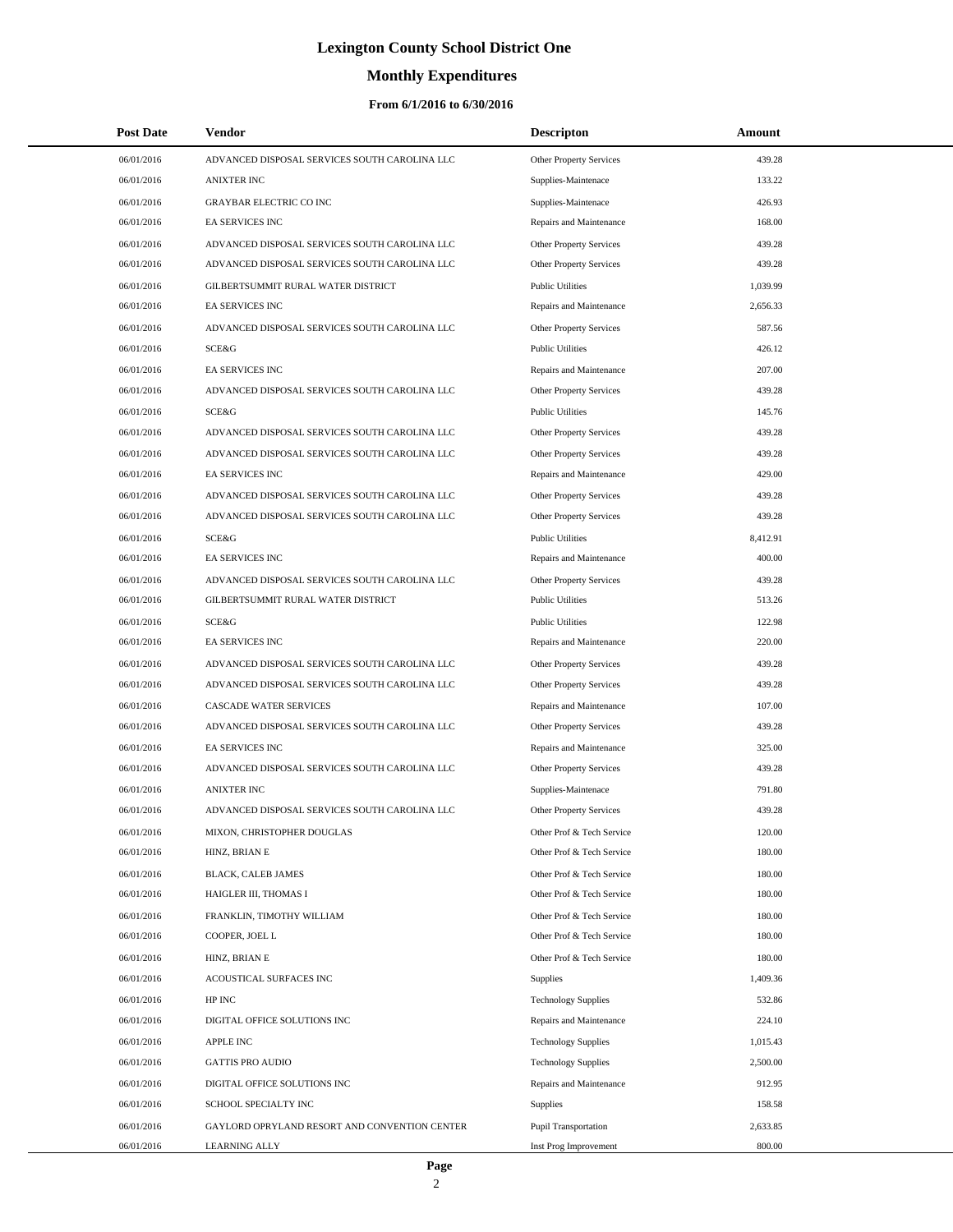# **Monthly Expenditures**

### **From 6/1/2016 to 6/30/2016**

| <b>Post Date</b> | Vendor                                             | <b>Descripton</b>             | Amount    |
|------------------|----------------------------------------------------|-------------------------------|-----------|
| 06/01/2016       | PHILLIPS CORPORATION JEFFREYS DIVISION             | Supplies                      | 3,995.00  |
| 06/01/2016       | SC DEPARTMENT OF REVENUE (SALES TAX RETURN)        | Supplies                      | 279.65    |
| 06/01/2016       | MACHINE AND WELDING SUPPLY CO DBA ARC3 GASES SOUTH | Equipment - Nonexpendable     | 31,757.60 |
| 06/01/2016       | US INK AND TONER INC                               | Supplies                      | 512.10    |
| 06/01/2016       | PILGRIM'S PRIDE CORP                               | Food                          | 478.00    |
| 06/01/2016       | PILGRIM'S PRIDE CORP                               | Food                          | 301.60    |
| 06/01/2016       | PILGRIM'S PRIDE CORP                               | Food                          | 478.00    |
| 06/01/2016       | PILGRIM'S PRIDE CORP                               | Food                          | 301.60    |
| 06/01/2016       | PILGRIM'S PRIDE CORP                               | Food                          | 478.00    |
| 06/01/2016       | US INK AND TONER INC                               | Supplies                      | 132.22    |
| 06/01/2016       | PILGRIM'S PRIDE CORP                               | Food                          | 301.60    |
| 06/01/2016       | US INK AND TONER INC                               | Supplies                      | 132.22    |
| 06/01/2016       | PILGRIM'S PRIDE CORP                               | Food                          | 389.80    |
| 06/01/2016       | PILGRIM'S PRIDE CORP                               | Food                          | 389.80    |
| 06/01/2016       | PILGRIM'S PRIDE CORP                               | Food                          | 301.60    |
| 06/01/2016       | PILGRIM'S PRIDE CORP                               | Food                          | 301.60    |
| 06/01/2016       | PILGRIM'S PRIDE CORP                               | Food                          | 301.60    |
| 06/01/2016       | PILGRIM'S PRIDE CORP                               | Food                          | 301.60    |
| 06/01/2016       | PILGRIM'S PRIDE CORP                               | Food                          | 389.80    |
| 06/01/2016       | PILGRIM'S PRIDE CORP                               | Food                          | 478.00    |
| 06/01/2016       | PILGRIM'S PRIDE CORP                               | Food                          | 301.60    |
| 06/01/2016       | PILGRIM'S PRIDE CORP                               | Food                          | 389.80    |
| 06/01/2016       | PILGRIM'S PRIDE CORP                               | Food                          | 389.80    |
| 06/01/2016       | PILGRIM'S PRIDE CORP                               | Food                          | 301.60    |
| 06/01/2016       | PILGRIM'S PRIDE CORP                               | Food                          | 301.60    |
| 06/01/2016       | PILGRIM'S PRIDE CORP                               | Food                          | 301.60    |
| 06/01/2016       | PILGRIM'S PRIDE CORP                               | Food                          | 301.60    |
| 06/01/2016       | PILGRIM'S PRIDE CORP                               | Food                          | 301.60    |
| 06/01/2016       | PILGRIM'S PRIDE CORP                               | Food                          | 301.60    |
| 06/01/2016       | PILGRIM'S PRIDE CORP                               | Food                          | 301.60    |
| 06/01/2016       | PILGRIM'S PRIDE CORP                               | Food                          | 301.60    |
| 06/01/2016       | PILGRIM'S PRIDE CORP                               | Food                          | 301.60    |
| 06/01/2016       | PILGRIM'S PRIDE CORP                               | Food                          | 301.60    |
| 06/01/2016       | PILGRIM'S PRIDE CORP                               | Food                          | 301.60    |
| 06/01/2016       | US INK AND TONER INC                               | Supplies                      | 132.22    |
| 06/01/2016       | PILGRIM'S PRIDE CORP                               | Food                          | 478.00    |
| 06/01/2016       | US INK AND TONER INC                               | Supplies                      | 132.22    |
| 06/01/2016       | PILGRIM'S PRIDE CORP                               | Food                          | 301.60    |
| 06/01/2016       | PRESENTATION SYSTEMS SOUTH INC                     | Pupil Activity                | 2,314.20  |
| 06/01/2016       | TROXELL COMMUNICATIONS INC                         | Pupil Activity                | 104.56    |
| 06/01/2016       | PROJECT ADVENTURE INC                              | Pupil Activity                | 1,380.00  |
| 06/01/2016       | GOPHER SPORT PLAY WITH A PURPOSE                   | Pupil Activity                | 420.50    |
| 06/01/2016       | <b>CAROLINA IDEAS</b>                              | Pupil Activity                | 783.24    |
| 06/01/2016       | <b>BSN SPORTS</b>                                  | Pupil Activity                | 5,200.20  |
| 06/01/2016       | CHAMPION COACH INC                                 | Pupil Activity                | 2,000.00  |
| 06/02/2016       | HP INC                                             | Technology Supplies-Immersion | 266.43    |
| 06/02/2016       | FOLLETT SCHOOL SOLUTIONS INC                       | Supplies                      | 560.22    |
| 06/02/2016       | FOLLETT SCHOOL SOLUTIONS INC                       | <b>Library Books</b>          | 457.57    |

 $\overline{a}$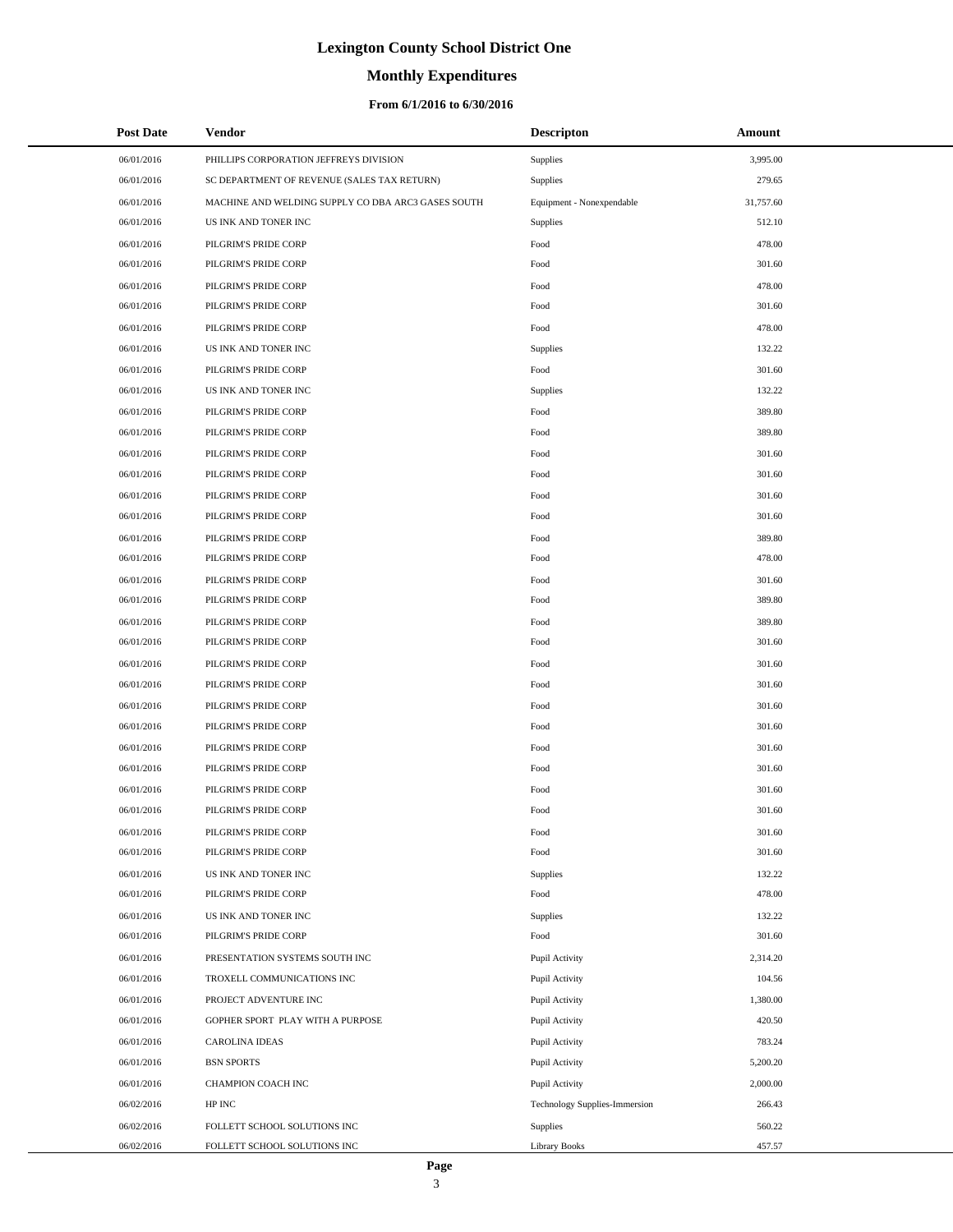# **Monthly Expenditures**

### **From 6/1/2016 to 6/30/2016**

| <b>Post Date</b> | Vendor                                          | <b>Descripton</b>             | Amount    |
|------------------|-------------------------------------------------|-------------------------------|-----------|
| 06/02/2016       | <b>SALSARITA'S</b>                              | Other Objects                 | 177.41    |
| 06/02/2016       | LCJMWANDSC (LEX CTY JOINT WATER AND SEWER COMMI | <b>Public Utilities</b>       | 126.57    |
| 06/02/2016       | TOWN OF LEXINGTON                               | <b>Public Utilities</b>       | 401.54    |
| 06/02/2016       | LCJMWANDSC (LEX CTY JOINT WATER AND SEWER COMMI | <b>Public Utilities</b>       | 2,402.59  |
| 06/02/2016       | TOWN OF LEXINGTON                               | <b>Public Utilities</b>       | 4,015.67  |
| 06/02/2016       | TOWN OF LEXINGTON                               | <b>Public Utilities</b>       | 1,327.63  |
| 06/02/2016       | LCJMWANDSC (LEX CTY JOINT WATER AND SEWER COMMI | <b>Public Utilities</b>       | 1,073.37  |
| 06/02/2016       | LCJMWANDSC (LEX CTY JOINT WATER AND SEWER COMMI | <b>Public Utilities</b>       | 1,317.93  |
| 06/02/2016       | TOWN OF LEXINGTON                               | <b>Public Utilities</b>       | 303.65    |
| 06/02/2016       | TOWN OF LEXINGTON                               | <b>Public Utilities</b>       | 1,073.68  |
| 06/02/2016       | LCJMWANDSC (LEX CTY JOINT WATER AND SEWER COMMI | <b>Public Utilities</b>       | 1,787.30  |
| 06/02/2016       | LCJMWANDSC (LEX CTY JOINT WATER AND SEWER COMMI | <b>Public Utilities</b>       | 1,944.75  |
| 06/02/2016       | LCJMWANDSC (LEX CTY JOINT WATER AND SEWER COMMI | <b>Public Utilities</b>       | 6,659.28  |
| 06/02/2016       | TOWN OF LEXINGTON                               | <b>Public Utilities</b>       | 1,154.85  |
| 06/02/2016       | LCJMWANDSC (LEX CTY JOINT WATER AND SEWER COMMI | <b>Public Utilities</b>       | 601.53    |
| 06/02/2016       | LCJMWANDSC (LEX CTY JOINT WATER AND SEWER COMMI | <b>Public Utilities</b>       | 579.09    |
| 06/02/2016       | TOWN OF LEXINGTON                               | <b>Public Utilities</b>       | 799.22    |
| 06/02/2016       | LCJMWANDSC (LEX CTY JOINT WATER AND SEWER COMMI | <b>Public Utilities</b>       | 625.98    |
| 06/02/2016       | TOWN OF LEXINGTON                               | <b>Public Utilities</b>       | 790.63    |
| 06/02/2016       | LCJMWANDSC (LEX CTY JOINT WATER AND SEWER COMMI | <b>Public Utilities</b>       | 678.08    |
| 06/02/2016       | TOWN OF LEXINGTON                               | <b>Public Utilities</b>       | 881.69    |
| 06/02/2016       | LCJMWANDSC (LEX CTY JOINT WATER AND SEWER COMMI | <b>Public Utilities</b>       | 1,662.25  |
| 06/02/2016       | LCJMWANDSC (LEX CTY JOINT WATER AND SEWER COMMI | <b>Public Utilities</b>       | 1,769.85  |
| 06/02/2016       | LCJMWANDSC (LEX CTY JOINT WATER AND SEWER COMMI | <b>Public Utilities</b>       | 798.51    |
| 06/02/2016       | LCJMWANDSC (LEX CTY JOINT WATER AND SEWER COMMI | <b>Public Utilities</b>       | 636.63    |
| 06/02/2016       | TOWN OF LEXINGTON                               | <b>Public Utilities</b>       | 562.14    |
| 06/02/2016       | LCJMWANDSC (LEX CTY JOINT WATER AND SEWER COMMI | <b>Public Utilities</b>       | 215.00    |
| 06/02/2016       | TOWN OF LEXINGTON                               | <b>Public Utilities</b>       | 511.46    |
| 06/02/2016       | TOWN OF LEXINGTON                               | <b>Public Utilities</b>       | 1,547.01  |
| 06/02/2016       | TOWN OF LEXINGTON                               | <b>Public Utilities</b>       | 1,465.07  |
| 06/02/2016       | TOWN OF LEXINGTON                               | <b>Public Utilities</b>       | 3,962.43  |
| 06/02/2016       | LCJMWANDSC (LEX CTY JOINT WATER AND SEWER COMMI | <b>Public Utilities</b>       | 1,462.43  |
| 06/02/2016       | SC ASSOCIATION OF SCHOOL RESOURCE OFFICERS      | Travel                        | 200.00    |
| 06/02/2016       | WHITE HOUSE FLORIST                             | Other Objects                 | 1,301.07  |
| 06/02/2016       | SCHOOL SPECIALTY INC                            | Supplies                      | 877.69    |
| 06/02/2016       | APPLE INC                                       | <b>Technology Supplies</b>    | 40,574.40 |
| 06/02/2016       | <b>US FOODS</b>                                 | Supplies                      | 835.23    |
| 06/02/2016       | <b>US FOODS</b>                                 | Supplies                      | 335.84    |
| 06/02/2016       | <b>US FOODS</b>                                 | Supplies                      | 798.56    |
| 06/02/2016       | <b>US FOODS</b>                                 | Supplies                      | 321.80    |
| 06/02/2016       | <b>US FOODS</b>                                 | Commodity Distribution Charge | 103.88    |
| 06/02/2016       | <b>US FOODS</b>                                 | Supplies                      | 373.34    |
| 06/02/2016       | <b>US FOODS</b>                                 | Supplies                      | 883.88    |
| 06/02/2016       | <b>US FOODS</b>                                 | Commodity Distribution Charge | 103.88    |
| 06/02/2016       | <b>US FOODS</b>                                 | Supplies                      | 155.14    |
| 06/02/2016       | <b>US FOODS</b>                                 | Supplies                      | 409.07    |
| 06/02/2016       | <b>US FOODS</b>                                 | Supplies                      | 616.74    |
| 06/02/2016       | <b>US FOODS</b>                                 | Commodity Distribution Charge | 103.88    |

L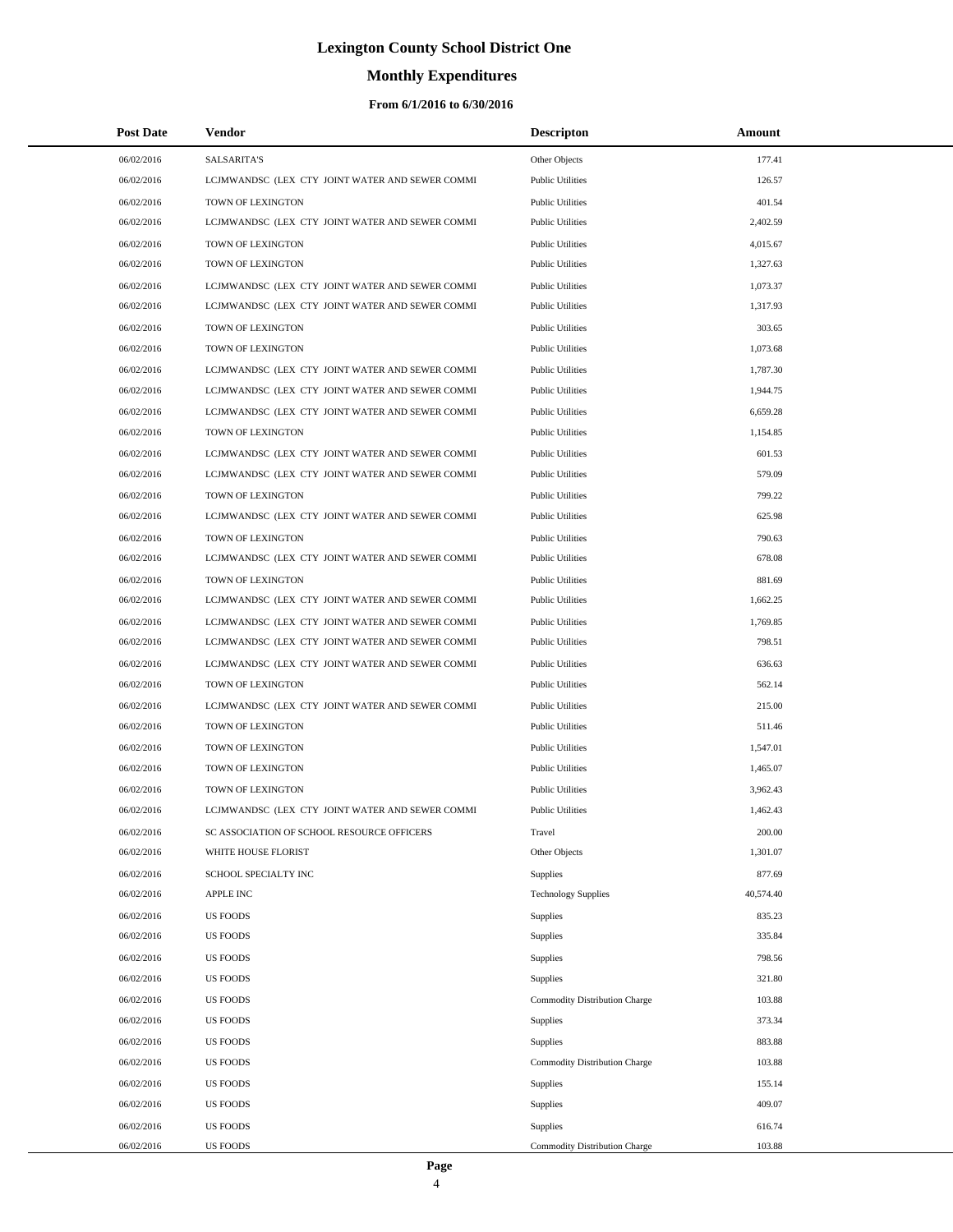### **Monthly Expenditures**

### **From 6/1/2016 to 6/30/2016**

| <b>Post Date</b> | <b>Vendor</b>                           | <b>Descripton</b>             | Amount    |
|------------------|-----------------------------------------|-------------------------------|-----------|
| 06/02/2016       | <b>US FOODS</b>                         | Supplies                      | 211.22    |
| 06/02/2016       | <b>US FOODS</b>                         | Commodity Distribution Charge | 103.88    |
| 06/02/2016       | <b>US FOODS</b>                         | Supplies                      | 411.90    |
| 06/02/2016       | <b>US FOODS</b>                         | Commodity Distribution Charge | 110.24    |
| 06/02/2016       | <b>US FOODS</b>                         | Supplies                      | 1,083.98  |
| 06/02/2016       | <b>US FOODS</b>                         | Supplies                      | 149.35    |
| 06/02/2016       | <b>US FOODS</b>                         | Supplies                      | 880.83    |
| 06/02/2016       | <b>US FOODS</b>                         | Supplies                      | 324.93    |
| 06/02/2016       | <b>US FOODS</b>                         | Supplies                      | 384.84    |
| 06/02/2016       | <b>US FOODS</b>                         | Supplies                      | 723.62    |
| 06/02/2016       | <b>US FOODS</b>                         | Supplies                      | 527.14    |
| 06/02/2016       | <b>US FOODS</b>                         | Supplies                      | 512.45    |
| 06/02/2016       | <b>US FOODS</b>                         | Commodity Distribution Charge | 101.76    |
| 06/02/2016       | <b>US FOODS</b>                         | <b>Supplies</b>               | 477.75    |
| 06/02/2016       | <b>US FOODS</b>                         | Supplies                      | 699.74    |
| 06/02/2016       | <b>US FOODS</b>                         | Supplies                      | 414.78    |
| 06/02/2016       | <b>US FOODS</b>                         | Supplies                      | 788.82    |
| 06/02/2016       | <b>US FOODS</b>                         | Supplies                      | 511.50    |
| 06/02/2016       | <b>US FOODS</b>                         | Commodity Distribution Charge | 159.00    |
| 06/02/2016       | <b>US FOODS</b>                         | Supplies                      | 509.97    |
| 06/02/2016       | <b>US FOODS</b>                         | Supplies                      | 476.90    |
| 06/02/2016       | <b>US FOODS</b>                         | Supplies                      | 1,072.41  |
| 06/02/2016       | <b>US FOODS</b>                         | Supplies                      | 274.25    |
| 06/02/2016       | <b>US FOODS</b>                         | Supplies                      | 268.34    |
| 06/02/2016       | <b>US FOODS</b>                         | Supplies                      | 380.00    |
| 06/02/2016       | ASHLEY RIDGE HIGH SCHOOL                | Pupil Activity                | 343.55    |
| 06/02/2016       | BROOKLAND CAYCE HIGH SCHOOL             | Pupil Activity                | 390.00    |
| 06/03/2016       | PURCHASED SERVICE                       | Travel                        | 289.71    |
| 06/03/2016       | <b>HAMPTON INN</b>                      | Travel                        | 293.15    |
| 06/03/2016       | <b>PURCHASED SERVICE</b>                | Travel                        | 227.56    |
| 06/03/2016       | PURCHASED SERVICE                       | Travel                        | 135.97    |
| 06/03/2016       | <b>PURCHASED SERVICE</b>                | Travel                        | 244.40    |
| 06/03/2016       | PURCHASED SERVICE                       | Travel                        | 164.97    |
| 06/03/2016       | PURCHASED SERVICE                       | Travel                        | 145.04    |
| 06/03/2016       | <b>PURCHASED SERVICE</b>                | Travel                        | 184.25    |
| 06/03/2016       | PURCHASED SERVICE                       | Travel                        | 103.19    |
| 06/03/2016       | SIMPLEXGRINNELL                         | Repairs and Maintenance       | 396.00    |
| 06/03/2016       | SPIRIT COMMUNICATIONS                   | Communication                 | 199.70    |
| 06/03/2016       | SPIRIT COMMUNICATIONS                   | Communication                 | 150.97    |
| 06/03/2016       | SPIRIT COMMUNICATIONS                   | Communication                 | 121.64    |
| 06/03/2016       | PURCHASED SERVICE                       | Travel                        | 133.38    |
| 06/03/2016       | MCGRAW HILL EDUCATION INC               | Supplies                      | 110.88    |
| 06/03/2016       | PARENTS AS TEACHERS NATIONAL CENTER INC | Dues and Fees                 | 1,000.00  |
| 06/03/2016       | SOUTHERN REGIONAL EDUCATION BD (SREB)   | Travel                        | 1,000.00  |
| 06/03/2016       | EDUCATION AND BUSINESS SUMMIT           | Travel                        | 110.00    |
| 06/03/2016       | <b>US FOODS</b>                         | Supplies                      | 1,125.28  |
| 06/03/2016       | <b>US FOODS</b>                         | Food                          | 16,972.86 |
| 06/03/2016       | EARTHGRAINS BAKING COMPANIES INC        | <b>Bread</b>                  | 307.50    |

 $\overline{a}$  $\overline{\phantom{a}}$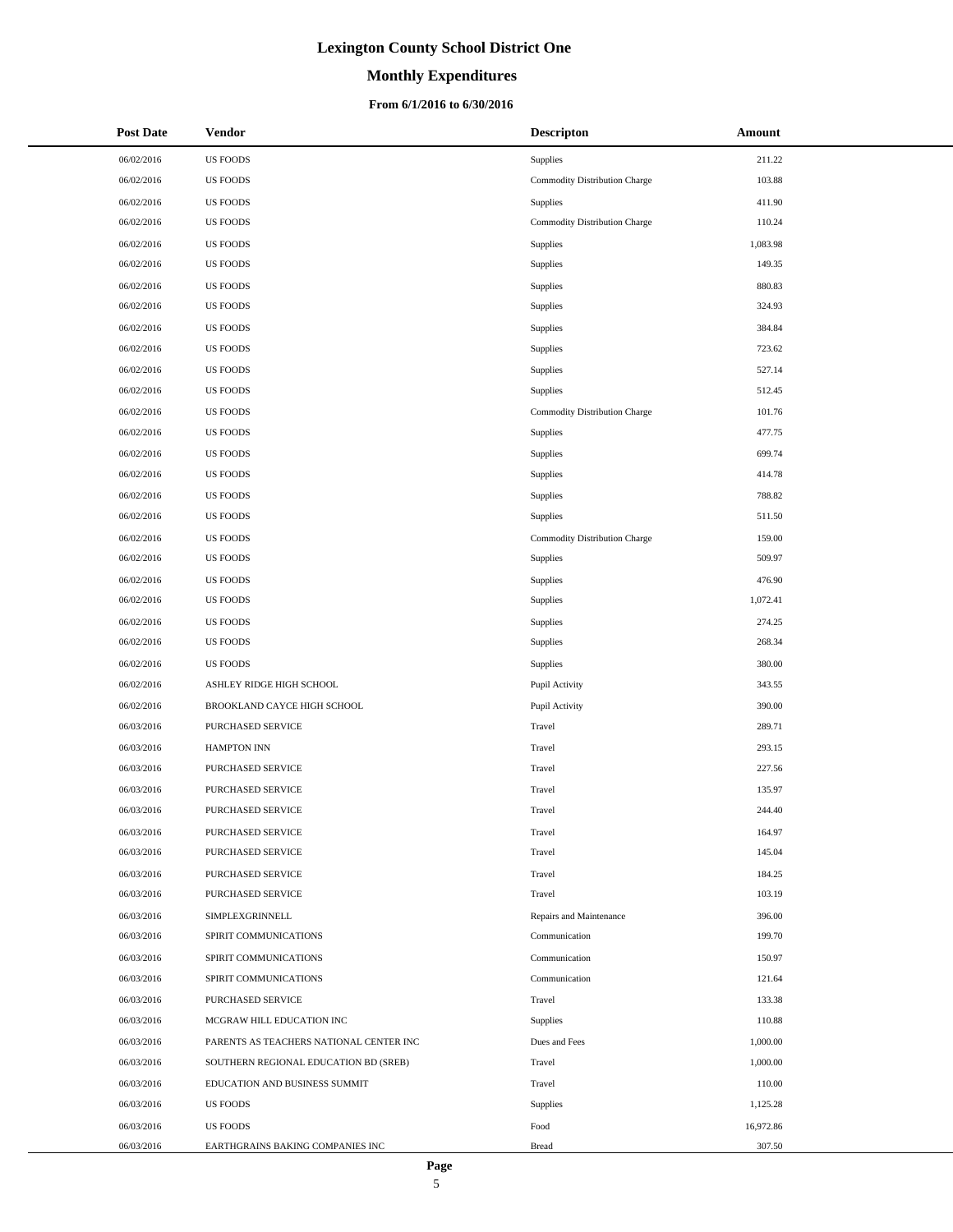# **Monthly Expenditures**

### **From 6/1/2016 to 6/30/2016**

| <b>Post Date</b> | <b>Vendor</b>                    | <b>Descripton</b>             | Amount    |
|------------------|----------------------------------|-------------------------------|-----------|
| 06/03/2016       | SENN BROTHERS INC                | Produce                       | 1,392.98  |
| 06/03/2016       | <b>US FOODS</b>                  | Commodity Distribution Charge | 292.56    |
| 06/03/2016       | <b>US FOODS</b>                  | Supplies                      | 1,097.86  |
| 06/03/2016       | <b>US FOODS</b>                  | Food                          | 6,714.69  |
| 06/03/2016       | EARTHGRAINS BAKING COMPANIES INC | <b>Bread</b>                  | 111.25    |
| 06/03/2016       | SENN BROTHERS INC                | Produce                       | 1,179.95  |
| 06/03/2016       | <b>US FOODS</b>                  | Commodity Distribution Charge | 305.28    |
| 06/03/2016       | <b>US FOODS</b>                  | Supplies                      | 666.66    |
| 06/03/2016       | <b>US FOODS</b>                  | Food                          | 8,918.71  |
| 06/03/2016       | SENN BROTHERS INC                | Produce                       | 985.60    |
| 06/03/2016       | <b>US FOODS</b>                  | Commodity Distribution Charge | 294.68    |
| 06/03/2016       | <b>US FOODS</b>                  | Supplies                      | 559.98    |
| 06/03/2016       | <b>US FOODS</b>                  | Food                          | 11,066.73 |
| 06/03/2016       | SENN BROTHERS INC                | Produce                       | 1.084.32  |
| 06/03/2016       | <b>US FOODS</b>                  | Commodity Distribution Charge | 328.60    |
| 06/03/2016       | <b>US FOODS</b>                  | Supplies                      | 346.48    |
| 06/03/2016       | <b>US FOODS</b>                  | Food                          | 9,370.43  |
| 06/03/2016       | SENN BROTHERS INC                | Produce                       | 1,049.98  |
| 06/03/2016       | <b>US FOODS</b>                  | Commodity Distribution Charge | 281.96    |
| 06/03/2016       | <b>US FOODS</b>                  | Supplies                      | 520.14    |
| 06/03/2016       | <b>US FOODS</b>                  | Food                          | 12,632.10 |
| 06/03/2016       | SENN BROTHERS INC                | Produce                       | 775.91    |
| 06/03/2016       | <b>US FOODS</b>                  | Commodity Distribution Charge | 330.72    |
| 06/03/2016       | <b>US FOODS</b>                  | Supplies                      | 178.27    |
| 06/03/2016       | <b>US FOODS</b>                  | Food                          | 2,253.51  |
| 06/03/2016       | SENN BROTHERS INC                | Produce                       | 460.43    |
| 06/03/2016       | <b>US FOODS</b>                  | Commodity Distribution Charge | 114.48    |
| 06/03/2016       | <b>US FOODS</b>                  | Supplies                      | 3,533.41  |
| 06/03/2016       | <b>US FOODS</b>                  | Food                          | 4,842.40  |
| 06/03/2016       | SENN BROTHERS INC                | Produce                       | 1,340.51  |
| 06/03/2016       | <b>US FOODS</b>                  | Commodity Distribution Charge | 284.08    |
| 06/03/2016       | <b>US FOODS</b>                  | Supplies                      | 635.09    |
| 06/03/2016       | <b>US FOODS</b>                  | Food                          | 7,094.95  |
| 06/03/2016       | SENN BROTHERS INC                | Produce                       | 945.77    |
| 06/03/2016       | <b>US FOODS</b>                  | Commodity Distribution Charge | 335.49    |
| 06/03/2016       | <b>US FOODS</b>                  | <b>Supplies</b>               | 487.41    |
| 06/03/2016       | <b>US FOODS</b>                  | Food                          | 15,715.72 |
| 06/03/2016       | SENN BROTHERS INC                | Produce                       | 1,071.89  |
| 06/03/2016       | <b>US FOODS</b>                  | Commodity Distribution Charge | 332.84    |
| 06/03/2016       | <b>US FOODS</b>                  | Supplies                      | 316.48    |
| 06/03/2016       | <b>US FOODS</b>                  | Food                          | 11,907.08 |
| 06/03/2016       | SENN BROTHERS INC                | Produce                       | 1,025.87  |
| 06/03/2016       | <b>US FOODS</b>                  | Commodity Distribution Charge | 358.28    |
| 06/03/2016       | <b>US FOODS</b>                  | <b>Supplies</b>               | 1,105.02  |
| 06/03/2016       | <b>US FOODS</b>                  | Food                          | 8,116.12  |
| 06/03/2016       | EARTHGRAINS BAKING COMPANIES INC | <b>Bread</b>                  | 116.25    |
| 06/03/2016       | SENN BROTHERS INC                | Produce                       | 967.51    |
| 06/03/2016       | <b>US FOODS</b>                  | Commodity Distribution Charge | 309.52    |

÷.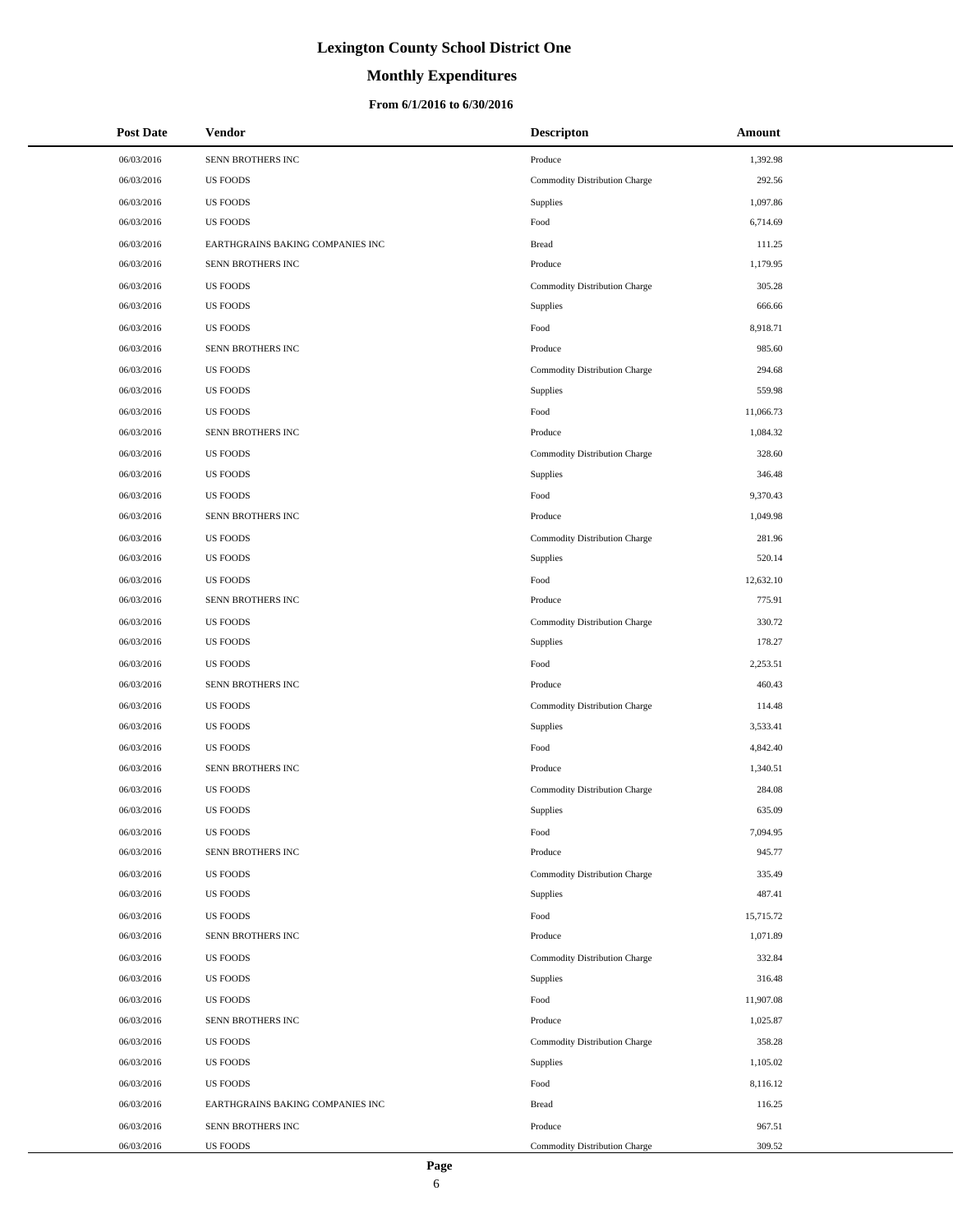### **Monthly Expenditures**

### **From 6/1/2016 to 6/30/2016**

| <b>Post Date</b> | <b>Vendor</b>                    | <b>Descripton</b>             | Amount    |
|------------------|----------------------------------|-------------------------------|-----------|
| 06/03/2016       | <b>US FOODS</b>                  | Supplies                      | 372.05    |
| 06/03/2016       | <b>US FOODS</b>                  | Food                          | 5,735.49  |
| 06/03/2016       | SENN BROTHERS INC                | Produce                       | 762.18    |
| 06/03/2016       | <b>US FOODS</b>                  | Commodity Distribution Charge | 290.44    |
| 06/03/2016       | <b>US FOODS</b>                  | Supplies                      | 933.34    |
| 06/03/2016       | <b>US FOODS</b>                  | Food                          | 21,742.78 |
| 06/03/2016       | EARTHGRAINS BAKING COMPANIES INC | <b>Bread</b>                  | 213.75    |
| 06/03/2016       | SENN BROTHERS INC                | Produce                       | 1,465.62  |
| 06/03/2016       | <b>US FOODS</b>                  | Commodity Distribution Charge | 294.68    |
| 06/03/2016       | <b>US FOODS</b>                  | Supplies                      | 714.44    |
| 06/03/2016       | <b>US FOODS</b>                  | Food                          | 4,776.76  |
| 06/03/2016       | SENN BROTHERS INC                | Produce                       | 610.49    |
| 06/03/2016       | <b>US FOODS</b>                  | Commodity Distribution Charge | 267.12    |
| 06/03/2016       | <b>US FOODS</b>                  | Supplies                      | 590.56    |
| 06/03/2016       | <b>US FOODS</b>                  | Food                          | 6,838.64  |
| 06/03/2016       | SENN BROTHERS INC                | Produce                       | 1,220.06  |
| 06/03/2016       | <b>US FOODS</b>                  | Commodity Distribution Charge | 290.44    |
| 06/03/2016       | <b>US FOODS</b>                  | Supplies                      | 281.93    |
| 06/03/2016       | <b>US FOODS</b>                  | Food                          | 3,945.51  |
| 06/03/2016       | SENN BROTHERS INC                | Produce                       | 1,109.58  |
| 06/03/2016       | <b>US FOODS</b>                  | Commodity Distribution Charge | 279.84    |
| 06/03/2016       | <b>US FOODS</b>                  | Supplies                      | 405.27    |
| 06/03/2016       | <b>US FOODS</b>                  | Food                          | 3,611.69  |
| 06/03/2016       | SENN BROTHERS INC                | Produce                       | 704.38    |
| 06/03/2016       | <b>US FOODS</b>                  | Commodity Distribution Charge | 281.96    |
| 06/03/2016       | <b>US FOODS</b>                  | Supplies                      | 704.77    |
| 06/03/2016       | <b>US FOODS</b>                  | Food                          | 9,973.91  |
| 06/03/2016       | SENN BROTHERS INC                | Produce                       | 1,300.45  |
| 06/03/2016       | <b>US FOODS</b>                  | Commodity Distribution Charge | 289.38    |
| 06/03/2016       | <b>US FOODS</b>                  | Supplies                      | 292.50    |
| 06/03/2016       | <b>US FOODS</b>                  | Food                          | 9,094.24  |
| 06/03/2016       | SENN BROTHERS INC                | Produce                       | 869.73    |
| 06/03/2016       | <b>US FOODS</b>                  | Commodity Distribution Charge | 290.44    |
| 06/03/2016       | <b>US FOODS</b>                  | Supplies                      | 539.75    |
| 06/03/2016       | <b>US FOODS</b>                  | Food                          | 4,317.87  |
| 06/03/2016       | SENN BROTHERS INC                | Produce                       | 718.60    |
| 06/03/2016       | <b>US FOODS</b>                  | Commodity Distribution Charge | 313.76    |
| 06/03/2016       | <b>US FOODS</b>                  | Supplies                      | 565.17    |
| 06/03/2016       | <b>US FOODS</b>                  | Food                          | 8,710.79  |
| 06/03/2016       | SENN BROTHERS INC                | Produce                       | 1,426.03  |
| 06/03/2016       | <b>US FOODS</b>                  | Commodity Distribution Charge | 281.96    |
| 06/03/2016       | <b>US FOODS</b>                  | Supplies                      | 750.86    |
| 06/03/2016       | <b>US FOODS</b>                  | Food                          | 7,162.76  |
| 06/03/2016       | EARTHGRAINS BAKING COMPANIES INC | <b>Bread</b>                  | 223.75    |
| 06/03/2016       | SENN BROTHERS INC                | Produce                       | 1,257.68  |
| 06/03/2016       | <b>US FOODS</b>                  | Commodity Distribution Charge | 296.80    |
| 06/03/2016       | <b>US FOODS</b>                  | Supplies                      | 504.21    |
| 06/03/2016       | <b>US FOODS</b>                  | Food                          | 6,007.97  |

 $\overline{a}$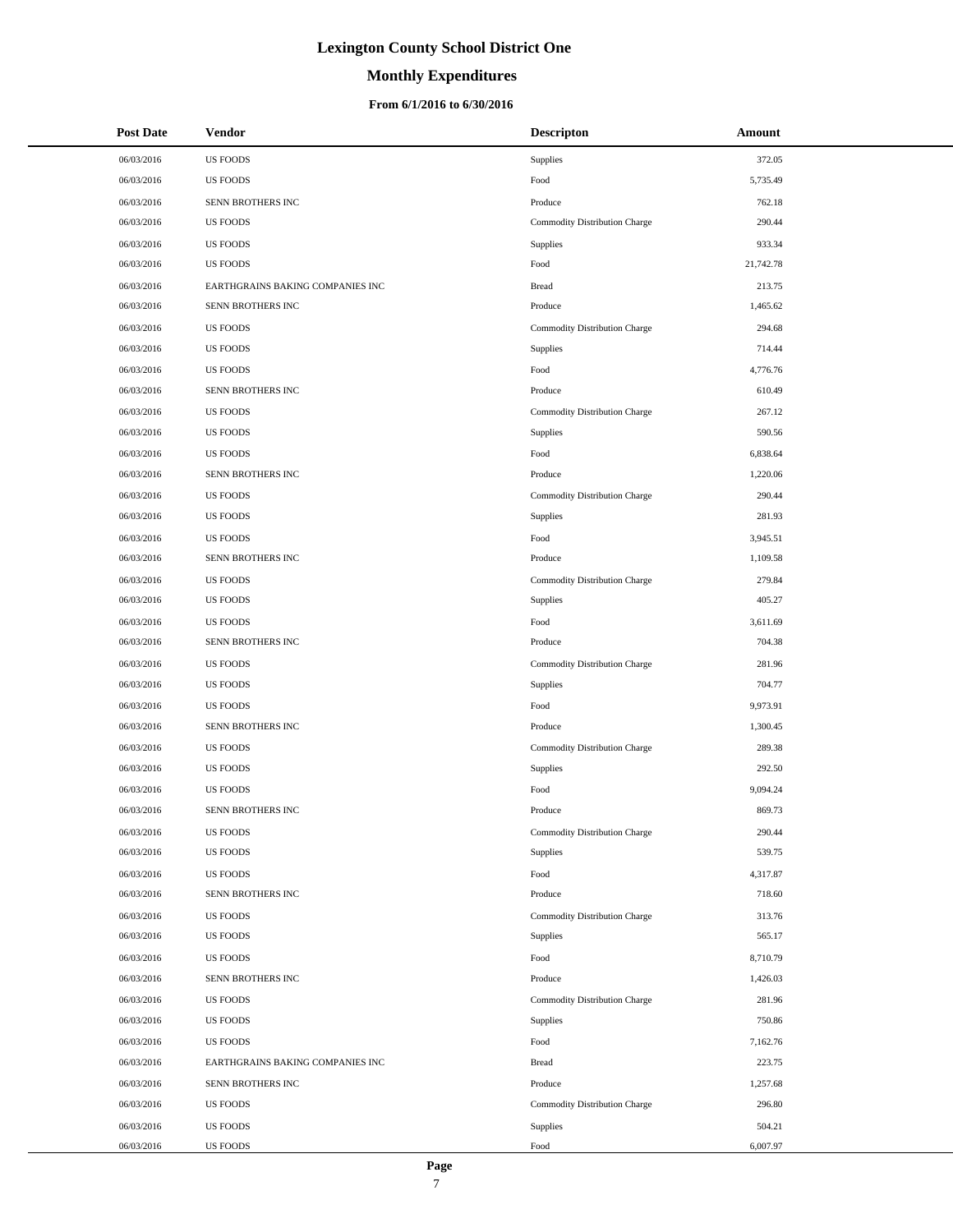# **Monthly Expenditures**

### **From 6/1/2016 to 6/30/2016**

| <b>Post Date</b> | Vendor                                        | <b>Descripton</b>             | Amount    |
|------------------|-----------------------------------------------|-------------------------------|-----------|
| 06/03/2016       | EARTHGRAINS BAKING COMPANIES INC              | <b>Bread</b>                  | 237.50    |
| 06/03/2016       | SENN BROTHERS INC                             | Produce                       | 1,155.13  |
| 06/03/2016       | <b>US FOODS</b>                               | Commodity Distribution Charge | 201.40    |
| 06/03/2016       | <b>US FOODS</b>                               | Supplies                      | 431.60    |
| 06/03/2016       | <b>US FOODS</b>                               | Food                          | 3,205.33  |
| 06/03/2016       | SENN BROTHERS INC                             | Produce                       | 531.77    |
| 06/03/2016       | <b>US FOODS</b>                               | Commodity Distribution Charge | 299.98    |
| 06/03/2016       | <b>US FOODS</b>                               | Supplies                      | 624.18    |
| 06/03/2016       | <b>US FOODS</b>                               | Food                          | 5,555.56  |
| 06/03/2016       | SENN BROTHERS INC                             | Produce                       | 754.97    |
| 06/03/2016       | <b>US FOODS</b>                               | Commodity Distribution Charge | 311.64    |
| 06/03/2016       | <b>US FOODS</b>                               | Supplies                      | 915.65    |
| 06/03/2016       | <b>US FOODS</b>                               | Food                          | 8,986.04  |
| 06/03/2016       | EARTHGRAINS BAKING COMPANIES INC              | <b>Bread</b>                  | 245.25    |
| 06/03/2016       | SENN BROTHERS INC                             | Produce                       | 1,126.95  |
| 06/03/2016       | <b>US FOODS</b>                               | Commodity Distribution Charge | 305.28    |
| 06/03/2016       | <b>US FOODS</b>                               | Supplies                      | 231.78    |
| 06/03/2016       | <b>US FOODS</b>                               | Food                          | 7,232.94  |
| 06/03/2016       | SENN BROTHERS INC                             | Produce                       | 717.20    |
| 06/03/2016       | <b>US FOODS</b>                               | Commodity Distribution Charge | 288.32    |
| 06/03/2016       | <b>US FOODS</b>                               | Supplies                      | 2,309.00  |
| 06/03/2016       | <b>US FOODS</b>                               | Food                          | 19,183.88 |
| 06/03/2016       | EARTHGRAINS BAKING COMPANIES INC              | <b>Bread</b>                  | 230.25    |
| 06/03/2016       | SENN BROTHERS INC                             | Produce                       | 1,587.17  |
| 06/03/2016       | <b>US FOODS</b>                               | Commodity Distribution Charge | 309.52    |
| 06/03/2016       | <b>US FOODS</b>                               | Supplies                      | 574.67    |
| 06/03/2016       | <b>US FOODS</b>                               | Food                          | 4,395.92  |
| 06/03/2016       | SENN BROTHERS INC                             | Produce                       | 844.51    |
| 06/03/2016       | <b>US FOODS</b>                               | Commodity Distribution Charge | 284.08    |
| 06/03/2016       | SC HIGH SCHOOL LEAGUE                         | Pupil Activity                | 125.00    |
| 06/03/2016       | PATTERSON MEDICAL SUPPLY INC DBA MEDCO SUPPLY | Pupil Activity                | 157.50    |
| 06/03/2016       | KAPLAN EARLY LEARNING COMPANY                 | Supplies                      | $-10.75$  |
| 06/03/2016       | PARENTS AS TEACHERS NATIONAL CENTER INC       | Dues and Fees                 | 650.00    |
| 06/06/2016       | SCHOOL SPECIALTY INC                          | Supplies                      | 1,566.05  |
| 06/06/2016       | LEXINGTON PRINTING LLC                        | Printing and Binding          | 1,004.73  |
| 06/06/2016       | LEXINGTON PRINTING LLC                        | Printing and Binding          | 359.87    |
| 06/06/2016       | <b>BLACK SHEEP PROMOTIONS</b>                 | Supplies                      | 1,198.40  |
| 06/06/2016       | LEXINGTON PRINTING LLC                        | Printing and Binding          | 2,499.52  |
| 06/06/2016       | EBONY HOLDINGS INC DBA JM GRACE COMPANY       | Supplies                      | 12,799.88 |
| 06/06/2016       | PURCHASED SERVICE                             | Travel                        | 324.50    |
| 06/06/2016       | PURCHASED SERVICE                             | Travel                        | 324.50    |
| 06/06/2016       | PATTERSON, CHRISTOPHER                        | Other Prof & Tech Service     | 600.00    |
| 06/06/2016       | SOLIANT HEALTH                                | Other Prof & Tech Service     | 2,400.00  |
| 06/06/2016       | <b>APPLE INC</b>                              | <b>Technology Supplies</b>    | 3,688.29  |
| 06/06/2016       | MACKIN LIBRARY MEDIA                          | <b>Library Books</b>          | 6,513.08  |
| 06/06/2016       | CAMCOR                                        | Supplies                      | 1,630.54  |
| 06/06/2016       | <b>LENOVO US</b>                              | <b>Technology Supplies</b>    | 318.86    |
| 06/06/2016       | SIMPLY SOUTHERN CATERING LLC                  | Other Objects                 | 152.48    |

 $\overline{a}$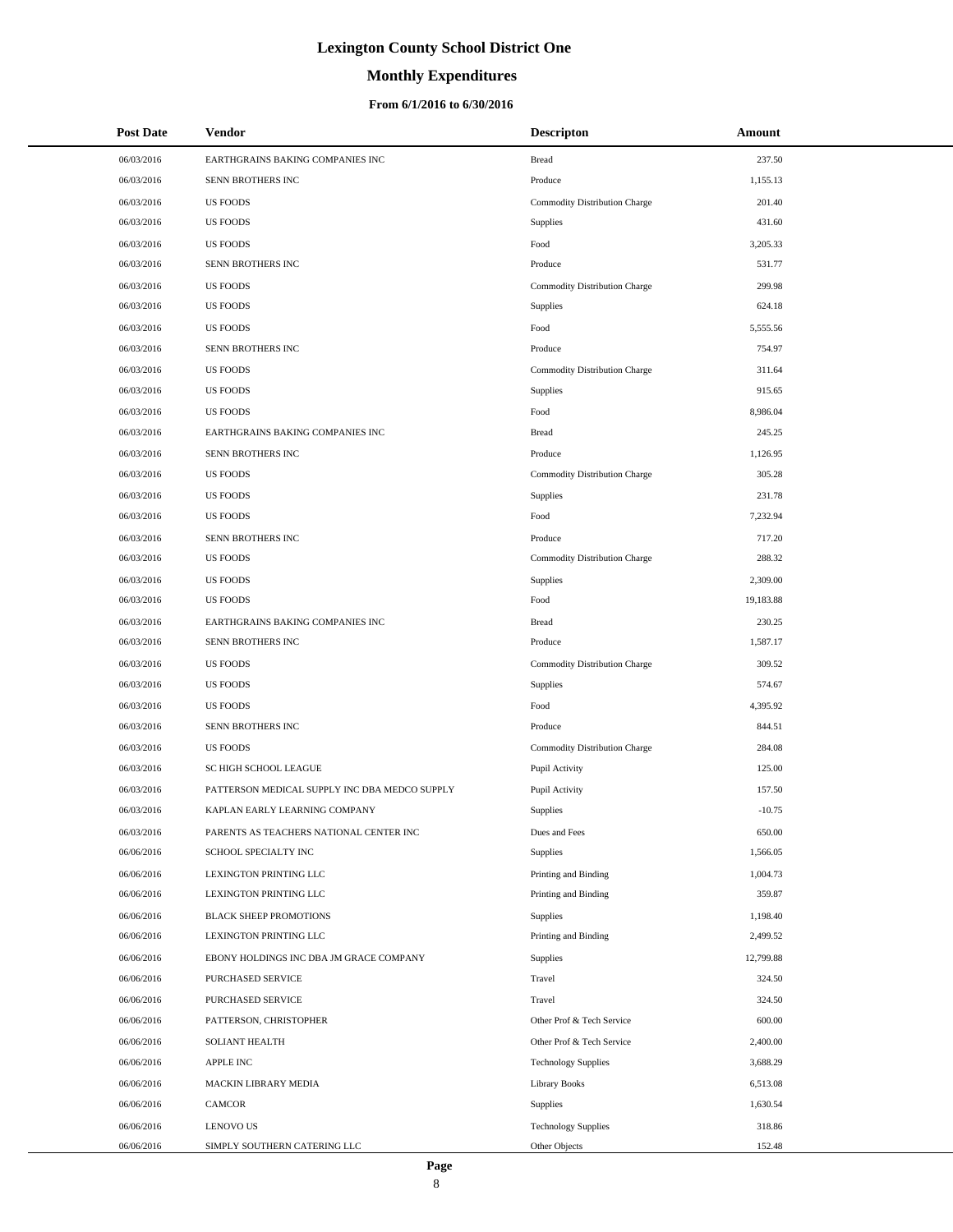# **Monthly Expenditures**

### **From 6/1/2016 to 6/30/2016**

| <b>Post Date</b> | <b>Vendor</b>                                      | <b>Descripton</b>           | Amount    |  |
|------------------|----------------------------------------------------|-----------------------------|-----------|--|
| 06/06/2016       | PURCHASED SERVICE                                  | Travel                      | 304.54    |  |
| 06/06/2016       | COMPASS GROUP USA INC DBA CANTEEN REFRESHMENT SERV | Supplies-Maintenace         | 100.47    |  |
| 06/06/2016       | BLUEGRASS MATERIALS COMPANY LLC                    | Supplies-Maintenace         | 273.15    |  |
| 06/06/2016       | <b>GRAYBAR ELECTRIC CO INC</b>                     | Supplies-Maintenace         | 125.19    |  |
| 06/06/2016       | GRAYBAR ELECTRIC CO INC                            | Supplies-Maintenace         | 125.19    |  |
| 06/06/2016       | GRAYBAR ELECTRIC CO INC                            | Supplies-Maintenace         | 154.08    |  |
| 06/06/2016       | <b>FORTILINE INC</b>                               | Supplies-Maintenace         | 346.08    |  |
| 06/06/2016       | GRAYBAR ELECTRIC CO INC                            | Supplies-Maintenace         | 125.19    |  |
| 06/06/2016       | <b>GRAYBAR ELECTRIC CO INC</b>                     | Supplies-Maintenace         | 154.08    |  |
| 06/06/2016       | THE DRAFTS CORPORATION                             | Supplies-Maintenace         | 446.18    |  |
| 06/06/2016       | ASMAR, HAYA A                                      | <b>Pupil Transportation</b> | 249.48    |  |
| 06/06/2016       | <b>BATCHLER, NICHOLE</b>                           | <b>Pupil Transportation</b> | 919.08    |  |
| 06/06/2016       | COLE, SUSAN                                        | <b>Pupil Transportation</b> | 595.08    |  |
| 06/06/2016       | FOGLE, PAM                                         | <b>Pupil Transportation</b> | 486.00    |  |
| 06/06/2016       | <b>GARDNER, BARBARA</b>                            | <b>Pupil Transportation</b> | 348.84    |  |
| 06/06/2016       | HAMMOND, ROSE                                      | <b>Pupil Transportation</b> | 194.40    |  |
| 06/06/2016       | KEMP, LISA                                         | <b>Pupil Transportation</b> | 372.60    |  |
| 06/06/2016       | PURCHASED SERVICE                                  | <b>Pupil Transportation</b> | 1,092.96  |  |
| 06/06/2016       | MARTIN, JENNIE                                     | <b>Pupil Transportation</b> | 180.70    |  |
| 06/06/2016       | PURCHASED SERVICE                                  | <b>Pupil Transportation</b> | 518.40    |  |
| 06/06/2016       | PAYNE, DIANE                                       | <b>Pupil Transportation</b> | 250.56    |  |
| 06/06/2016       | PEARCE, TIM                                        | <b>Pupil Transportation</b> | 974.16    |  |
| 06/06/2016       | SABBAGHA, THERESA                                  | <b>Pupil Transportation</b> | 211.68    |  |
| 06/06/2016       | SMITH, TAKEYLA                                     | <b>Pupil Transportation</b> | 132.00    |  |
| 06/06/2016       | STATE DEPARTMENT OF EDUCATION LEX DIST ONEBUS SHOP | <b>Pupil Transportation</b> | 80,113.90 |  |
| 06/06/2016       | PURCHASED SERVICE                                  | <b>Pupil Transportation</b> | 186.30    |  |
| 06/06/2016       | STROUD, ANDREA                                     | Pupil Transportation        | 447.12    |  |
| 06/06/2016       | PURCHASED SERVICE                                  | <b>Pupil Transportation</b> | 273.24    |  |
| 06/06/2016       | TERRELL, HOLLY                                     | <b>Pupil Transportation</b> | 184.00    |  |
| 06/06/2016       | VAUGHN, DANA                                       | <b>Pupil Transportation</b> | 1,069.20  |  |
| 06/06/2016       | CARVAJAL, PABLO ARMANDO                            | Other Prof & Tech Service   | 180.00    |  |
| 06/06/2016       | HART, MICHAEL JOSEPH                               | Other Prof & Tech Service   | 120.00    |  |
| 06/06/2016       | MCFALLS, FRANKLIN JUNIOR                           | Other Prof & Tech Service   | 120.00    |  |
| 06/06/2016       | GIETZ, JOHN THOMAS                                 | Other Prof & Tech Service   | 120.00    |  |
| 06/06/2016       | TAYLOR, MICHAEL HAMPTON                            | Other Prof & Tech Service   | 120.00    |  |
| 06/06/2016       | MCMANUS, JOHN-PATRICK A.                           | Other Prof & Tech Service   | 120.00    |  |
| 06/06/2016       | PINE PRESS OF LEXINGTON INC                        | Printing and Binding        | 669.61    |  |
| 06/06/2016       | NEWZ GROUP                                         | Other Prof & Tech Service   | 290.00    |  |
| 06/06/2016       | DIGITAL OFFICE SOLUTIONS INC                       | Repairs and Maintenance     | 3,780.32  |  |
| 06/06/2016       | <b>PURCHASED SERVICE</b>                           | Travel                      | 206.50    |  |
| 06/06/2016       | <b>COMPORIUM</b>                                   | Communication               | 3,411.09  |  |
| 06/06/2016       | <b>COMPORIUM</b>                                   | Communication               | 485.37    |  |
| 06/06/2016       | <b>COMPORIUM</b>                                   | Communication               | 138.73    |  |
| 06/06/2016       | COMPORIUM                                          | Communication               | 327.12    |  |
| 06/06/2016       | <b>COMPORIUM</b>                                   | Communication               | 188.03    |  |
| 06/06/2016       | <b>COMPORIUM</b>                                   | Communication               | 244.52    |  |
| 06/06/2016       | <b>COMPORIUM</b>                                   | Communication               | 199.53    |  |
| 06/06/2016       | DIGITAL OFFICE SOLUTIONS INC                       | Repairs and Maintenance     | 337.34    |  |

L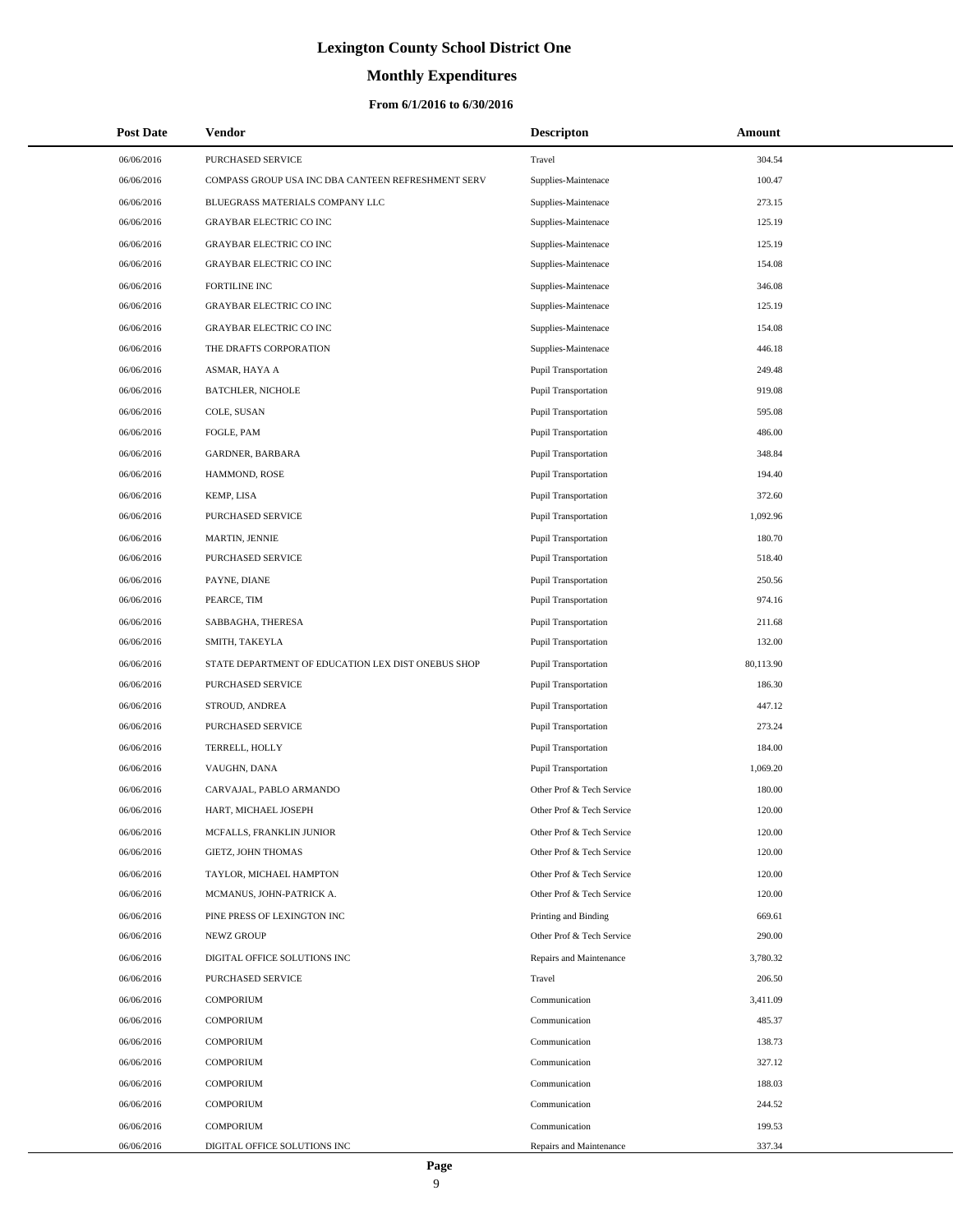# **Monthly Expenditures**

| <b>Post Date</b> | Vendor                                  | <b>Descripton</b>             | Amount    |
|------------------|-----------------------------------------|-------------------------------|-----------|
| 06/06/2016       | <b>COMPORIUM</b>                        | Communication                 | 214.81    |
| 06/06/2016       | <b>COMPORIUM</b>                        | Communication                 | 612.78    |
| 06/06/2016       | <b>COMPORIUM</b>                        | Communication                 | 141.76    |
| 06/06/2016       | <b>COMPORIUM</b>                        | Communication                 | 167.17    |
| 06/06/2016       | <b>COMPORIUM</b>                        | Communication                 | 297.62    |
| 06/06/2016       | <b>COMPORIUM</b>                        | Communication                 | 221.97    |
| 06/06/2016       | <b>COMPORIUM</b>                        | Communication                 | 225.92    |
| 06/06/2016       | <b>COMPORIUM</b>                        | Communication                 | 526.80    |
| 06/06/2016       | <b>COMPORIUM</b>                        | Communication                 | 153.24    |
| 06/06/2016       | <b>COMPORIUM</b>                        | Communication                 | 194.89    |
| 06/06/2016       | <b>COMPORIUM</b>                        | Communication                 | 186.89    |
| 06/06/2016       | <b>COMPORIUM</b>                        | Communication                 | 157.70    |
| 06/06/2016       | <b>COMPORIUM</b>                        | Communication                 | 176.23    |
| 06/06/2016       | DIGITAL OFFICE SOLUTIONS INC            | Repairs and Maintenance       | 1,702.60  |
| 06/06/2016       | <b>COMPORIUM</b>                        | Communication                 | 317.99    |
| 06/06/2016       | DIGITAL OFFICE SOLUTIONS INC            | Repairs and Maintenance       | 3,755.16  |
| 06/06/2016       | <b>COMPORIUM</b>                        | Communication                 | 240.74    |
| 06/06/2016       | <b>COMPORIUM</b>                        | Communication                 | 176.85    |
| 06/06/2016       | <b>COMPORIUM</b>                        | Communication                 | 148.19    |
| 06/06/2016       | <b>COMPORIUM</b>                        | Communication                 | 125.46    |
| 06/06/2016       | <b>COMPORIUM</b>                        | Communication                 | 162.03    |
| 06/06/2016       | <b>COMPORIUM</b>                        | Communication                 | 127.16    |
| 06/06/2016       | <b>APPLE INC</b>                        | <b>Technology Supplies</b>    | 1,122.43  |
| 06/06/2016       | <b>COMPORIUM</b>                        | Communication                 | 117.69    |
| 06/06/2016       | <b>COMPORIUM</b>                        | Communication                 | 429.45    |
| 06/06/2016       | <b>COMPORIUM</b>                        | Communication                 | 485.46    |
| 06/06/2016       | <b>COMPORIUM</b>                        | Communication                 | 193.56    |
| 06/06/2016       | PINE PRESS OF LEXINGTON INC             | <b>Supplies</b>               | 541.44    |
| 06/06/2016       | TEACHERS COLLEGE COLUMBIA UNIVERSITY    | Travel                        | 2,475.00  |
| 06/06/2016       | TEACHERS COLLEGE COLUMBIA UNIVERSITY    | Travel                        | 825.00    |
| 06/06/2016       | HOLIDAY INN EXPRESS AND SUITES OPRYLAND | <b>Pupil Transportation</b>   | 2,397.78  |
| 06/06/2016       | NANCY K PERRY CHILDREN'S SHELTER        | <b>Instructional Services</b> | 435.00    |
| 06/06/2016       | EDUCATION AND BUSINESS SUMMIT           | Travel                        | 220.00    |
| 06/06/2016       | PURCHASED SERVICE                       | Travel                        | 383.50    |
| 06/06/2016       | PURCHASED SERVICE                       | Travel                        | 192.00    |
| 06/06/2016       | PURCHASED SERVICE                       | Travel                        | 192.00    |
| 06/06/2016       | ALFRED WILLIAMS AND CO                  | Supplies                      | 43,439.40 |
| 06/06/2016       | LANGUAGE TESTING INTERNATIONAL INC      | Pupil Activity                | 280.00    |
| 06/06/2016       | LEXINGTON PRINTING LLC                  | Pupil Activity                | 702.64    |
| 06/06/2016       | PROVIDENCE HOSPITAL LLC                 | Pupil Activity                | 890.00    |
| 06/06/2016       | PINE PRESS OF LEXINGTON INC             | Pupil Activity                | 340.07    |
| 06/06/2016       | FORMS AND SUPPLY INC (FSI)              | Pupil Activity                | 1,726.98  |
| 06/06/2016       | FREY SCIENTIFIC                         | Pupil Activity                | 200.29    |
| 06/06/2016       | SCHOOL SPECIALTY INC                    | Pupil Activity                | 151.67    |
| 06/06/2016       | PURCHASED SERVICE                       | Pupil Activity                | 143.50    |
| 06/06/2016       | STR8 SPORTS INC                         | Pupil Activity                | 1,264.00  |
| 06/06/2016       | PURCHASED SERVICE                       | Pupil Activity                | 107.86    |
| 06/06/2016       | STR8 SPORTS INC                         | Pupil Activity                | 175.80    |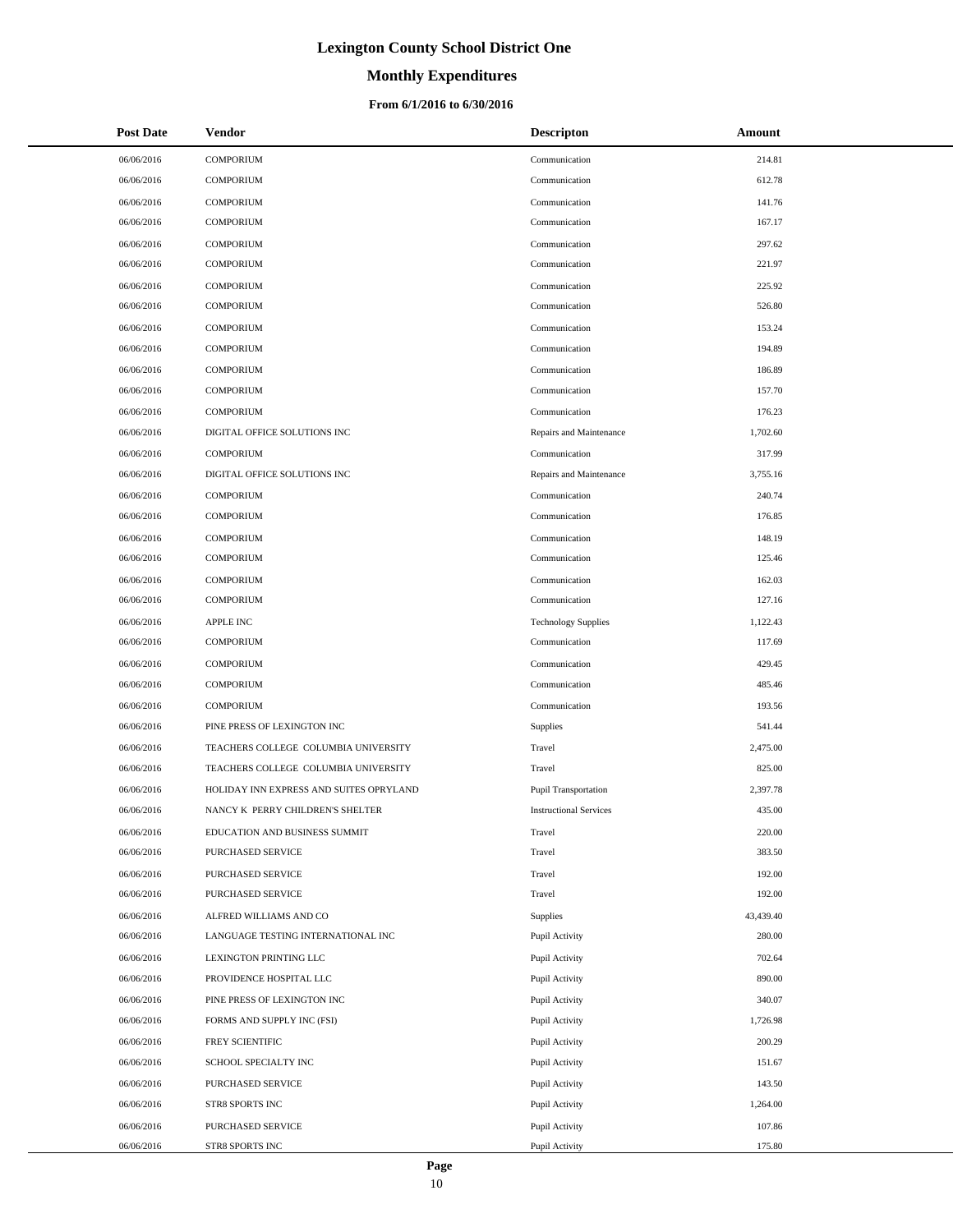# **Monthly Expenditures**

| <b>Post Date</b> | Vendor                                             | <b>Descripton</b>             | Amount    |
|------------------|----------------------------------------------------|-------------------------------|-----------|
| 06/06/2016       | SUMMIT HOTEL TRS 128 LLC DBA RESIDENCE INN         | Travel                        | 2,969.28  |
| 06/06/2016       | DODGE LEARNING RESOURCES                           | Supplies                      | 2,493.75  |
| 06/06/2016       | SC DEPARTMENT OF REVENUE (SALES TAX RETURN)        | Supplies                      | 174.56    |
| 06/06/2016       | PURCHASED SERVICE                                  | Travel                        | 495.30    |
| 06/06/2016       | PURCHASED SERVICE                                  | Travel                        | 241.50    |
| 06/06/2016       | PURCHASED SERVICE                                  | Travel                        | 241.50    |
| 06/06/2016       | PURCHASED SERVICE                                  | Travel                        | 241.50    |
| 06/06/2016       | PURCHASED SERVICE                                  | Travel                        | 495.30    |
| 06/06/2016       | <b>PURCHASED SERVICE</b>                           | Travel                        | 241.50    |
| 06/07/2016       | <b>TEACHER'S DISCOVERY</b>                         | Supplies                      | 768.95    |
| 06/07/2016       | FORMS AND SUPPLY INC (FSI)                         | Supplies                      | 801.97    |
| 06/07/2016       | <b>BLACK SHEEP PROMOTIONS</b>                      | Supplies                      | 693.36    |
| 06/07/2016       | <b>SESSLER, SHELBY</b>                             | Other Prof & Tech Service     | 600.00    |
| 06/07/2016       | EXPEDITIONARY LEARNING OUTWARD BOUND INC           | Inst Prog Improvement         | 9,100.00  |
| 06/07/2016       | PALMETTO LANGUAGE AND SPEECH CENTER LLC            | Other Prof & Tech Service     | 10,075.00 |
| 06/07/2016       | HP INC                                             | <b>Technology Supplies</b>    | 373.43    |
| 06/07/2016       | LEXINGTON COUNTY SCHOOL DIST 1                     | <b>Pupil Transportation</b>   | 2,098.08  |
| 06/07/2016       | ORANGEBURG SCHOOL DISTRICT 5 MCCORD CENTER SERVICE | <b>Instructional Services</b> | 525.00    |
| 06/07/2016       | PALMETTO HEALTH ALLIANCE                           | <b>Instructional Services</b> | 125.00    |
| 06/07/2016       | STENSTROM, ROY                                     | Other Prof & Tech Service     | 400.00    |
| 06/07/2016       | <b>SOLIANT HEALTH</b>                              | Other Prof & Tech Service     | 2,400.00  |
| 06/07/2016       | <b>WW GRAINGER</b>                                 | Supplies-Maintenace           | 142.05    |
| 06/07/2016       | <b>GRAYBAR ELECTRIC CO INC</b>                     | Supplies-Maintenace           | 248.78    |
| 06/07/2016       | <b>WW GRAINGER</b>                                 | Supplies-Maintenace           | 652.43    |
| 06/07/2016       | <b>GRAYBAR ELECTRIC CO INC</b>                     | Supplies-Maintenace           | 254.13    |
| 06/07/2016       | <b>GRAYBAR ELECTRIC CO INC</b>                     | Supplies-Maintenace           | 439.23    |
| 06/07/2016       | <b>GRAYBAR ELECTRIC CO INC</b>                     | Supplies-Maintenace           | 444.58    |
| 06/07/2016       | <b>GRAYBAR ELECTRIC CO INC</b>                     | Supplies-Maintenace           | 190.46    |
| 06/07/2016       | <b>CK SUPPLY</b>                                   | Supplies-Maintenace           | 329.56    |
| 06/07/2016       | <b>KENWOOD HOA</b>                                 | Repairs and Maintenance       | 165.00    |
| 06/07/2016       | HART, MICHAEL JOSEPH                               | Other Prof & Tech Service     | 120.00    |
| 06/07/2016       | SPIVEY, STEPHEN J                                  | Other Prof & Tech Service     | 120.00    |
| 06/07/2016       | ROZIER, GARRY B                                    | Other Prof & Tech Service     | 180.00    |
| 06/07/2016       | WILFONG, MICHAEL BRIAN                             | Other Prof & Tech Service     | 120.00    |
| 06/07/2016       | AP BOOKS THE ASSOCIATED PRESS                      | Software Renewal/Agreemen     | 1,216.00  |
| 06/07/2016       | EGGS UP GRILL 16                                   | Other Objects                 | 1,355.42  |
| 06/07/2016       | FORMS AND SUPPLY INC (FSI)                         | Supplies                      | 126.22    |
| 06/07/2016       | INTERIOR ELEMENTS LLC                              | Supplies                      | 1,023.46  |
| 06/07/2016       | <b>COMPORIUM</b>                                   | Communication                 | 117.73    |
| 06/07/2016       | SCHOOL SPECIALTY INC                               | <b>Supplies</b>               | 1,053.91  |
| 06/07/2016       | TREASURE BAY INC                                   | Supplies                      | 1,817.02  |
| 06/07/2016       | FORMS AND SUPPLY INC (FSI)                         | <b>Supplies</b>               | 1,496.72  |
| 06/07/2016       | DIGITAL OFFICE SOLUTIONS INC                       | <b>Supplies</b>               | 224.70    |
| 06/07/2016       | DIGITAL OFFICE SOLUTIONS INC                       | Technology Equipment D F      | 12,008.52 |
| 06/07/2016       | LAND O'LAKES INC                                   | Food                          | 102.00    |
| 06/07/2016       | LAND O'LAKES INC                                   | Food                          | 102.00    |
| 06/07/2016       | LAND O'LAKES INC                                   | Food                          | 102.00    |
| 06/07/2016       | DIGITAL OFFICE SOLUTIONS INC                       | Pupil Activity                | 212.93    |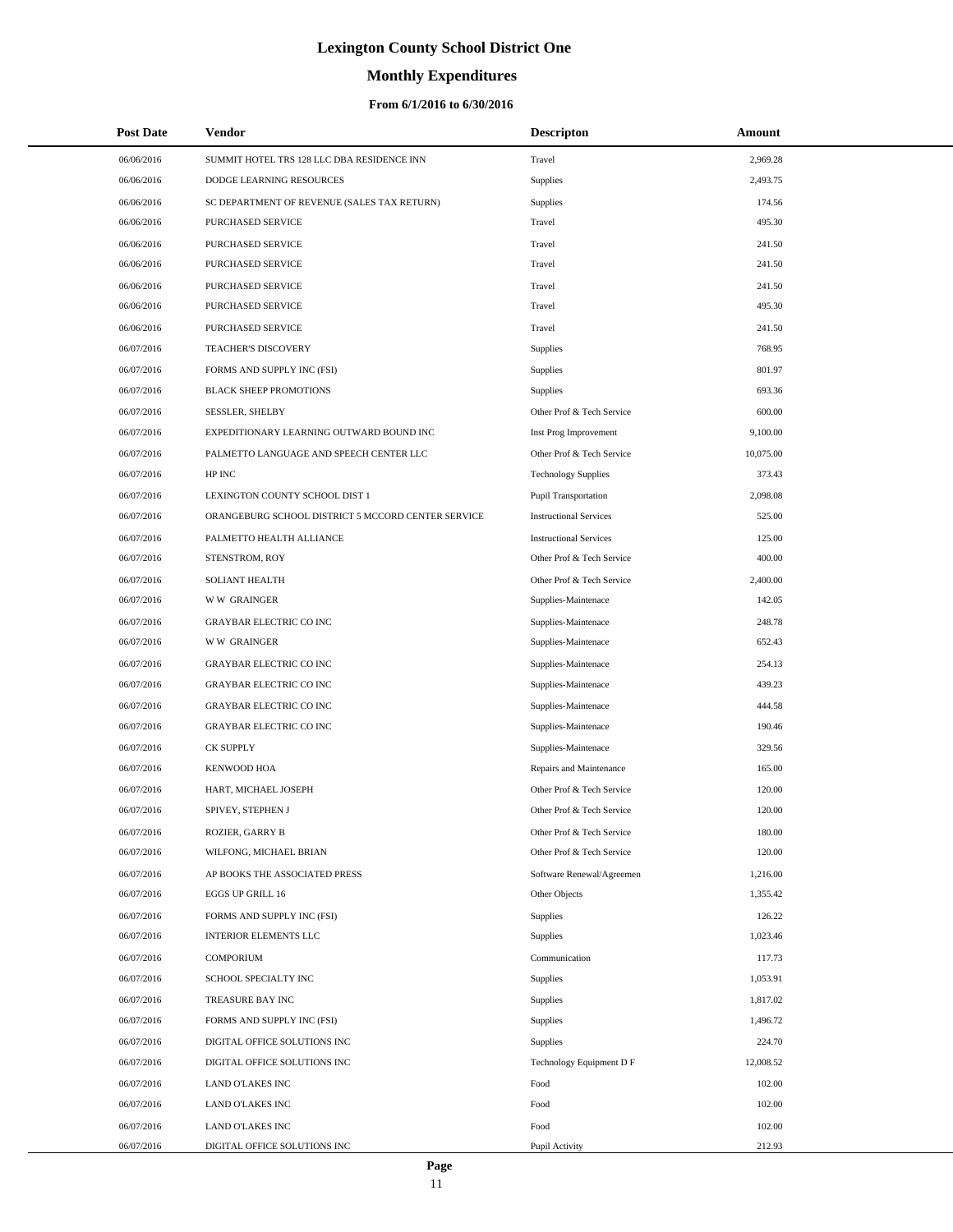# **Monthly Expenditures**

### **From 6/1/2016 to 6/30/2016**

| <b>Post Date</b> | Vendor                                            | <b>Descripton</b>         | Amount   |
|------------------|---------------------------------------------------|---------------------------|----------|
| 06/07/2016       | DIGITAL OFFICE SOLUTIONS INC                      | Pupil Activity            | 499.99   |
| 06/07/2016       | DIGITAL OFFICE SOLUTIONS INC                      | Pupil Activity            | 499.99   |
| 06/07/2016       | DIGITAL OFFICE SOLUTIONS INC                      | Pupil Activity            | 2,500.04 |
| 06/07/2016       | PROVIDENCE HOSPITAL                               | Pupil Activity            | 310.00   |
| 06/07/2016       | SC ATHLETIC COACHES ASSOCIATION                   | Pupil Activity            | 1,502.00 |
| 06/07/2016       | FORMS AND SUPPLY INC (FSI)                        | Supplies                  | 128.29   |
| 06/07/2016       | CONSTRUCTIVE PLAYTHINGS                           | <b>Supplies</b>           | 1,746.10 |
| 06/08/2016       | <b>BOUNDLESS NETWORK</b>                          | <b>Supplies</b>           | 392.47   |
| 06/08/2016       | <b>PURCHASED SERVICE</b>                          | Travel                    | 296.73   |
| 06/08/2016       | CHICK FIL A                                       | Other Objects             | 190.48   |
| 06/08/2016       | DELL COMPUTERS                                    | <b>Supplies</b>           | 728.17   |
| 06/08/2016       | <b>BOUNDLESS NETWORK</b>                          | Supplies                  | 135.62   |
| 06/08/2016       | PURCHASED SERVICE                                 | Travel                    | 108.54   |
| 06/08/2016       | <b>SAFETYKLEEN CORP</b>                           | Repairs and Maintenance   | 844.93   |
| 06/08/2016       | <b>BOUNDLESS NETWORK</b>                          | Supplies                  | 123.21   |
| 06/08/2016       | <b>GRIFFIN, MELODIE</b>                           | Other Prof & Tech Service | 400.00   |
| 06/08/2016       | PURCHASED SERVICE                                 | Travel                    | 313.45   |
| 06/08/2016       | PURCHASED SERVICE                                 | Travel                    | 113.40   |
| 06/08/2016       | PURCHASED SERVICE                                 | Travel                    | 157.03   |
| 06/08/2016       | PURCHASED SERVICE                                 | Travel                    | 398.68   |
| 06/08/2016       | PURCHASED SERVICE                                 | Travel                    | 162.00   |
| 06/08/2016       | PURCHASED SERVICE                                 | Travel                    | 205.20   |
| 06/08/2016       | PURCHASED SERVICE                                 | Travel                    | 109.35   |
| 06/08/2016       | PURCHASED SERVICE                                 | Travel                    | 159.30   |
| 06/08/2016       | PURCHASED SERVICE                                 | Travel                    | 115.02   |
| 06/08/2016       | PURCHASED SERVICE                                 | Travel                    | 128.52   |
| 06/08/2016       | JENKINS HANCOCK AND SIDES                         | Other Prof & Tech Service | 1,200.00 |
| 06/08/2016       | SMITH AND JONES JANITORIAL SUPPLIES AND EQUIP INC | Supplies-Maintenace       | 1,035.80 |
| 06/08/2016       | SMITH AND JONES JANITORIAL SUPPLIES AND EQUIP INC | Supplies-Maintenace       | 1,532.64 |
| 06/08/2016       | SMITH AND JONES JANITORIAL SUPPLIES AND EQUIP INC | Supplies-Maintenace       | 766.32   |
| 06/08/2016       | SMITH AND JONES JANITORIAL SUPPLIES AND EQUIP INC | Supplies-Maintenace       | 766.32   |
| 06/08/2016       | SMITH AND JONES JANITORIAL SUPPLIES AND EQUIP INC | Supplies-Maintenace       | 383.16   |
| 06/08/2016       | ADVANCED DISPOSAL SERVICES SOUTH CAROLINA LLC     | Supplies-Maintenace       | 856.00   |
| 06/08/2016       | SMITH AND JONES JANITORIAL SUPPLIES AND EQUIP INC | Supplies-Maintenace       | 766.32   |
| 06/08/2016       | SMITH AND JONES JANITORIAL SUPPLIES AND EQUIP INC | Supplies-Maintenace       | 383.16   |
| 06/08/2016       | SMITH AND JONES JANITORIAL SUPPLIES AND EQUIP INC | Supplies-Maintenace       | 383.16   |
| 06/08/2016       | SMITH AND JONES JANITORIAL SUPPLIES AND EQUIP INC | Supplies-Maintenace       | 766.32   |
| 06/08/2016       | SMITH AND JONES JANITORIAL SUPPLIES AND EQUIP INC | Supplies-Maintenace       | 383.16   |
| 06/08/2016       | SMITH AND JONES JANITORIAL SUPPLIES AND EQUIP INC | Supplies-Maintenace       | 383.16   |
| 06/08/2016       | SMITH AND JONES JANITORIAL SUPPLIES AND EQUIP INC | Supplies-Maintenace       | 383.16   |
| 06/08/2016       | SMITH AND JONES JANITORIAL SUPPLIES AND EQUIP INC | Supplies-Maintenace       | 383.16   |
| 06/08/2016       | SMITH AND JONES JANITORIAL SUPPLIES AND EQUIP INC | Supplies-Maintenace       | 766.32   |
| 06/08/2016       | SMITH AND JONES JANITORIAL SUPPLIES AND EQUIP INC | Supplies-Maintenace       | 1,149.48 |
| 06/08/2016       | SMITH AND JONES JANITORIAL SUPPLIES AND EQUIP INC | Supplies-Maintenace       | 383.16   |
| 06/08/2016       | SMITH AND JONES JANITORIAL SUPPLIES AND EQUIP INC | Supplies-Maintenace       | 383.16   |
| 06/08/2016       | SMITH AND JONES JANITORIAL SUPPLIES AND EQUIP INC | Supplies-Maintenace       | 766.32   |
| 06/08/2016       | SMITH AND JONES JANITORIAL SUPPLIES AND EQUIP INC | Supplies-Maintenace       | 383.16   |
| 06/08/2016       | SMITH AND JONES JANITORIAL SUPPLIES AND EQUIP INC | Supplies-Maintenace       | 383.16   |

 $\overline{\phantom{0}}$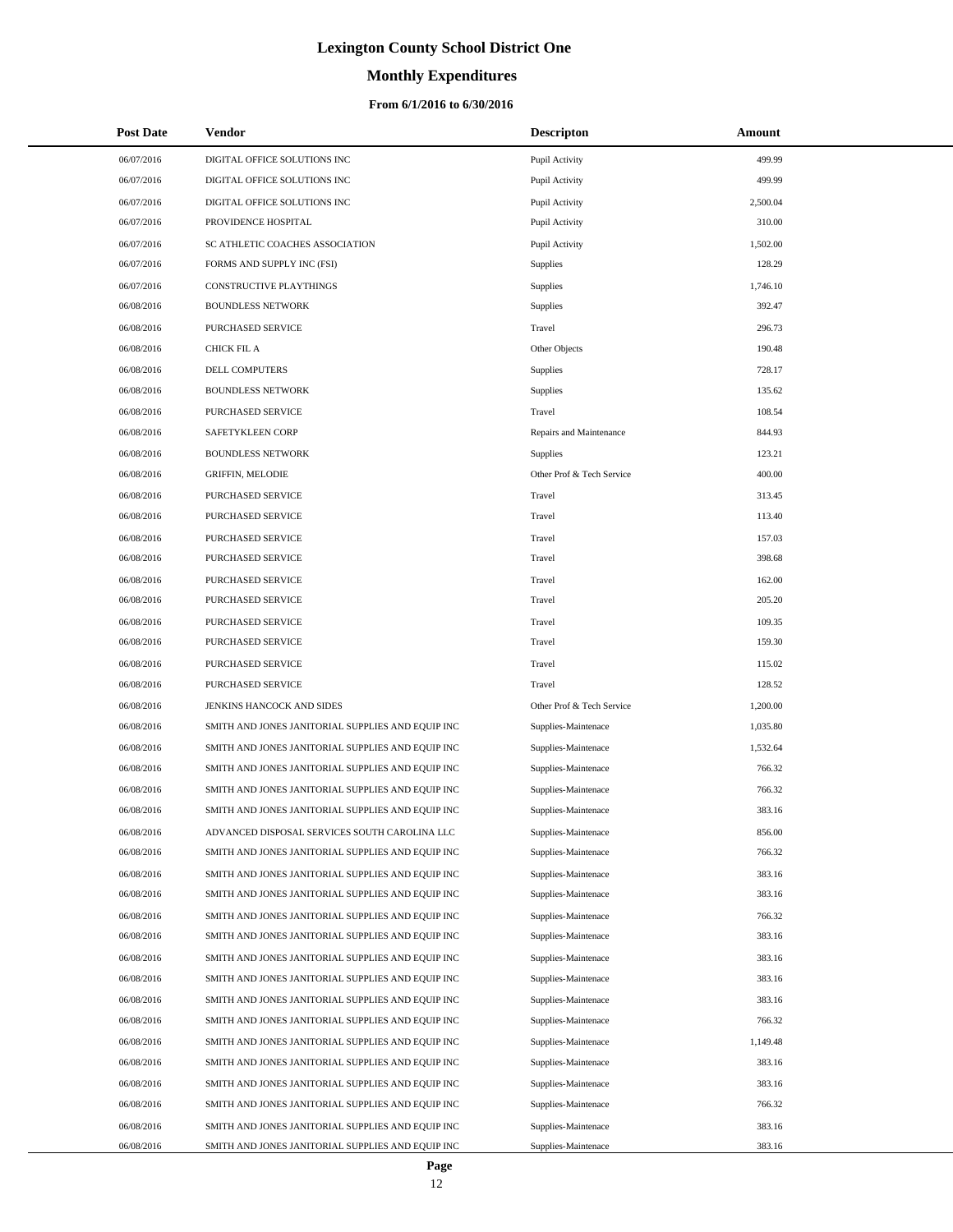# **Monthly Expenditures**

### **From 6/1/2016 to 6/30/2016**

| <b>Post Date</b> | <b>Vendor</b>                                     | <b>Descripton</b>          | Amount   |
|------------------|---------------------------------------------------|----------------------------|----------|
| 06/08/2016       | SMITH AND JONES JANITORIAL SUPPLIES AND EQUIP INC | Supplies-Maintenace        | 766.32   |
| 06/08/2016       | SMITH AND JONES JANITORIAL SUPPLIES AND EQUIP INC | Supplies-Maintenace        | 383.16   |
| 06/08/2016       | SMITH AND JONES JANITORIAL SUPPLIES AND EQUIP INC | Supplies-Maintenace        | 766.32   |
| 06/08/2016       | SMITH AND JONES JANITORIAL SUPPLIES AND EQUIP INC | Supplies-Maintenace        | 383.16   |
| 06/08/2016       | SMITH AND JONES JANITORIAL SUPPLIES AND EQUIP INC | Supplies-Maintenace        | 383.16   |
| 06/08/2016       | SMITH AND JONES JANITORIAL SUPPLIES AND EQUIP INC | Supplies-Maintenace        | 383.16   |
| 06/08/2016       | SMITH AND JONES JANITORIAL SUPPLIES AND EQUIP INC | Supplies-Maintenace        | 383.16   |
| 06/08/2016       | SMITH AND JONES JANITORIAL SUPPLIES AND EQUIP INC | Supplies-Maintenace        | 383.16   |
| 06/08/2016       | SMITH AND JONES JANITORIAL SUPPLIES AND EQUIP INC | Supplies-Maintenace        | 766.32   |
| 06/08/2016       | SMITH AND JONES JANITORIAL SUPPLIES AND EQUIP INC | Supplies-Maintenace        | 1,149.48 |
| 06/08/2016       | <b>BOUNDLESS NETWORK</b>                          | Supplies                   | 179.10   |
| 06/08/2016       | PURCHASED SERVICE                                 | Travel                     | 623.70   |
| 06/08/2016       | PURCHASED SERVICE                                 | Travel                     | 422.82   |
| 06/08/2016       | YOUNG, MATTHEW                                    | Other Prof & Tech Service  | 120.00   |
| 06/08/2016       | PURCHASED SERVICE                                 | Travel                     | 136.08   |
| 06/08/2016       | <b>READABLE INK</b>                               | Other Prof & Tech Service  | 2,120.00 |
| 06/08/2016       | 4IMPRINT INC                                      | Supplies                   | 776.00   |
| 06/08/2016       | DIGITAL OFFICE SOLUTIONS INC                      | Repairs and Maintenance    | 1,746.52 |
| 06/08/2016       | PURCHASED SERVICE                                 | Travel                     | 220.32   |
| 06/08/2016       | PURCHASED SERVICE                                 | Travel                     | 115.82   |
| 06/08/2016       | PRODUCTIONS UNLIMITED INC                         | <b>Technology Supplies</b> | 4,880.16 |
| 06/08/2016       | <b>SCHOLASTIC INC</b>                             | Supplies                   | 996.57   |
| 06/08/2016       | SILVER INK PUBLISHING                             | Supplies                   | 1,057.66 |
| 06/08/2016       | FRANKLIN COVEY                                    | Supplies                   | 1,687.54 |
| 06/08/2016       | PURCHASED SERVICE                                 | Travel                     | 729.00   |
| 06/08/2016       | PURCHASED SERVICE                                 | Travel                     | 106.38   |
| 06/08/2016       | PURCHASED SERVICE                                 | Travel                     | 410.94   |
| 06/08/2016       | PURCHASED SERVICE                                 | Travel                     | 235.71   |
| 06/08/2016       | PURCHASED SERVICE                                 | Travel                     | 180.36   |
| 06/08/2016       | PURCHASED SERVICE                                 | Travel                     | 333.72   |
| 06/08/2016       | PURCHASED SERVICE                                 | Travel                     | 134.19   |
| 06/08/2016       | PURCHASED SERVICE                                 | Travel                     | 113.94   |
| 06/08/2016       | PURCHASED SERVICE                                 | Travel                     | 154.17   |
| 06/08/2016       | LEACH, DEBRA                                      | <b>Pupil Services</b>      | 1,320.00 |
| 06/08/2016       | PURCHASED SERVICE                                 | Travel                     | 193.86   |
| 06/08/2016       | PURCHASED SERVICE                                 | Travel                     | 151.20   |
| 06/08/2016       | PURCHASED SERVICE                                 | Travel                     | 143.24   |
| 06/08/2016       | PURCHASED SERVICE                                 | Travel                     | 165.39   |
| 06/08/2016       | PURCHASED SERVICE                                 | Travel                     | 174.96   |
| 06/08/2016       | PURCHASED SERVICE                                 | Travel                     | 126.48   |
| 06/08/2016       | PURCHASED SERVICE                                 | Travel                     | 202.17   |
| 06/08/2016       | PURCHASED SERVICE                                 | Travel                     | 200.34   |
| 06/08/2016       | PURCHASED SERVICE                                 | Travel                     | 212.22   |
| 06/08/2016       | SCHOLASTIC INC                                    | Supplies                   | 901.50   |
| 06/08/2016       | PURCHASED SERVICE                                 | Travel                     | 131.22   |
| 06/08/2016       | COMPUTER DESIGN CONSULTING SERVICE LLC            | Printing and Binding       | 471.26   |
| 06/08/2016       | <b>COMPORIUM</b>                                  | Communication              | 481.42   |
| 06/08/2016       | HERSHEYS ICE CREAM                                | Food                       | 277.92   |

 $\overline{\phantom{0}}$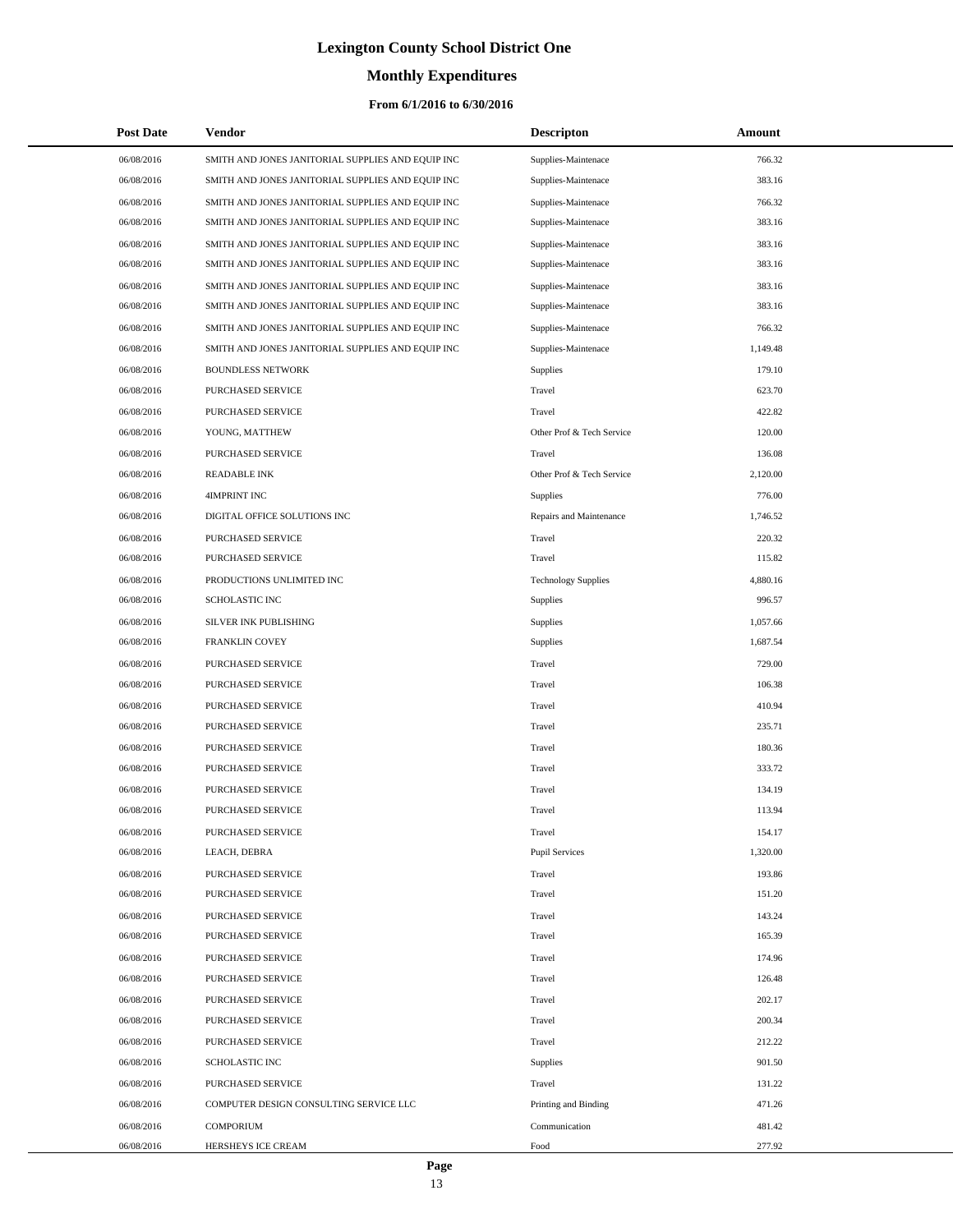# **Monthly Expenditures**

### **From 6/1/2016 to 6/30/2016**

| <b>Post Date</b> | Vendor                           | <b>Descripton</b> | Amount   |  |
|------------------|----------------------------------|-------------------|----------|--|
| 06/08/2016       | EARTHGRAINS BAKING COMPANIES INC | <b>Bread</b>      | 150.75   |  |
| 06/08/2016       | BORDEN DAIRY CO OF SC LLC        | Milk              | 219.97   |  |
| 06/08/2016       | SENN BROTHERS INC                | Produce           | 1,729.74 |  |
| 06/08/2016       | EARTHGRAINS BAKING COMPANIES INC | <b>Bread</b>      | 112.50   |  |
| 06/08/2016       | BORDEN DAIRY CO OF SC LLC        | Milk              | 216.84   |  |
| 06/08/2016       | SENN BROTHERS INC                | Produce           | 1,413.40 |  |
| 06/08/2016       | SENN BROTHERS INC                | Produce           | 1,044.02 |  |
| 06/08/2016       | BORDEN DAIRY CO OF SC LLC        | Milk              | 1,099.95 |  |
| 06/08/2016       | SENN BROTHERS INC                | Produce           | 1,359.31 |  |
| 06/08/2016       | <b>US FOODS</b>                  | Food              | 5,250.21 |  |
| 06/08/2016       | BORDEN DAIRY CO OF SC LLC        | Milk              | 181.85   |  |
| 06/08/2016       | SENN BROTHERS INC                | Produce           | 1,400.72 |  |
| 06/08/2016       | <b>US FOODS</b>                  | Supplies          | 101.55   |  |
| 06/08/2016       | HERSHEYS ICE CREAM               | Food              | 168.00   |  |
| 06/08/2016       | <b>US FOODS</b>                  | Food              | 5,250.21 |  |
| 06/08/2016       | BORDEN DAIRY CO OF SC LLC        | Milk              | 837.93   |  |
| 06/08/2016       | SENN BROTHERS INC                | Produce           | 3,197.45 |  |
| 06/08/2016       | <b>US FOODS</b>                  | Food              | 5,250.21 |  |
| 06/08/2016       | <b>SENN BROTHERS INC</b>         | Produce           | 523.97   |  |
| 06/08/2016       | SENN BROTHERS INC                | Produce           | 2,095.89 |  |
| 06/08/2016       | BORDEN DAIRY CO OF SC LLC        | Milk              | 353.61   |  |
| 06/08/2016       | SENN BROTHERS INC                | Produce           | 1,296.25 |  |
| 06/08/2016       | EARTHGRAINS BAKING COMPANIES INC | <b>Bread</b>      | 120.00   |  |
| 06/08/2016       | BORDEN DAIRY CO OF SC LLC        | Milk              | 1,539.08 |  |
| 06/08/2016       | SENN BROTHERS INC                | Produce           | 1,958.38 |  |
| 06/08/2016       | <b>US FOODS</b>                  | Food              | 5,250.21 |  |
| 06/08/2016       | BORDEN DAIRY CO OF SC LLC        | Milk              | 955.89   |  |
| 06/08/2016       | SENN BROTHERS INC                | Produce           | 1,039.75 |  |
| 06/08/2016       | BORDEN DAIRY CO OF SC LLC        | Milk              | 589.14   |  |
| 06/08/2016       | SENN BROTHERS INC                | Produce           | 1,600.24 |  |
| 06/08/2016       | BORDEN DAIRY CO OF SC LLC        | Milk              | 210.39   |  |
| 06/08/2016       | SENN BROTHERS INC                | Produce           | 1,043.51 |  |
| 06/08/2016       | HERSHEYS ICE CREAM               | Food              | 145.08   |  |
| 06/08/2016       | EARTHGRAINS BAKING COMPANIES INC | <b>Bread</b>      | 227.50   |  |
| 06/08/2016       | BORDEN DAIRY CO OF SC LLC        | Milk              | 200.91   |  |
| 06/08/2016       | SENN BROTHERS INC                | Produce           | 2,153.16 |  |
| 06/08/2016       | BORDEN DAIRY CO OF SC LLC        | Milk              | 102.29   |  |
| 06/08/2016       | SENN BROTHERS INC                | Produce           | 863.01   |  |
| 06/08/2016       | BORDEN DAIRY CO OF SC LLC        | Milk              | 104.89   |  |
| 06/08/2016       | SENN BROTHERS INC                | Produce           | 1,429.72 |  |
| 06/08/2016       | <b>US FOODS</b>                  | Food              | 561.48   |  |
| 06/08/2016       | BORDEN DAIRY CO OF SC LLC        | Milk              | 364.16   |  |
| 06/08/2016       | SENN BROTHERS INC                | Produce           | 1,156.24 |  |
| 06/08/2016       | SENN BROTHERS INC                | Produce           | 813.22   |  |
| 06/08/2016       | HERSHEYS ICE CREAM               | Food              | 420.00   |  |
| 06/08/2016       | <b>US FOODS</b>                  | Food              | 5,208.55 |  |
| 06/08/2016       | BORDEN DAIRY CO OF SC LLC        | Milk              | 1,036.29 |  |
| 06/08/2016       | SENN BROTHERS INC                | Produce           | 1,542.90 |  |

 $\overline{a}$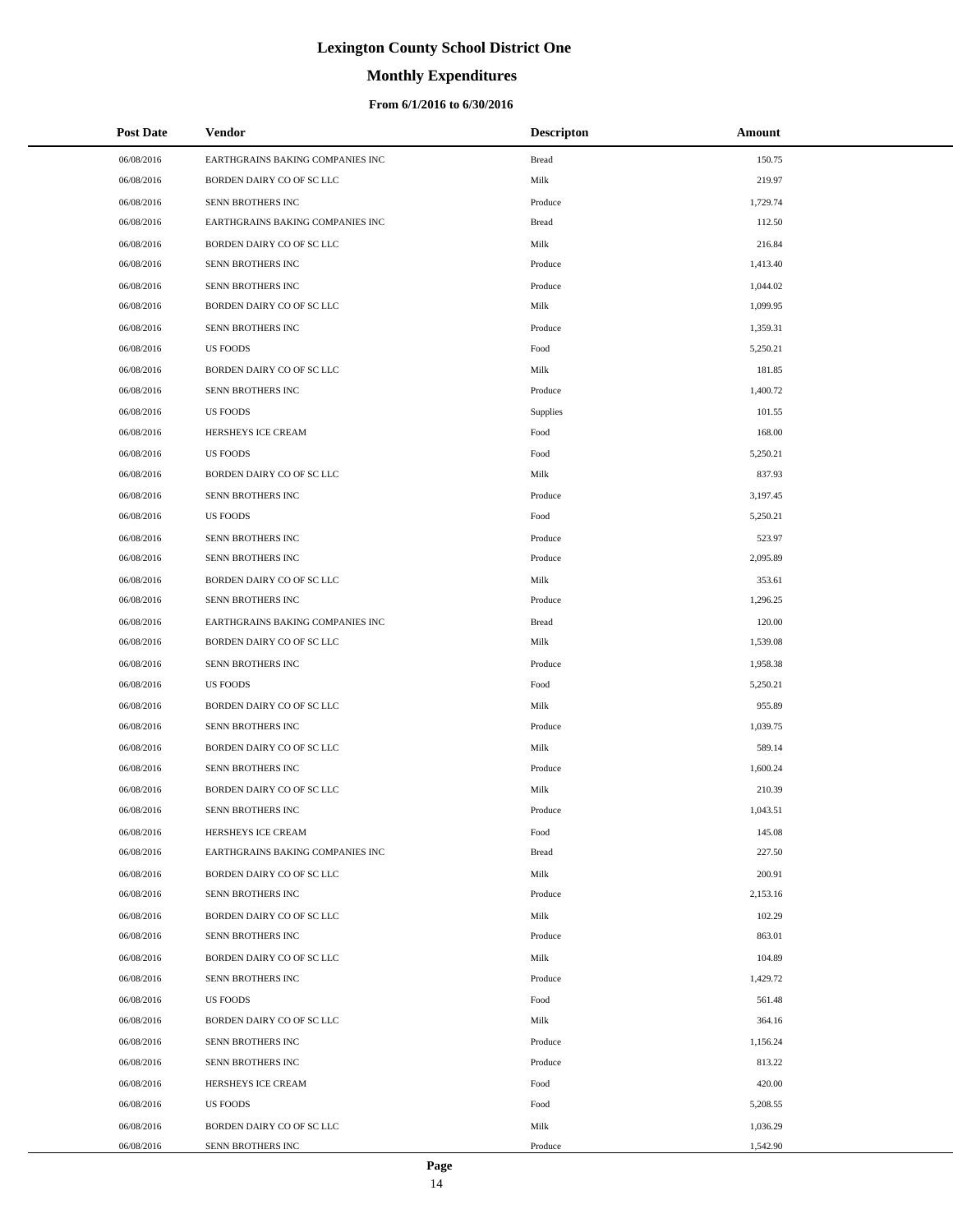# **Monthly Expenditures**

| <b>Post Date</b> | Vendor                                      | <b>Descripton</b>             | Amount    |
|------------------|---------------------------------------------|-------------------------------|-----------|
| 06/08/2016       | HERSHEYS ICE CREAM                          | Food                          | 144.00    |
| 06/08/2016       | BORDEN DAIRY CO OF SC LLC                   | Milk                          | 124.56    |
| 06/08/2016       | SENN BROTHERS INC                           | Produce                       | 1,119.08  |
| 06/08/2016       | <b>US FOODS</b>                             | Food                          | 242.89    |
| 06/08/2016       | BORDEN DAIRY CO OF SC LLC                   | Milk                          | 267.17    |
| 06/08/2016       | SENN BROTHERS INC                           | Produce                       | 791.57    |
| 06/08/2016       | <b>US FOODS</b>                             | Supplies                      | 182.09    |
| 06/08/2016       | BORDEN DAIRY CO OF SC LLC                   | Milk                          | 362.70    |
| 06/08/2016       | SENN BROTHERS INC                           | Produce                       | 1,827.16  |
| 06/08/2016       | EARTHGRAINS BAKING COMPANIES INC            | <b>Bread</b>                  | 122.50    |
| 06/08/2016       | BORDEN DAIRY CO OF SC LLC                   | Milk                          | 768.72    |
| 06/08/2016       | SENN BROTHERS INC                           | Produce                       | 1,875.52  |
| 06/08/2016       | <b>US FOODS</b>                             | Supplies                      | 254.26    |
| 06/08/2016       | HERSHEYS ICE CREAM                          | Food                          | 120.00    |
| 06/08/2016       | <b>US FOODS</b>                             | Food                          | 1,975.45  |
| 06/08/2016       | BORDEN DAIRY CO OF SC LLC                   | Milk                          | 1,216.34  |
| 06/08/2016       | SENN BROTHERS INC                           | Produce                       | 2,333.74  |
| 06/08/2016       | <b>US FOODS</b>                             | Commodity Distribution Charge | 106.00    |
| 06/08/2016       | <b>US FOODS</b>                             | Food                          | 188.74    |
| 06/08/2016       | BORDEN DAIRY CO OF SC LLC                   | Milk                          | 137.35    |
| 06/08/2016       | SENN BROTHERS INC                           | Produce                       | 796.64    |
| 06/08/2016       | HERSHEYS ICE CREAM                          | Food                          | 615.60    |
| 06/08/2016       | BORDEN DAIRY CO OF SC LLC                   | Milk                          | 150.22    |
| 06/08/2016       | SENN BROTHERS INC                           | Produce                       | 848.66    |
| 06/08/2016       | EARTHGRAINS BAKING COMPANIES INC            | <b>Bread</b>                  | 117.50    |
| 06/08/2016       | BORDEN DAIRY CO OF SC LLC                   | Milk                          | 564.36    |
| 06/08/2016       | SENN BROTHERS INC                           | Produce                       | 1,579.58  |
| 06/08/2016       | SENN BROTHERS INC                           | Produce                       | 750.58    |
| 06/08/2016       | <b>US FOODS</b>                             | Food                          | $-174.18$ |
| 06/08/2016       | EARTHGRAINS BAKING COMPANIES INC            | <b>Bread</b>                  | 180.50    |
| 06/08/2016       | BORDEN DAIRY CO OF SC LLC                   | Milk                          | 325.26    |
| 06/08/2016       | SENN BROTHERS INC                           | Produce                       | 1,590.82  |
| 06/08/2016       | BORDEN DAIRY CO OF SC LLC                   | Milk                          | 226.12    |
| 06/08/2016       | SENN BROTHERS INC                           | Produce                       | 1,374.22  |
| 06/08/2016       | <b>ANOTHER PRINTER</b>                      | Pupil Activity                | 298.80    |
| 06/08/2016       | PROVIDENCE HOSPITAL LLC                     | Pupil Activity                | 1,470.00  |
| 06/08/2016       | PROVIDENCE HOSPITAL LLC                     | Pupil Activity                | 260.00    |
| 06/08/2016       | MEADOW GLEN MIDDLE SCHOOL CAFETERIA ACCOUNT | Pupil Activity                | 267.00    |
| 06/08/2016       | <b>BSN SPORTS</b>                           | Pupil Activity                | 295.30    |
| 06/08/2016       | T AND T SPORTS                              | Pupil Activity                | 778.10    |
| 06/08/2016       | AMERICAN CHEER XTREME (ACX)                 | Pupil Activity                | 960.00    |
| 06/09/2016       | PINE GROVE INC                              | Tuition                       | 202.46    |
| 06/09/2016       | PALMETTO HEALTH ALLIANCE                    | <b>Instructional Services</b> | 425.00    |
| 06/09/2016       | FOLLETT SCHOOL SOLUTIONS INC                | Library Books                 | 320.56    |
| 06/09/2016       | PURCHASED SERVICE                           | Other Prof & Tech Service     | 1,554.00  |
| 06/09/2016       | ADVANCED DOOR SYSTEMS INC                   | Supplies-Maintenace           | 825.61    |
| 06/09/2016       | US INK AND TONER INC                        | <b>Supplies</b>               | 733.06    |
| 06/09/2016       | TELCOM OF SOUTH CAROLINA INC                | Technology Equipment D F      | 22,858.51 |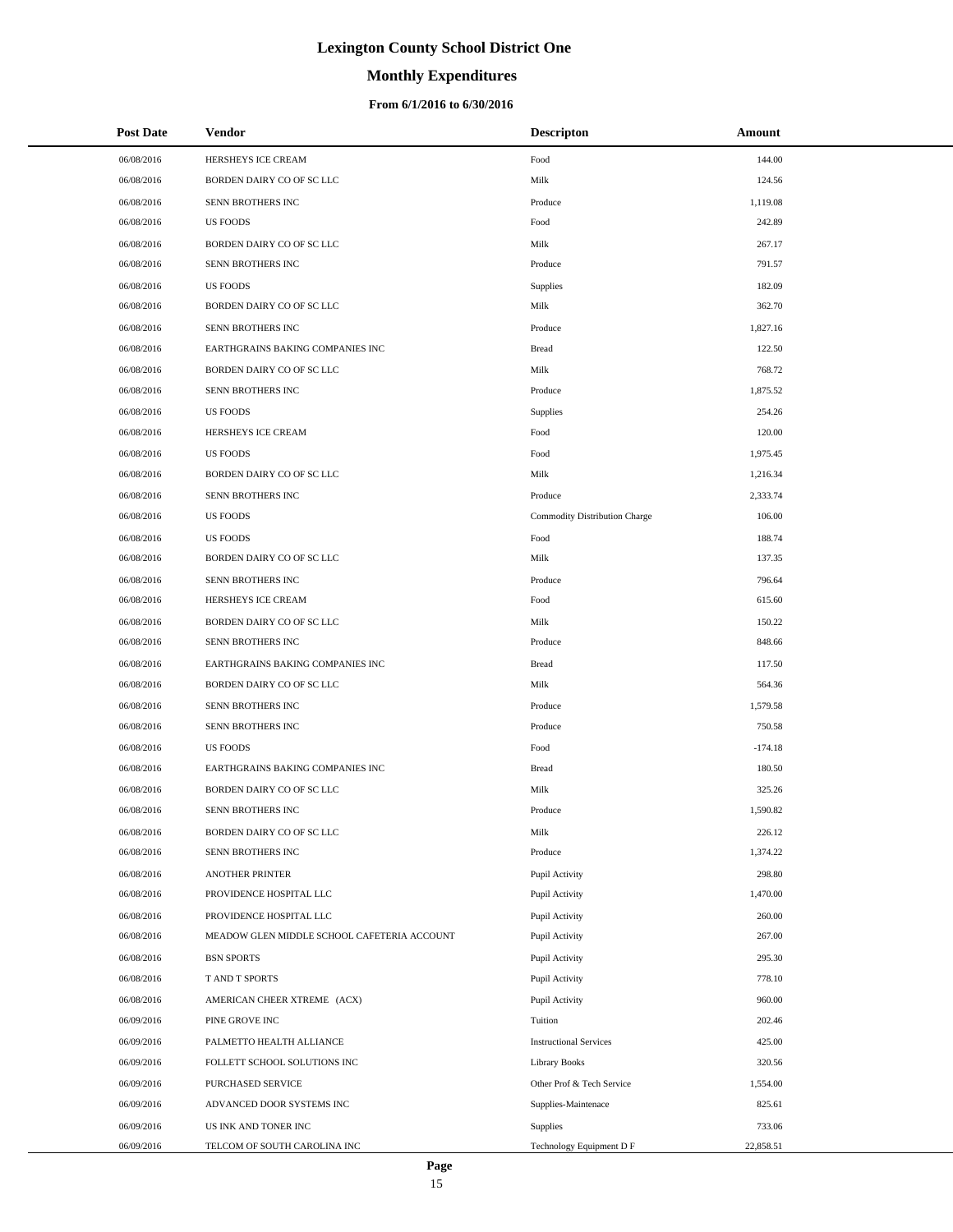# **Monthly Expenditures**

### **From 6/1/2016 to 6/30/2016**

| <b>Post Date</b> | Vendor                                             | <b>Descripton</b>          | Amount   |
|------------------|----------------------------------------------------|----------------------------|----------|
| 06/09/2016       | SC DEPARTMENT OF REVENUE (SALES TAX RETURN)        | Sales Tax on Adult Meals   | 2,390.61 |
| 06/09/2016       | HERSHEYS ICE CREAM                                 | Food                       | 655.20   |
| 06/09/2016       | HERSHEYS ICE CREAM                                 | Food                       | 468.00   |
| 06/09/2016       | HERSHEYS ICE CREAM                                 | Food                       | 228.00   |
| 06/09/2016       | HERSHEYS ICE CREAM                                 | Food                       | 325.92   |
| 06/09/2016       | HERSHEYS ICE CREAM                                 | Food                       | 600.00   |
| 06/09/2016       | THE TROPHY & AWARDS CENTER                         | Pupil Activity             | 235.40   |
| 06/09/2016       | <b>NEFF</b>                                        | Pupil Activity             | 316.00   |
| 06/09/2016       | CHAMPION COACH INC                                 | Pupil Activity             | 6,950.00 |
| 06/13/2016       | <b>DELL COMPUTERS</b>                              | Supplies                   | 1,298.99 |
| 06/13/2016       | PURCHASED SERVICE                                  | Travel                     | 241.98   |
| 06/13/2016       | OCCUPATIONAL HEALTH                                | Supplies                   | 972.00   |
| 06/13/2016       | SOLIANT HEALTH                                     | Other Prof & Tech Service  | 4,800.00 |
| 06/13/2016       | US INK AND TONER INC                               | Supplies                   | 1,131.04 |
| 06/13/2016       | PURCHASED SERVICE                                  | Travel                     | 277.86   |
| 06/13/2016       | <b>CULLUM SERVICES INC</b>                         | Repairs and Maintenance    | 843.75   |
| 06/13/2016       | COMPASS GROUP USA INC DBA CANTEEN REFRESHMENT SERV | <b>Supplies</b>            | 864.79   |
| 06/13/2016       | MANSFIELD OIL CO                                   | Supplies-Maintenace        | 4,493.56 |
| 06/13/2016       | <b>WW GRAINGER</b>                                 | Supplies-Maintenace        | 204.32   |
| 06/13/2016       | <b>LENOVO US</b>                                   | <b>Technology Supplies</b> | 193.67   |
| 06/13/2016       | CULLUM SERVICES INC                                | Repairs and Maintenance    | 4,792.50 |
| 06/13/2016       | CULLUM SERVICES INC                                | Repairs and Maintenance    | 1,108.08 |
| 06/13/2016       | CULLUM SERVICES INC                                | Repairs and Maintenance    | 3,937.50 |
| 06/13/2016       | TMS TOTAL MAINTENANCE SOLUTIONS                    | Supplies-Maintenace        | 193.80   |
| 06/13/2016       | CULLUM SERVICES INC                                | Repairs and Maintenance    | 1,023.75 |
| 06/13/2016       | CULLUM SERVICES INC                                | Repairs and Maintenance    | 360.00   |
| 06/13/2016       | CULLUM SERVICES INC                                | Repairs and Maintenance    | 1,379.17 |
| 06/13/2016       | <b>CULLUM SERVICES INC</b>                         | Repairs and Maintenance    | 440.63   |
| 06/13/2016       | CULLUM SERVICES INC                                | Repairs and Maintenance    | 2,730.00 |
| 06/13/2016       | <b>CULLUM SERVICES INC</b>                         | Repairs and Maintenance    | 757.50   |
| 06/13/2016       | CULLUM SERVICES INC                                | Repairs and Maintenance    | 1,372.50 |
| 06/13/2016       | <b>CULLUM SERVICES INC</b>                         | Repairs and Maintenance    | 1,355.63 |
| 06/13/2016       | CULLUM SERVICES INC                                | Repairs and Maintenance    | 1,059.38 |
| 06/13/2016       | <b>CITY OF CAYCE</b>                               | <b>Public Utilities</b>    | 5,636.32 |
| 06/13/2016       | CULLUM SERVICES INC                                | Repairs and Maintenance    | 1,331.25 |
| 06/13/2016       | CITY OF CAYCE                                      | <b>Public Utilities</b>    | 5,588.49 |
| 06/13/2016       | CULLUM SERVICES INC                                | Repairs and Maintenance    | 1,792.50 |
| 06/13/2016       | GRAYBAR ELECTRIC CO INC                            | Supplies-Maintenace        | 1,087.23 |
| 06/13/2016       | CULLUM SERVICES INC                                | Repairs and Maintenance    | 3,788.54 |
| 06/13/2016       | <b>SUPPLY WORKS</b>                                | Supplies-Maintenace        | 715.00   |
| 06/13/2016       | CULLUM SERVICES INC                                | Repairs and Maintenance    | 1,691.25 |
| 06/13/2016       | <b>GRAYBAR ELECTRIC CO INC</b>                     | Supplies-Maintenace        | 446.83   |
| 06/13/2016       | CULLUM SERVICES INC                                | Repairs and Maintenance    | 1,537.50 |
| 06/13/2016       | CULLUM SERVICES INC                                | Repairs and Maintenance    | 1,149.38 |
| 06/13/2016       | <b>GRAYBAR ELECTRIC CO INC</b>                     | Supplies-Maintenace        | 640.39   |
| 06/13/2016       | CULLUM SERVICES INC                                | Repairs and Maintenance    | 2,651.25 |
| 06/13/2016       | GRAYBAR ELECTRIC CO INC                            | Supplies-Maintenace        | 190.03   |
| 06/13/2016       | CULLUM SERVICES INC                                | Repairs and Maintenance    | 1,125.00 |

L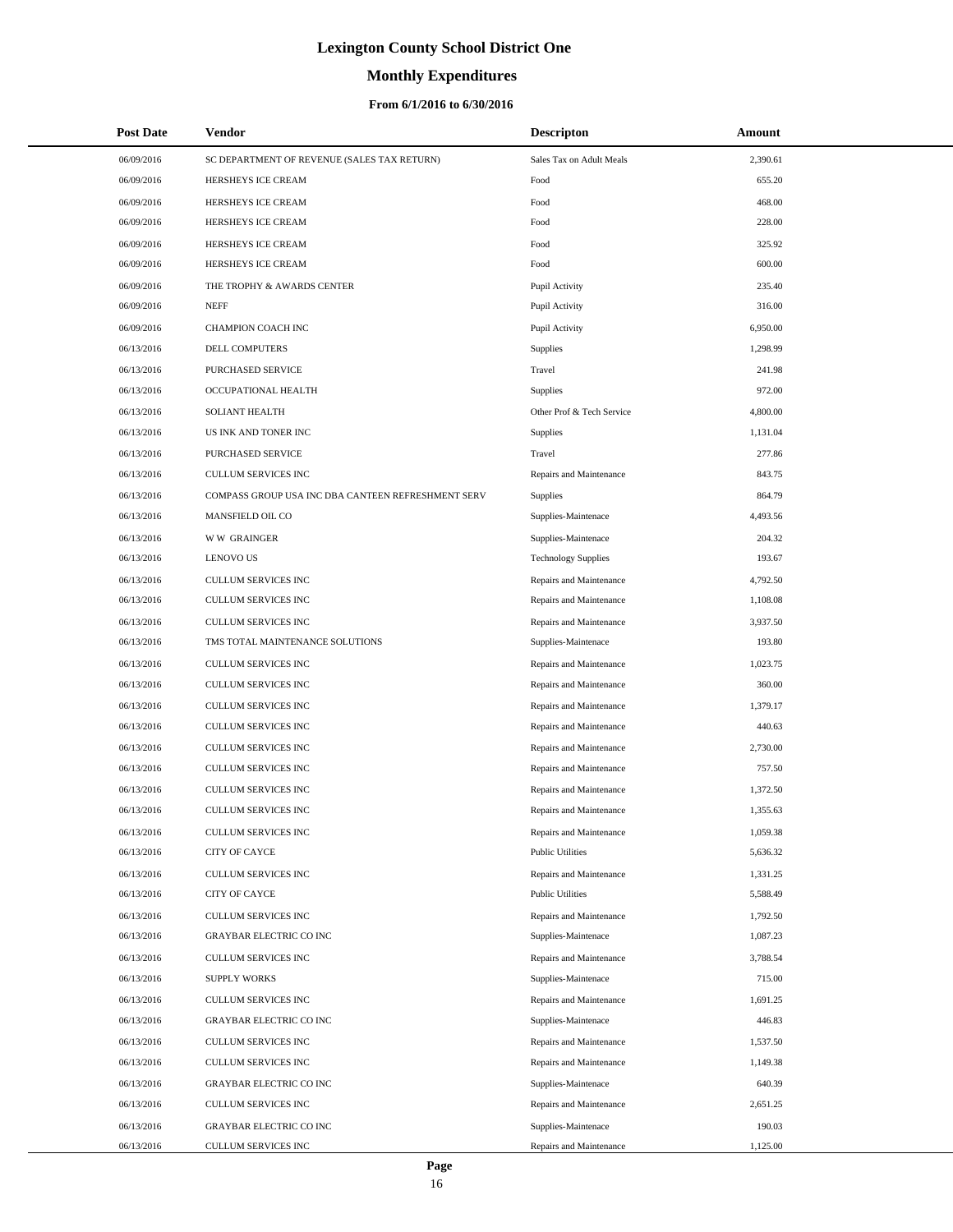# **Monthly Expenditures**

### **From 6/1/2016 to 6/30/2016**

| <b>Post Date</b> | Vendor                                       | <b>Descripton</b>          | Amount    |
|------------------|----------------------------------------------|----------------------------|-----------|
| 06/13/2016       | TMS TOTAL MAINTENANCE SOLUTIONS              | Supplies-Maintenace        | 107.21    |
| 06/13/2016       | CULLUM SERVICES INC                          | Repairs and Maintenance    | 1,515.00  |
| 06/13/2016       | CULLUM SERVICES INC                          | Repairs and Maintenance    | 1,376.25  |
| 06/13/2016       | CULLUM SERVICES INC                          | Repairs and Maintenance    | 1,530.00  |
| 06/13/2016       | <b>SUPPLY WORKS</b>                          | Supplies-Maintenace        | 443.30    |
| 06/13/2016       | CULLUM SERVICES INC                          | Repairs and Maintenance    | 1,205.60  |
| 06/13/2016       | CULLUM SERVICES INC                          | Repairs and Maintenance    | 1,276.88  |
| 06/13/2016       | <b>GRAYBAR ELECTRIC CO INC</b>               | Supplies-Maintenace        | 190.03    |
| 06/13/2016       | TMS TOTAL MAINTENANCE SOLUTIONS              | Supplies-Maintenace        | 258.17    |
| 06/13/2016       | CULLUM SERVICES INC                          | Repairs and Maintenance    | 620.62    |
| 06/13/2016       | CULLUM SERVICES INC                          | Repairs and Maintenance    | 2,371.88  |
| 06/13/2016       | <b>SUPPLY WORKS</b>                          | Supplies-Maintenace        | 229.84    |
| 06/13/2016       | CULLUM SERVICES INC                          | Repairs and Maintenance    | 1,453.13  |
| 06/13/2016       | CULLUM SERVICES INC                          | Repairs and Maintenance    | 2,437.50  |
| 06/13/2016       | CULLUM SERVICES INC                          | Repairs and Maintenance    | 5,887.50  |
| 06/13/2016       | MIDSTATE AUTO/ELECTRICAL REPAIR INC          | Repairs and Maintenance    | 2,912.25  |
| 06/13/2016       | MIDSTATE AUTO/ELECTRICAL REPAIR INC          | Supplies                   | 280.13    |
| 06/13/2016       | <b>APPLE INC</b>                             | <b>Technology Supplies</b> | 1,104.24  |
| 06/13/2016       | PURCHASED SERVICE                            | Travel                     | 388.75    |
| 06/13/2016       | PURCHASED SERVICE                            | Travel                     | 278.37    |
| 06/13/2016       | CDWG ACCT 305089                             | <b>Technology Supplies</b> | 863.81    |
| 06/13/2016       | <b>IBM CORPORATION</b>                       | <b>Technology Supplies</b> | 798.91    |
| 06/13/2016       | <b>INTERNETWORK ENGINEERING</b>              | <b>Technology Supplies</b> | 358.99    |
| 06/13/2016       | DIGITAL OFFICE SOLUTIONS INC                 | Repairs and Maintenance    | 712.45    |
| 06/13/2016       | <b>APPLE INC</b>                             | <b>Technology Supplies</b> | 15,215.40 |
| 06/13/2016       | HANDWRITING WITHOUT TEARS BY JAN Z OLSEN OTR | Supplies                   | 3,868.66  |
| 06/13/2016       | FORMS AND SUPPLY INC (FSI)                   | Supplies                   | 267.11    |
| 06/13/2016       | <b>BOOKSOURCE</b>                            | Supplies                   | 4,730.85  |
| 06/13/2016       | RESOURCES FOR EDUCATORS                      | Supplies                   | 1,888.29  |
| 06/13/2016       | <b>GROVE MEDICAL</b>                         | Supplies                   | 116.89    |
| 06/13/2016       | <b>PURCHASED SERVICE</b>                     | Travel                     | 207.03    |
| 06/13/2016       | <b>INTERIOR SYSTEMS INC</b>                  | Supplies                   | 305.85    |
| 06/13/2016       | BORDEN DAIRY CO OF SC LLC                    | Milk                       | 1,761.19  |
| 06/13/2016       | BORDEN DAIRY CO OF SC LLC                    | Milk                       | 1,488.78  |
| 06/13/2016       | BORDEN DAIRY CO OF SC LLC                    | Milk                       | 1,004.03  |
| 06/13/2016       | BORDEN DAIRY CO OF SC LLC                    | Milk                       | 2,590.63  |
| 06/13/2016       | BORDEN DAIRY CO OF SC LLC                    | Milk                       | 1,649.24  |
| 06/13/2016       | HERSHEYS ICE CREAM                           | Food                       | 120.00    |
| 06/13/2016       | BORDEN DAIRY CO OF SC LLC                    | Milk                       | 3,258.88  |
| 06/13/2016       | BORDEN DAIRY CO OF SC LLC                    | Milk                       | 105.07    |
| 06/13/2016       | BORDEN DAIRY CO OF SC LLC                    | Milk                       | 1,679.13  |
| 06/13/2016       | BORDEN DAIRY CO OF SC LLC                    | Milk                       | 3,573.99  |
| 06/13/2016       | BORDEN DAIRY CO OF SC LLC                    | Milk                       | 2,262.94  |
| 06/13/2016       | BORDEN DAIRY CO OF SC LLC                    | Milk                       | 2,267.40  |
| 06/13/2016       | BORDEN DAIRY CO OF SC LLC                    | Milk                       | 1,571.62  |
| 06/13/2016       | BORDEN DAIRY CO OF SC LLC                    | Milk                       | 2,147.81  |
| 06/13/2016       | BORDEN DAIRY CO OF SC LLC                    | Milk                       | 434.30    |
| 06/13/2016       | BORDEN DAIRY CO OF SC LLC                    | Milk                       | 1,235.46  |

 $\overline{a}$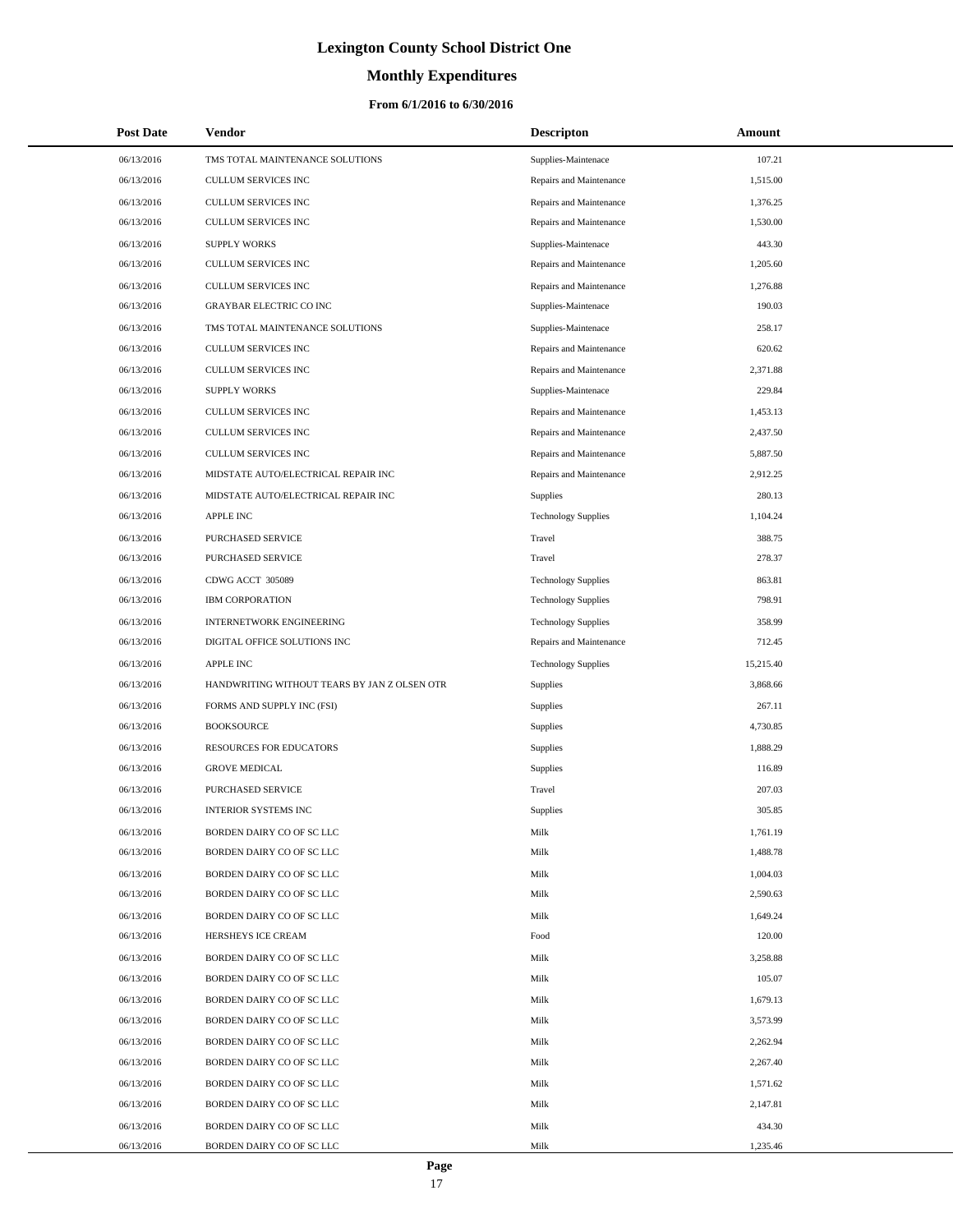# **Monthly Expenditures**

| <b>Post Date</b> | Vendor                                           | <b>Descripton</b>                | Amount   |
|------------------|--------------------------------------------------|----------------------------------|----------|
| 06/13/2016       | BORDEN DAIRY CO OF SC LLC                        | Milk                             | 1,072.35 |
| 06/13/2016       | BORDEN DAIRY CO OF SC LLC                        | Milk                             | 1,211.85 |
| 06/13/2016       | BORDEN DAIRY CO OF SC LLC                        | Milk                             | 2,994.89 |
| 06/13/2016       | BORDEN DAIRY CO OF SC LLC                        | Milk                             | 545.73   |
| 06/13/2016       | HERSHEYS ICE CREAM                               | Food                             | 192.00   |
| 06/13/2016       | BORDEN DAIRY CO OF SC LLC                        | Milk                             | 1,344.55 |
| 06/13/2016       | BORDEN DAIRY CO OF SC LLC                        | Milk                             | 941.53   |
| 06/13/2016       | BORDEN DAIRY CO OF SC LLC                        | Milk                             | 2,685.87 |
| 06/13/2016       | BORDEN DAIRY CO OF SC LLC                        | Milk                             | 2,236.51 |
| 06/13/2016       | BORDEN DAIRY CO OF SC LLC                        | Milk                             | 1,189.11 |
| 06/13/2016       | BORDEN DAIRY CO OF SC LLC                        | Milk                             | 1,519.71 |
| 06/13/2016       | BORDEN DAIRY CO OF SC LLC                        | Milk                             | 1,950.02 |
| 06/13/2016       | BORDEN DAIRY CO OF SC LLC                        | Milk                             | 881.21   |
| 06/13/2016       | BORDEN DAIRY CO OF SC LLC                        | Milk                             | 1,512.81 |
| 06/13/2016       | BORDEN DAIRY CO OF SC LLC                        | Milk                             | 1,547.04 |
| 06/13/2016       | SMARTPHONE MEDIC LLC                             | Pupil Activity                   | 347.00   |
| 06/13/2016       | SIMPLIFIED OFFICE SYSTEM                         | Pupil Activity                   | 3,101.18 |
| 06/13/2016       | FRANKLIN COVEY                                   | Pupil Activity                   | 120.06   |
| 06/13/2016       | BOY SCOUT OF AMERICA TROOP 60                    | Pupil Activity                   | 1,250.00 |
| 06/13/2016       | PURCHASED SERVICE                                | Pupil Activity                   | 123.12   |
| 06/13/2016       | CERRA (CENTER FOR EDUCATOR RECRUIT RETENTION AND | Pupil Activity                   | 276.00   |
| 06/13/2016       | PURCHASED SERVICE                                | Pupil Activity                   | 510.20   |
| 06/13/2016       | <b>BSN SPORTS</b>                                | Pupil Activity                   | 3,373.18 |
| 06/14/2016       | MUSICIAN SUPPLY                                  | Repairs and Maintenance          | 729.75   |
| 06/14/2016       | MUSICIAN SUPPLY                                  | Repairs and Maintenance          | 944.00   |
| 06/14/2016       | SHOWCHOIR CAMPS OF AMERICA                       | <b>Pupil Transportation-Inst</b> | 255.36   |
| 06/14/2016       | MUSICIAN SUPPLY                                  | Supplies                         | 7,110.13 |
| 06/14/2016       | PURCHASE POWER                                   | Supplies                         | 2,000.00 |
| 06/14/2016       | MUSICIAN SUPPLY                                  | Supplies                         | 101.65   |
| 06/14/2016       | MUSICIAN SUPPLY                                  | Repairs and Maintenance          | 946.00   |
| 06/14/2016       | MUSICIAN SUPPLY                                  | Supplies                         | 149.77   |
| 06/14/2016       | MUSICIAN SUPPLY                                  | Supplies                         | 708.88   |
| 06/14/2016       | FIRST PRIORITY INC                               | Other Prof & Tech Service        | 250.00   |
| 06/14/2016       | <b>APPLE INC</b>                                 | <b>Technology Supplies</b>       | 169.06   |
| 06/14/2016       | <b>CAMCOR</b>                                    | Supplies                         | 151.94   |
| 06/14/2016       | COURTYARD BY MARRIOTT 1C5                        | Travel                           | 474.36   |
| 06/14/2016       | <b>SALSARITA'S</b>                               | Other Objects                    | 221.76   |
| 06/14/2016       | L R HOOK TIRE CO INC                             | Repairs and Maintenance          | 402.03   |
| 06/14/2016       | ADVANCED DISPOSAL SERVICES SOUTH CAROLINA LLC    | <b>Other Property Services</b>   | 114.30   |
| 06/14/2016       | <b>COUNTY OF LEXINGTON</b>                       | Other Prof & Tech Service        | 2,270.00 |
| 06/14/2016       | F AND ME CONSULTANTS                             | Other Prof & Tech Service        | 1,170.00 |
| 06/14/2016       | <b>LIONS CLUB</b>                                | Supplies-Maintenace              | 360.00   |
| 06/14/2016       | ADVANCED DISPOSAL SERVICES SOUTH CAROLINA LLC    | Other Property Services          | 925.72   |
| 06/14/2016       | FERGUSON ENTERPRISES INC FEI 27                  | Supplies-Maintenace              | 531.96   |
| 06/14/2016       | WHITE CRANE COMPANY INC                          | Repairs and Maintenance          | 480.00   |
| 06/14/2016       | ADVANCED DISPOSAL SERVICES SOUTH CAROLINA LLC    | <b>Other Property Services</b>   | 483.21   |
| 06/14/2016       | ADVANCED DISPOSAL SERVICES SOUTH CAROLINA LLC    | <b>Other Property Services</b>   | 646.32   |
| 06/14/2016       | CULLUM SERVICES INC                              | Repairs and Maintenance          | 1,663.54 |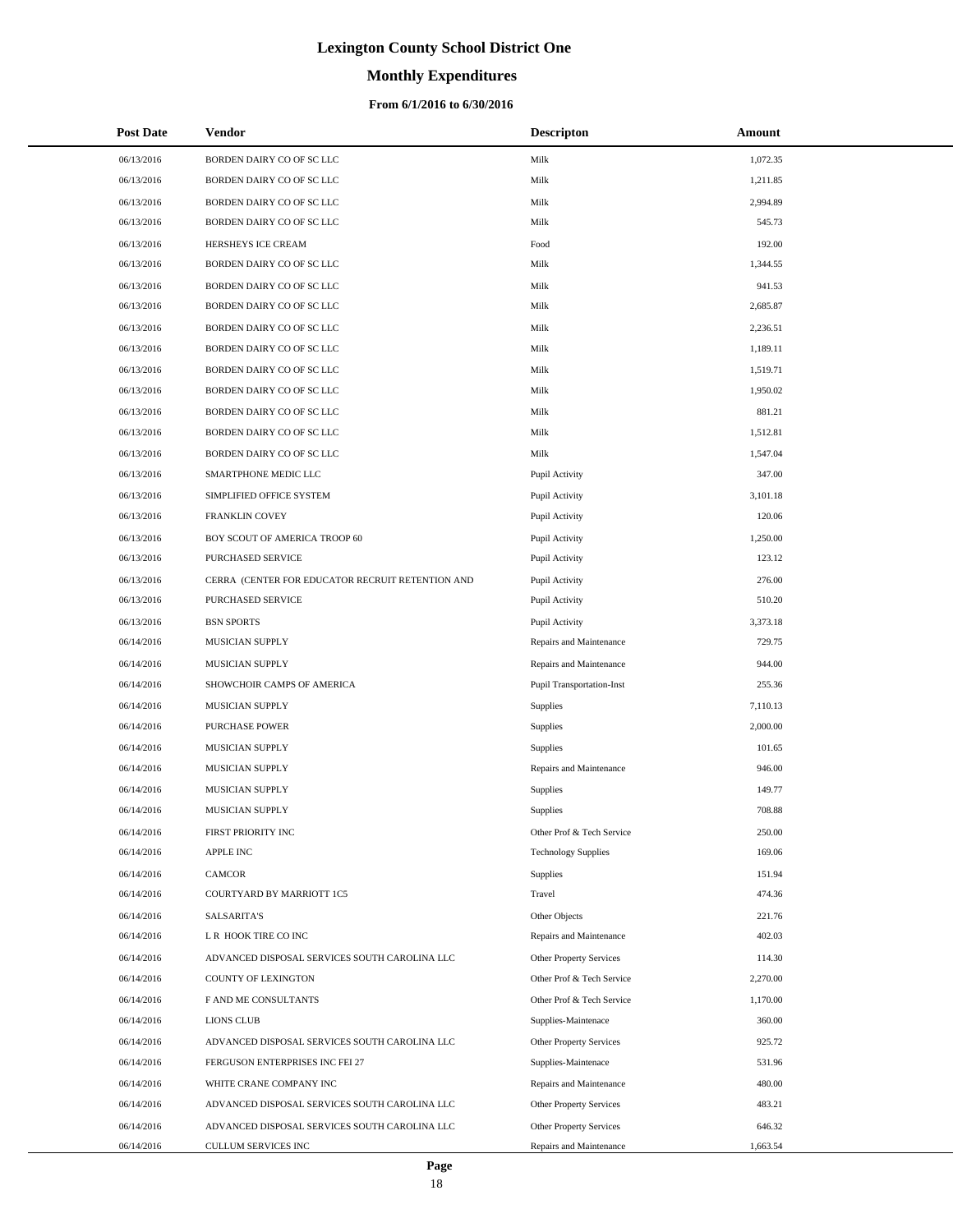# **Monthly Expenditures**

| <b>Post Date</b> | Vendor                                        | <b>Descripton</b>              | Amount   |
|------------------|-----------------------------------------------|--------------------------------|----------|
| 06/14/2016       | ADVANCED DISPOSAL SERVICES SOUTH CAROLINA LLC | Other Property Services        | 646.32   |
| 06/14/2016       | CULLUM SERVICES INC                           | Repairs and Maintenance        | 4,909.07 |
| 06/14/2016       | ADVANCED DISPOSAL SERVICES SOUTH CAROLINA LLC | <b>Other Property Services</b> | 646.32   |
| 06/14/2016       | ADVANCED DISPOSAL SERVICES SOUTH CAROLINA LLC | Other Property Services        | 809.38   |
| 06/14/2016       | <b>CULLUM SERVICES INC</b>                    | Repairs and Maintenance        | 1,090.75 |
| 06/14/2016       | ADVANCED DISPOSAL SERVICES SOUTH CAROLINA LLC | Other Property Services        | 320.14   |
| 06/14/2016       | ADVANCED DISPOSAL SERVICES SOUTH CAROLINA LLC | Other Property Services        | 646.32   |
| 06/14/2016       | A Z LAWN MOWER PARTS                          | Supplies-Maintenace            | 295.59   |
| 06/14/2016       | ADVANCED DISPOSAL SERVICES SOUTH CAROLINA LLC | Other Property Services        | 483.21   |
| 06/14/2016       | ADVANCED DISPOSAL SERVICES SOUTH CAROLINA LLC | <b>Other Property Services</b> | 483.21   |
| 06/14/2016       | BUILDERS SPECIALTIES INC                      | Repairs and Maintenance        | 3,447.53 |
| 06/14/2016       | ADVANCED DISPOSAL SERVICES SOUTH CAROLINA LLC | Other Property Services        | 320.14   |
| 06/14/2016       | ADVANCED DISPOSAL SERVICES SOUTH CAROLINA LLC | Other Property Services        | 483.21   |
| 06/14/2016       | ADVANCED DISPOSAL SERVICES SOUTH CAROLINA LLC | Other Property Services        | 599.54   |
| 06/14/2016       | ADVANCED DISPOSAL SERVICES SOUTH CAROLINA LLC | Other Property Services        | 646.32   |
| 06/14/2016       | ADVANCED DISPOSAL SERVICES SOUTH CAROLINA LLC | Other Property Services        | 646.32   |
| 06/14/2016       | A Z LAWN MOWER PARTS                          | Supplies-Maintenace            | 525.64   |
| 06/14/2016       | ADVANCED DISPOSAL SERVICES SOUTH CAROLINA LLC | Other Property Services        | 483.21   |
| 06/14/2016       | A Z LAWN MOWER PARTS                          | Supplies-Maintenace            | 665.01   |
| 06/14/2016       | ADVANCED DISPOSAL SERVICES SOUTH CAROLINA LLC | Other Property Services        | 483.21   |
| 06/14/2016       | ADVANCED DISPOSAL SERVICES SOUTH CAROLINA LLC | Other Property Services        | 483.21   |
| 06/14/2016       | ADVANCED DISPOSAL SERVICES SOUTH CAROLINA LLC | Other Property Services        | 483.21   |
| 06/14/2016       | ADVANCED DISPOSAL SERVICES SOUTH CAROLINA LLC | Other Property Services        | 646.32   |
| 06/14/2016       | SIMPLEXGRINNELL                               | Repairs and Maintenance        | 780.00   |
| 06/14/2016       | ADVANCED DISPOSAL SERVICES SOUTH CAROLINA LLC | Other Property Services        | 483.21   |
| 06/14/2016       | ADVANCED DISPOSAL SERVICES SOUTH CAROLINA LLC | Other Property Services        | 483.21   |
| 06/14/2016       | ADVANCED DISPOSAL SERVICES SOUTH CAROLINA LLC | Other Property Services        | 483.21   |
| 06/14/2016       | FERGUSON ENTERPRISES INC FEI 27               | Supplies-Maintenace            | 954.44   |
| 06/14/2016       | ADVANCED DISPOSAL SERVICES SOUTH CAROLINA LLC | Other Property Services        | 483.21   |
| 06/14/2016       | A Z LAWN MOWER PARTS                          | Supplies-Maintenace            | 665.01   |
| 06/14/2016       | ADVANCED DISPOSAL SERVICES SOUTH CAROLINA LLC | Other Property Services        | 483.21   |
| 06/14/2016       | ADVANCED DISPOSAL SERVICES SOUTH CAROLINA LLC | <b>Other Property Services</b> | 483.21   |
| 06/14/2016       | ADVANCED DISPOSAL SERVICES SOUTH CAROLINA LLC | Other Property Services        | 483.21   |
| 06/14/2016       | ADVANCED DISPOSAL SERVICES SOUTH CAROLINA LLC | Other Property Services        | 483.21   |
| 06/14/2016       | ADVANCED DISPOSAL SERVICES SOUTH CAROLINA LLC | Other Property Services        | 483.21   |
| 06/14/2016       | <b>ANIXTER INC</b>                            | Supplies-Maintenace            | 927.67   |
| 06/14/2016       | ADVANCED DISPOSAL SERVICES SOUTH CAROLINA LLC | Other Property Services        | 483.21   |
| 06/14/2016       | A Z LAWN MOWER PARTS                          | Supplies-Maintenace            | 525.64   |
| 06/14/2016       | ADVANCED DISPOSAL SERVICES SOUTH CAROLINA LLC | <b>Other Property Services</b> | 483.21   |
| 06/14/2016       | A Z LAWN MOWER PARTS                          | Supplies-Maintenace            | 295.59   |
| 06/14/2016       | STARR, WILLIAM                                | <b>Pupil Transportation</b>    | 120.96   |
| 06/14/2016       | SC DEPARTMENT OF SOCIAL SERVICES              | Other Prof & Tech Service      | 440.00   |
| 06/14/2016       | DIGITAL OFFICE SOLUTIONS INC                  | Repairs and Maintenance        | 1,114.50 |
| 06/14/2016       | BENCHMARK EDUCATION CO                        | <b>Supplies</b>                | 5,769.50 |
| 06/14/2016       | FORMS AND SUPPLY INC (FSI)                    | <b>Supplies</b>                | 2,302.64 |
| 06/14/2016       | REALLY GOOD STUFF                             | Supplies                       | 1,437.55 |
| 06/14/2016       | SCHOOL SPECIALTY INC                          | Supplies                       | 3,148.53 |
| 06/14/2016       | SCHOOL SPECIALTY INC                          | <b>Supplies</b>                | 1,320.51 |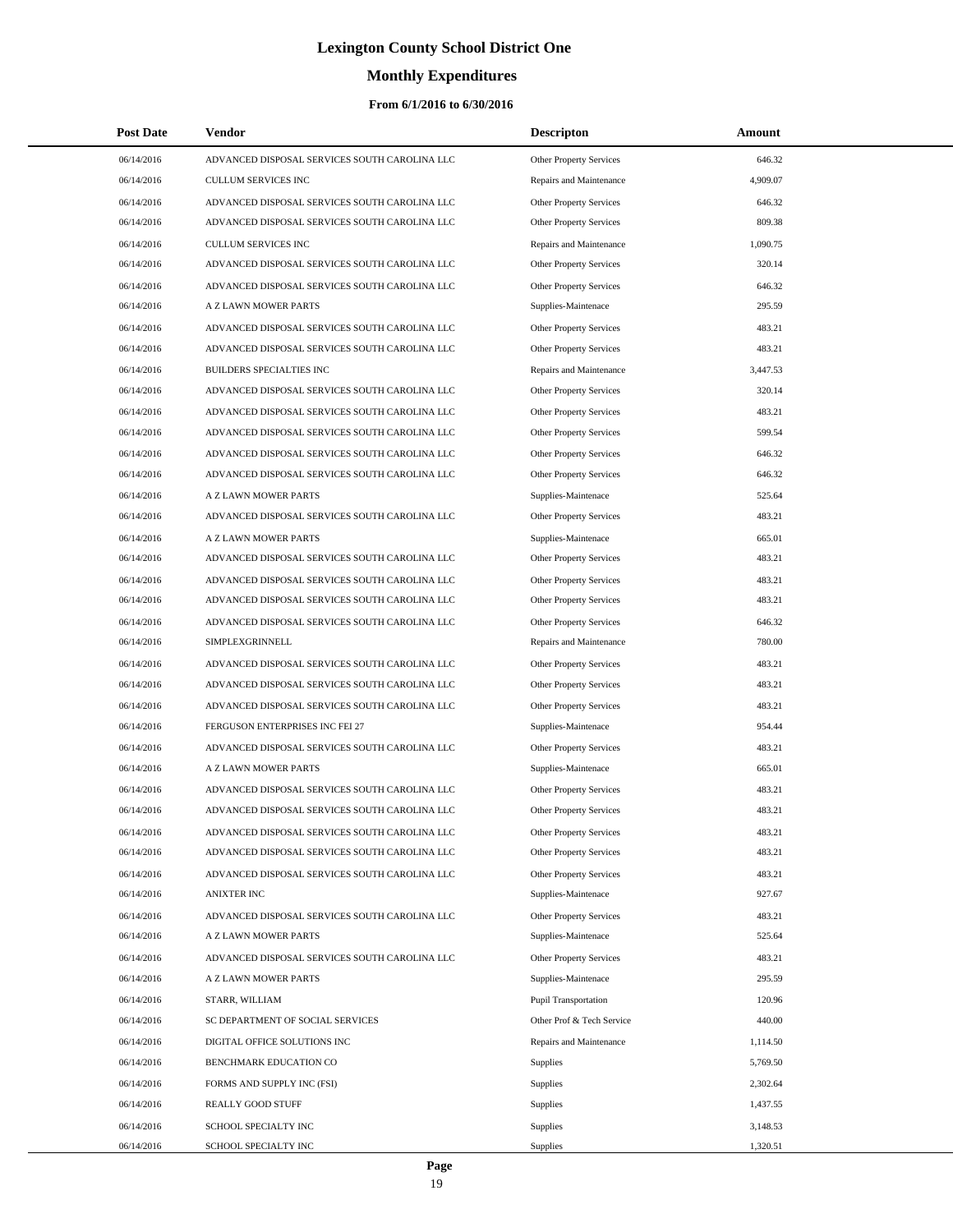# **Monthly Expenditures**

| <b>Post Date</b> | <b>Vendor</b>                            | <b>Descripton</b> | Amount    |
|------------------|------------------------------------------|-------------------|-----------|
| 06/14/2016       | FRANKLIN COVEY                           | Supplies          | 3,882.36  |
| 06/14/2016       | SCHOOL SPECIALTY INC                     | Supplies          | 264.18    |
| 06/14/2016       | FORMS AND SUPPLY INC (FSI)               | Supplies          | 765.26    |
| 06/14/2016       | <b>PURCHASED SERVICE</b>                 | Supplies          | 173.71    |
| 06/14/2016       | PURCHASED SERVICE                        | Supplies          | 1,684.87  |
| 06/14/2016       | SUMMERBOOK COMPANY                       | Supplies          | 1,116.00  |
| 06/14/2016       | MECHANICAL DESIGN                        | <b>Building</b>   | 6,720.00  |
| 06/14/2016       | LS3P ASSOCIATED LTD                      | Building          | 8,666.30  |
| 06/14/2016       | HI TECH POWER SYSTEMS INC                | Building          | 17,541.85 |
| 06/14/2016       | TRIDENT BEVERAGE INC                     | Food              | 288.00    |
| 06/14/2016       | TRIDENT BEVERAGE INC                     | Food              | 1,248.00  |
| 06/14/2016       | TRIDENT BEVERAGE INC                     | Food              | 768.00    |
| 06/14/2016       | PARTS TOWN LLC                           | Supplies          | 2,331.53  |
| 06/14/2016       | TRIDENT BEVERAGE INC                     | Food              | 384.00    |
| 06/14/2016       | HERSHEYS ICE CREAM                       | Food              | 144.00    |
| 06/14/2016       | TRIDENT BEVERAGE INC                     | Food              | 288.00    |
| 06/14/2016       | TRIDENT BEVERAGE INC                     | Food              | 192.00    |
| 06/14/2016       | TRIDENT BEVERAGE INC                     | Food              | 384.00    |
| 06/14/2016       | TRIDENT BEVERAGE INC                     | Food              | 384.00    |
| 06/14/2016       | HERSHEYS ICE CREAM                       | Food              | 144.00    |
| 06/14/2016       | TRIDENT BEVERAGE INC                     | Food              | 288.00    |
| 06/14/2016       | TRIDENT BEVERAGE INC                     | Food              | 192.00    |
| 06/14/2016       | TRIDENT BEVERAGE INC                     | Food              | 768.00    |
| 06/14/2016       | TRIDENT BEVERAGE INC                     | Food              | 768.00    |
| 06/14/2016       | SCHOOL SPECIALTY INC                     | Pupil Activity    | 100.15    |
| 06/14/2016       | MUSICIAN SUPPLY                          | Pupil Activity    | 212.95    |
| 06/14/2016       | ROCHESTER 100 INC                        | Pupil Activity    | 875.00    |
| 06/14/2016       | <b>RIVERBANKS ZOO</b>                    | Pupil Activity    | 315.00    |
| 06/14/2016       | US INK AND TONER INC                     | Pupil Activity    | 128.22    |
| 06/14/2016       | MUSICIAN SUPPLY                          | Pupil Activity    | 347.73    |
| 06/14/2016       | PIONEER MANUFACTURING CO                 | Pupil Activity    | 770.40    |
| 06/14/2016       | T AND T SPORTS                           | Pupil Activity    | 192.60    |
| 06/14/2016       | MEADOW GLEN MIDDLE SCHOOL                | Pupil Activity    | 288.00    |
| 06/14/2016       | HENRY SCHEIN INC MEDICAL SPECIAL MARKETS | Pupil Activity    | 1,508.70  |
| 06/14/2016       | THE VERNON COMPANY                       | Pupil Activity    | 1,330.05  |
| 06/14/2016       | STERLING ATHLETICS                       | Pupil Activity    | 1,193.22  |
| 06/14/2016       | DAWN STALEY BASKETBALL ACADEMY           | Pupil Activity    | 1,200.00  |
| 06/14/2016       | D AND W SPORTSWEAR                       | Pupil Activity    | 119.84    |
| 06/14/2016       | MUSICIAN SUPPLY                          | Supplies          | 2,011.60  |
| 06/16/2016       | PURCHASED SERVICE                        | Travel            | 712.53    |
| 06/16/2016       | HERALD OFFICE SUPPLY INC                 | Supplies          | 1,816.07  |
| 06/16/2016       | FORMS AND SUPPLY INC (FSI)               | Supplies          | 349.25    |
| 06/16/2016       | PURCHASED SERVICE                        | Travel            | 135.00    |
| 06/16/2016       | PURCHASED SERVICE                        | Travel            | 422.94    |
| 06/16/2016       | PURCHASED SERVICE                        | Travel            | 124.42    |
| 06/16/2016       | PURCHASED SERVICE                        | Travel            | 199.91    |
| 06/16/2016       | PURCHASED SERVICE                        | Travel            | 106.92    |
| 06/16/2016       | PURCHASED SERVICE                        | Travel            | 162.70    |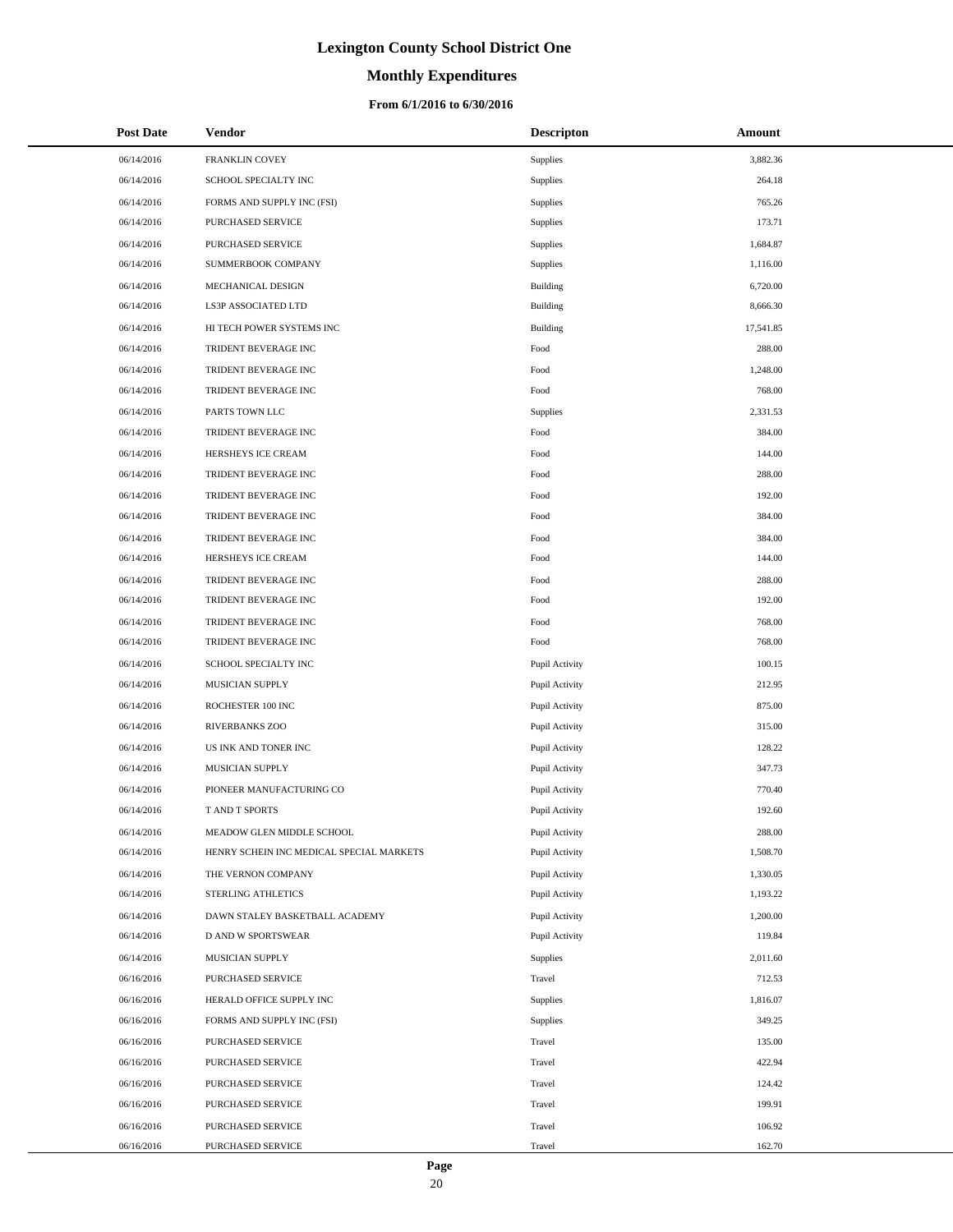# **Monthly Expenditures**

### **From 6/1/2016 to 6/30/2016**

| <b>Post Date</b> | <b>Vendor</b>                                      | <b>Descripton</b>          | Amount    |
|------------------|----------------------------------------------------|----------------------------|-----------|
| 06/16/2016       | PURCHASED SERVICE                                  | Travel                     | 145.80    |
| 06/16/2016       | PURCHASED SERVICE                                  | Travel                     | 121.50    |
| 06/16/2016       | FOLLETT SCHOOL SOLUTIONS INC                       | Library Books              | 18,016.81 |
| 06/16/2016       | PURCHASED SERVICE                                  | Travel                     | 292.03    |
| 06/16/2016       | <b>LENOVO US</b>                                   | <b>Technology Supplies</b> | 1,266.45  |
| 06/16/2016       | PURCHASED SERVICE                                  | Travel                     | 206.50    |
| 06/16/2016       | CENTERPLATE                                        | Other Objects              | 455.40    |
| 06/16/2016       | FORMS AND SUPPLY INC (FSI)                         | <b>Supplies</b>            | 295.32    |
| 06/16/2016       | PURCHASED SERVICE                                  | Travel                     | 257.00    |
| 06/16/2016       | PURCHASED SERVICE                                  | Travel                     | 257.00    |
| 06/16/2016       | PURCHASED SERVICE                                  | Travel                     | 257.00    |
| 06/16/2016       | PURCHASED SERVICE                                  | Travel                     | 131.76    |
| 06/16/2016       | PURCHASED SERVICE                                  | Travel                     | 312.55    |
| 06/16/2016       | <b>PURCHASED SERVICE</b>                           | Travel                     | 152.93    |
| 06/16/2016       | FORMS AND SUPPLY INC (FSI)                         | Supplies-Maintenace        | 246.53    |
| 06/16/2016       | PALMETTO PROPANE                                   | Energy                     | 463.11    |
| 06/16/2016       | CAROLINA MOTOR SERVICE INC                         | Repairs and Maintenance    | 899.39    |
| 06/16/2016       | <b>GRAYBAR ELECTRIC CO INC</b>                     | Supplies-Maintenace        | 1,421.39  |
| 06/16/2016       | PELLA WINDOW AND DOOR CO                           | Repairs and Maintenance    | 558.71    |
| 06/16/2016       | <b>GRAYBAR ELECTRIC CO INC</b>                     | Supplies-Maintenace        | 826.90    |
| 06/16/2016       | <b>CK SUPPLY</b>                                   | Supplies-Maintenace        | 181.48    |
| 06/16/2016       | <b>GRAYBAR ELECTRIC CO INC</b>                     | Supplies-Maintenace        | 413.44    |
| 06/16/2016       | <b>GRAYBAR ELECTRIC CO INC</b>                     | Supplies-Maintenace        | 1,421.39  |
| 06/16/2016       | GATEWAY SUPPLY CO INC                              | Supplies-Maintenace        | 651.54    |
| 06/16/2016       | P AND S CONSTRUCTION COMPANY INC                   | Repairs and Maintenance    | 115.00    |
| 06/16/2016       | FOWLER HAULING AND GRADING LLC                     | Repairs and Maintenance    | 6,631.60  |
| 06/16/2016       | <b>CARTS PLUS</b>                                  | Supplies-Maintenace        | 266.43    |
| 06/16/2016       | ACE GLASS CO INC                                   | Repairs and Maintenance    | 316.32    |
| 06/16/2016       | STATE DEPARTMENT OF EDUCATION LEX DIST ONEBUS SHOP | Pupil Transportation       | 6,575.24  |
| 06/16/2016       | <b>PURCHASED SERVICE</b>                           | Travel                     | 140.94    |
| 06/16/2016       | RAGAN COMMUNICATIONS                               | Travel                     | 895.00    |
| 06/16/2016       | <b>PURCHASED SERVICE</b>                           | Travel                     | 130.41    |
| 06/16/2016       | PURCHASED SERVICE                                  | Travel                     | 120.96    |
| 06/16/2016       | SUNGARD PUBLIC SECTOR INC                          | Software Renewal/Agreemen  | 1,979.40  |
| 06/16/2016       | UNIFIED AV SYSTEMS INC DBA MULTI MEDIA SERVICES    | Software Renewal/Agreemen  | 25,680.00 |
| 06/16/2016       | DELL COMPUTERS                                     | <b>Technology Supplies</b> | 245.14    |
| 06/16/2016       | <b>APPLE INC</b>                                   | <b>Technology Supplies</b> | 53,221.80 |
| 06/16/2016       | RAPTOR TECHNOLOGIES LLC                            | <b>Supplies</b>            | 500.00    |
| 06/16/2016       | SCHOOL SPECIALTY INC                               | <b>Supplies</b>            | 2,508.42  |
| 06/16/2016       | PURCHASED SERVICE                                  | Travel                     | 116.10    |
| 06/16/2016       | PURCHASED SERVICE                                  | Travel                     | 224.00    |
| 06/16/2016       | PURCHASED SERVICE                                  | Travel                     | 224.00    |
| 06/16/2016       | PURCHASED SERVICE                                  | Travel                     | 224.00    |
| 06/16/2016       | FRANKLIN COVEY                                     | Travel                     | 909.50    |
| 06/16/2016       | MILBURN HOTEL                                      | Travel                     | 1,665.78  |
| 06/16/2016       | PURCHASED SERVICE                                  | Travel                     | 224.00    |
| 06/16/2016       | PURCHASED SERVICE                                  | Travel                     | 263.25    |
| 06/16/2016       | PURCHASED SERVICE                                  | Travel                     | 277.02    |

÷.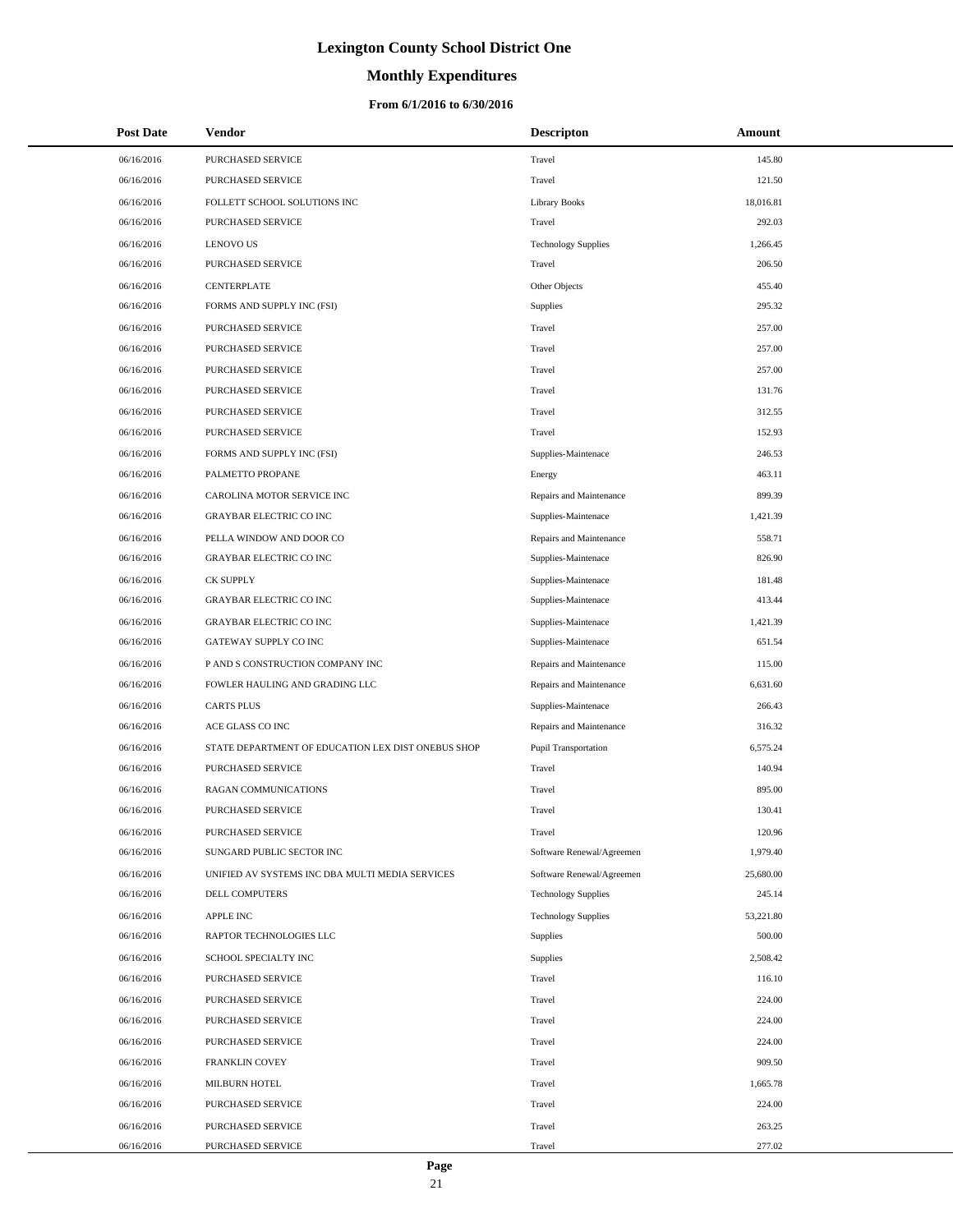# **Monthly Expenditures**

| <b>Post Date</b> | <b>Vendor</b>                                      | <b>Descripton</b>              | Amount    |
|------------------|----------------------------------------------------|--------------------------------|-----------|
| 06/16/2016       | PURCHASED SERVICE                                  | Travel                         | 154.44    |
| 06/16/2016       | PURCHASED SERVICE                                  | Travel                         | 336.31    |
| 06/16/2016       | PURCHASED SERVICE                                  | Travel                         | 171.72    |
| 06/16/2016       | PURCHASED SERVICE                                  | Travel                         | 159.30    |
| 06/16/2016       | PURCHASED SERVICE                                  | Travel                         | 182.52    |
| 06/16/2016       | PURCHASED SERVICE                                  | Travel                         | 256.77    |
| 06/16/2016       | PURCHASED SERVICE                                  | Travel                         | 159.69    |
| 06/16/2016       | PURCHASED SERVICE                                  | Travel                         | 190.44    |
| 06/16/2016       | THE PITTER PLATTER LLC                             | Other Prof & Tech Service      | 1,600.00  |
| 06/16/2016       | <b>PURCHASED SERVICE</b>                           | Supplies                       | 101.63    |
| 06/16/2016       | PURCHASED SERVICE                                  | Supplies                       | 162.59    |
| 06/16/2016       | PURCHASED SERVICE                                  | Travel                         | 153.00    |
| 06/16/2016       | DAVIS FRAWLEY LLC TRUST ACCOUNT                    | Land                           | 18,985.00 |
| 06/16/2016       | PURCHASED SERVICE                                  | Travel                         | 173.34    |
| 06/16/2016       | RUFUS ORNDUFF REF INC                              | Repairs and Maintenance        | 335.43    |
| 06/16/2016       | PURCHASED SERVICE                                  | Food                           | 141.24    |
| 06/16/2016       | PURCHASED SERVICE                                  | Travel                         | 103.95    |
| 06/16/2016       | SMARTPHONE MEDIC LLC                               | Pupil Activity                 | 149.00    |
| 06/16/2016       | NATIONAL RESTAURANT ASSOC SOLUTIONS LLC            | Pupil Activity                 | 135.00    |
| 06/16/2016       | <b>GREY HOUSE PUBLISHING</b>                       | Pupil Activity                 | 280.00    |
| 06/16/2016       | MINUTEMAN PRESS OF LEXINGTON SC                    | Pupil Activity                 | 273.39    |
| 06/16/2016       | VARSITY NEWS NETWORK LLC                           | Pupil Activity                 | 3,600.00  |
| 06/16/2016       | <b>IRMO HIGH SCHOOL</b>                            | Pupil Activity                 | 300.00    |
| 06/16/2016       | SC BASEBALL COACHES ASSOC                          | Pupil Activity                 | 300.00    |
| 06/16/2016       | SC HIGH SCHOOL SOCCER COACHES ASSOCIATION          | Pupil Activity                 | 125.00    |
| 06/16/2016       | CAMP OF CHAMPIONS PRESBYTERIAN COLLEGE             | Pupil Activity                 | 2,540.00  |
| 06/16/2016       | LEXINGTON HIGH SCHOOL                              | Pupil Activity                 | 200.00    |
| 06/16/2016       | LUGOFF ELGIN HIGH SCHOOL                           | Pupil Activity                 | 240.00    |
| 06/16/2016       | LAWN SCAPES OF LEXINGTON LLC                       | Supplies                       | 123.71    |
| 06/16/2016       | <b>BOOKSOURCE</b>                                  | Supplies                       | 7,536.79  |
| 06/20/2016       | DIGITAL OFFICE SOLUTIONS INC                       | Supplies                       | 138.57    |
| 06/20/2016       | SC DEPARTMENT OF JUVENILE JUSTICE (FISCAL AFFAIRS) | Tuition-LEA                    | 426.30    |
| 06/20/2016       | NUIDEA SCHOOL SUPPLY CO                            | Supplies                       | 896.66    |
| 06/20/2016       | VIRTUAL ENTERPRISES INTERNATL                      | Travel                         | 400.00    |
| 06/20/2016       | DIGITAL OFFICE SOLUTIONS INC                       | Supplies                       | 165.85    |
| 06/20/2016       | WHITE MUSICAL INSTRUMENT LLC                       | Supplies                       | 1,465.00  |
| 06/20/2016       | SC DEPARTMENT OF JUVENILE JUSTICE (FISCAL AFFAIRS) | Tuition-LEA                    | 208.05    |
| 06/20/2016       | PALMETTO MICROFILM SYSTEMS INC                     | Other Prof & Tech Service      | 937.62    |
| 06/20/2016       | WORLD BOOK SCHOOL AND LIBRARY ORDER PROCESSING     | Library Books                  | 999.00    |
| 06/20/2016       | <b>GREENE FINNEY AND HORTON LLP</b>                | <b>Bd of Ed Audit Services</b> | 12,500.00 |
| 06/20/2016       | CHILDS AND HALLIGAN P A                            | <b>Legal Services</b>          | 25,120.94 |
| 06/20/2016       | HAYNSWORTH SINKLER BOYD PA                         | <b>Legal Services</b>          | 2,262.50  |
| 06/20/2016       | PURCHASED SERVICE                                  | Travel                         | 1,060.32  |
| 06/20/2016       | BURKETT BURKETT AND BURKETT                        | Other Prof & Tech Service      | 825.00    |
| 06/20/2016       | SCE&G                                              | <b>Public Utilities</b>        | 1,151.41  |
| 06/20/2016       | ADVANCED DISPOSAL SERVICES SOUTH CAROLINA LLC      | Other Property Services        | 114.30    |
| 06/20/2016       | ADVANCED DISPOSAL SERVICES SOUTH CAROLINA LLC      | Other Property Services        | 925.72    |
| 06/20/2016       | SCE&G                                              | <b>Public Utilities</b>        | 107.11    |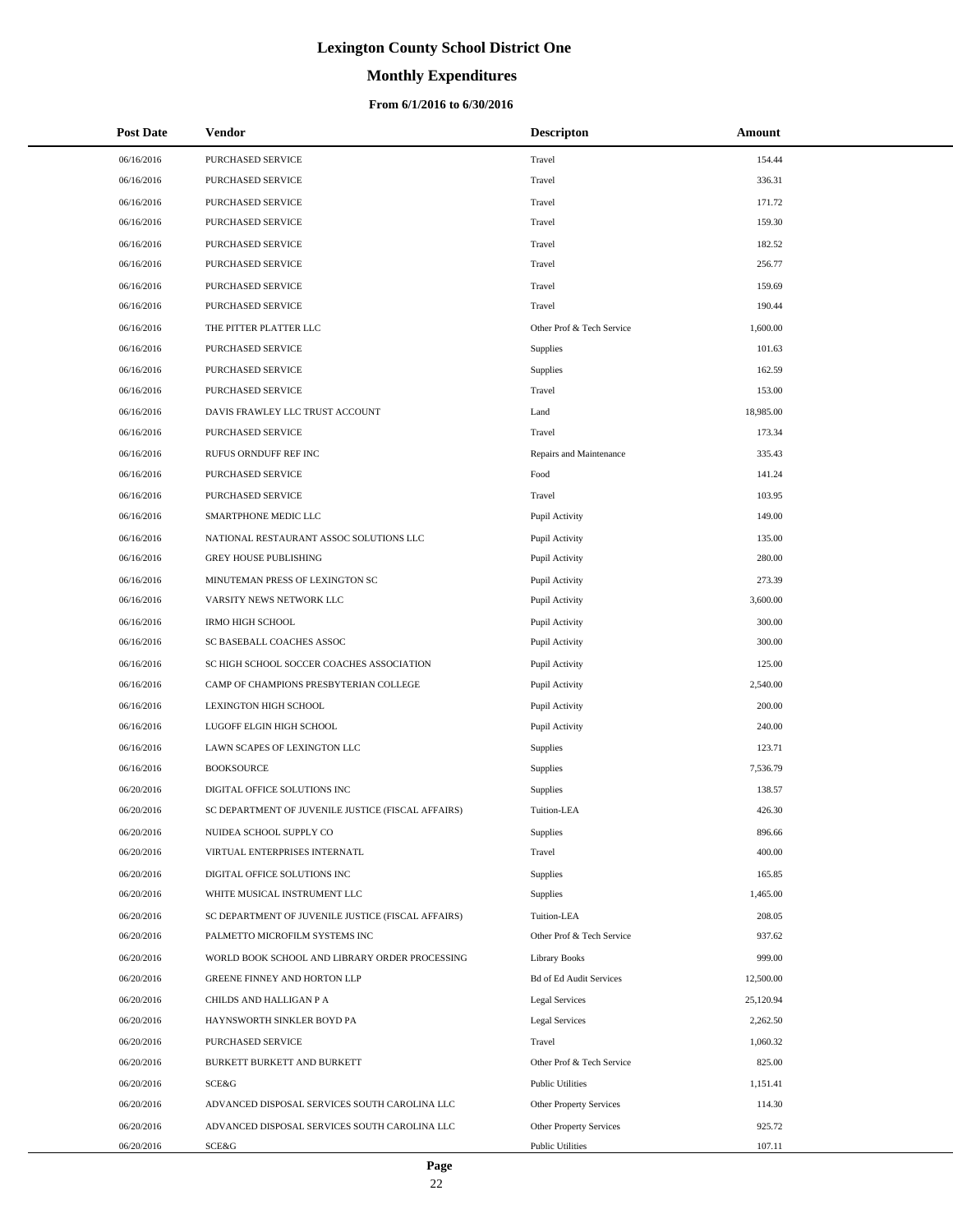# **Monthly Expenditures**

| <b>Post Date</b> | <b>Vendor</b>                                 | <b>Descripton</b>              | Amount    |
|------------------|-----------------------------------------------|--------------------------------|-----------|
| 06/20/2016       | ADVANCED DISPOSAL SERVICES SOUTH CAROLINA LLC | Other Property Services        | 483.21    |
| 06/20/2016       | SCE&G                                         | <b>Public Utilities</b>        | 11,715.71 |
| 06/20/2016       | ADVANCED DISPOSAL SERVICES SOUTH CAROLINA LLC | <b>Other Property Services</b> | 646.32    |
| 06/20/2016       | SCE&G                                         | <b>Public Utilities</b>        | 11,549.99 |
| 06/20/2016       | ADVANCED DISPOSAL SERVICES SOUTH CAROLINA LLC | Other Property Services        | 646.32    |
| 06/20/2016       | SCE&G                                         | <b>Public Utilities</b>        | 26,161.40 |
| 06/20/2016       | ADVANCED DISPOSAL SERVICES SOUTH CAROLINA LLC | Other Property Services        | 646.32    |
| 06/20/2016       | SCE&G                                         | <b>Public Utilities</b>        | 13,706.21 |
| 06/20/2016       | ADVANCED DISPOSAL SERVICES SOUTH CAROLINA LLC | Other Property Services        | 809.38    |
| 06/20/2016       | ADVANCED DISPOSAL SERVICES SOUTH CAROLINA LLC | <b>Other Property Services</b> | 320.14    |
| 06/20/2016       | ADVANCED DISPOSAL SERVICES SOUTH CAROLINA LLC | Other Property Services        | 646.32    |
| 06/20/2016       | ADVANCED DISPOSAL SERVICES SOUTH CAROLINA LLC | Other Property Services        | 483.21    |
| 06/20/2016       | SCE&G                                         | <b>Public Utilities</b>        | 10,022.11 |
| 06/20/2016       | ADVANCED DISPOSAL SERVICES SOUTH CAROLINA LLC | Other Property Services        | 483.21    |
| 06/20/2016       | <b>SCE&amp;G</b>                              | <b>Public Utilities</b>        | 9,882.92  |
| 06/20/2016       | ADVANCED DISPOSAL SERVICES SOUTH CAROLINA LLC | Other Property Services        | 320.14    |
| 06/20/2016       | ADVANCED DISPOSAL SERVICES SOUTH CAROLINA LLC | Other Property Services        | 483.21    |
| 06/20/2016       | ADVANCED DISPOSAL SERVICES SOUTH CAROLINA LLC | Other Property Services        | 599.54    |
| 06/20/2016       | ADVANCED DISPOSAL SERVICES SOUTH CAROLINA LLC | <b>Other Property Services</b> | 646.32    |
| 06/20/2016       | <b>GENERAL SALES COMPANY</b>                  | Supplies-Maintenace            | 1,947.43  |
| 06/20/2016       | SCE&G                                         | <b>Public Utilities</b>        | 47,945.14 |
| 06/20/2016       | ADVANCED DISPOSAL SERVICES SOUTH CAROLINA LLC | Other Property Services        | 646.32    |
| 06/20/2016       | <b>SCE&amp;G</b>                              | <b>Public Utilities</b>        | 10,070.60 |
| 06/20/2016       | ADVANCED DISPOSAL SERVICES SOUTH CAROLINA LLC | Other Property Services        | 483.21    |
| 06/20/2016       | SCE&G                                         | <b>Public Utilities</b>        | 13,771.01 |
| 06/20/2016       | ADVANCED DISPOSAL SERVICES SOUTH CAROLINA LLC | Other Property Services        | 483.21    |
| 06/20/2016       | SCE&G                                         | <b>Public Utilities</b>        | 15,522.19 |
| 06/20/2016       | ADVANCED DISPOSAL SERVICES SOUTH CAROLINA LLC | Other Property Services        | 483.21    |
| 06/20/2016       | <b>SCE&amp;G</b>                              | <b>Public Utilities</b>        | 9,860.99  |
| 06/20/2016       | ADVANCED DISPOSAL SERVICES SOUTH CAROLINA LLC | Other Property Services        | 483.21    |
| 06/20/2016       | SCE&G                                         | <b>Public Utilities</b>        | 2,946.60  |
| 06/20/2016       | ADVANCED DISPOSAL SERVICES SOUTH CAROLINA LLC | Other Property Services        | 646.25    |
| 06/20/2016       | ADVANCED DISPOSAL SERVICES SOUTH CAROLINA LLC | Other Property Services        | 483.21    |
| 06/20/2016       | ADVANCED DISPOSAL SERVICES SOUTH CAROLINA LLC | Other Property Services        | 483.21    |
| 06/20/2016       | SCE&G                                         | <b>Public Utilities</b>        | 19,517.59 |
| 06/20/2016       | ADVANCED DISPOSAL SERVICES SOUTH CAROLINA LLC | Other Property Services        | 483.21    |
| 06/20/2016       | SCE&G                                         | <b>Public Utilities</b>        | 12,172.37 |
| 06/20/2016       | ADVANCED DISPOSAL SERVICES SOUTH CAROLINA LLC | Other Property Services        | 483.21    |
| 06/20/2016       | SCE&G                                         | <b>Public Utilities</b>        | 9,598.70  |
| 06/20/2016       | ADVANCED DISPOSAL SERVICES SOUTH CAROLINA LLC | Other Property Services        | 483.21    |
| 06/20/2016       | ADVANCED DISPOSAL SERVICES SOUTH CAROLINA LLC | Other Property Services        | 483.21    |
| 06/20/2016       | ADVANCED DISPOSAL SERVICES SOUTH CAROLINA LLC | Other Property Services        | 483.21    |
| 06/20/2016       | SCE&G                                         | <b>Public Utilities</b>        | 13,554.64 |
| 06/20/2016       | ADVANCED DISPOSAL SERVICES SOUTH CAROLINA LLC | Other Property Services        | 483.21    |
| 06/20/2016       | PALMETTO CONTROLS INC                         | Supplies-Maintenace            | 376.17    |
| 06/20/2016       | SCE&G                                         | <b>Public Utilities</b>        | 20,500.23 |
| 06/20/2016       | ADVANCED DISPOSAL SERVICES SOUTH CAROLINA LLC | Other Property Services        | 483.21    |
| 06/20/2016       | SCE&G                                         | <b>Public Utilities</b>        | 63,088.12 |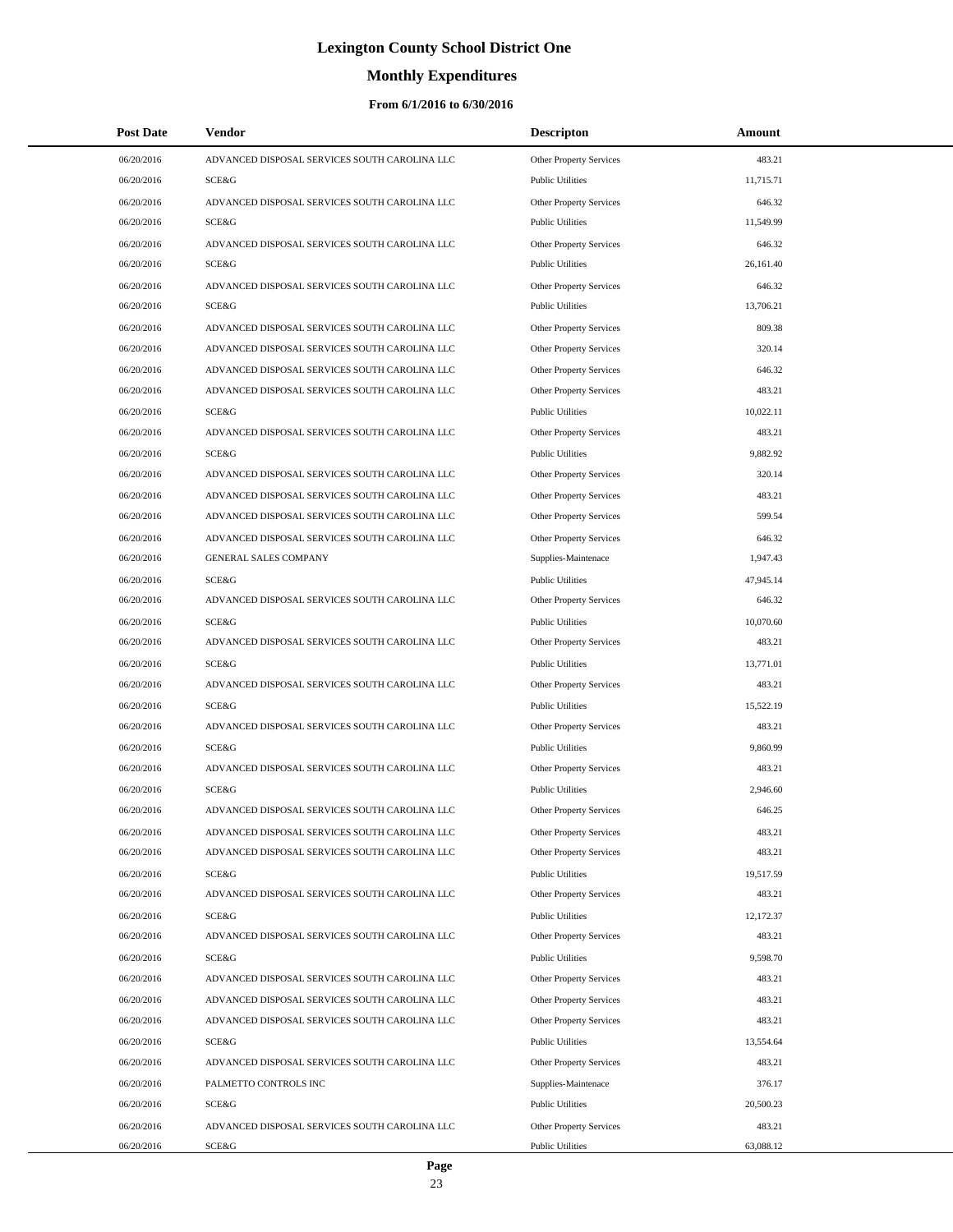# **Monthly Expenditures**

### **From 6/1/2016 to 6/30/2016**

| <b>Post Date</b> | Vendor                                        | <b>Descripton</b>          | Amount     |
|------------------|-----------------------------------------------|----------------------------|------------|
| 06/20/2016       | ADVANCED DISPOSAL SERVICES SOUTH CAROLINA LLC | Other Property Services    | 483.21     |
| 06/20/2016       | SCE&G                                         | <b>Public Utilities</b>    | 9,205.87   |
| 06/20/2016       | ADVANCED DISPOSAL SERVICES SOUTH CAROLINA LLC | Other Property Services    | 483.21     |
| 06/20/2016       | SCE&G                                         | <b>Public Utilities</b>    | 163.92     |
| 06/20/2016       | <b>INFOSNAP</b>                               | Software Renewal/Agreemen  | 55,677.60  |
| 06/20/2016       | <b>INTERNETWORK ENGINEERING</b>               | Software Renewal/Agreemen  | 176,283.04 |
| 06/20/2016       | <b>INTERNETWORK ENGINEERING</b>               | <b>Technology Supplies</b> | 3,708.70   |
| 06/20/2016       | DIGITAL OFFICE SOLUTIONS INC                  | Repairs and Maintenance    | 903.59     |
| 06/20/2016       | MONOPRICE.COM                                 | <b>Supplies</b>            | 239.94     |
| 06/20/2016       | US INK AND TONER INC                          | Supplies                   | 1,349.31   |
| 06/20/2016       | SCHOOL SPECIALTY INC                          | Supplies                   | 3,722.04   |
| 06/20/2016       | SOUTHERN REGIONAL EDUCATION BD (SREB)         | Software Renewal/Agreemen  | 450.00     |
| 06/20/2016       | HIGH LINER FOODS (USA) INC                    | Food                       | 600.64     |
| 06/20/2016       | HIGH LINER FOODS (USA) INC                    | Food                       | 368.88     |
| 06/20/2016       | HIGH LINER FOODS (USA) INC                    | Food                       | 600.64     |
| 06/20/2016       | HIGH LINER FOODS (USA) INC                    | Food                       | 368.88     |
| 06/20/2016       | RUFUS ORNDUFF REF INC                         | Repairs and Maintenance    | 756.41     |
| 06/20/2016       | HIGH LINER FOODS (USA) INC                    | Food                       | 600.64     |
| 06/20/2016       | RUFUS ORNDUFF REF INC                         | Repairs and Maintenance    | 352.34     |
| 06/20/2016       | HIGH LINER FOODS (USA) INC                    | Food                       | 368.88     |
| 06/20/2016       | HIGH LINER FOODS (USA) INC                    | Food                       | 450.48     |
| 06/20/2016       | HIGH LINER FOODS (USA) INC                    | Food                       | 368.88     |
| 06/20/2016       | HIGH LINER FOODS (USA) INC                    | Food                       | 368.88     |
| 06/20/2016       | HIGH LINER FOODS (USA) INC                    | Food                       | 368.88     |
| 06/20/2016       | HIGH LINER FOODS (USA) INC                    | Food                       | 368.88     |
| 06/20/2016       | HIGH LINER FOODS (USA) INC                    | Food                       | 450.48     |
| 06/20/2016       | RUFUS ORNDUFF REF INC                         | Repairs and Maintenance    | 206.25     |
| 06/20/2016       | HIGH LINER FOODS (USA) INC                    | Food                       | 600.64     |
| 06/20/2016       | HIGH LINER FOODS (USA) INC                    | Food                       | 317.00     |
| 06/20/2016       | HIGH LINER FOODS (USA) INC                    | Food                       | 450.48     |
| 06/20/2016       | HIGH LINER FOODS (USA) INC                    | Food                       | 450.48     |
| 06/20/2016       | HIGH LINER FOODS (USA) INC                    | Food                       | 368.88     |
| 06/20/2016       | HIGH LINER FOODS (USA) INC                    | Food                       | 368.88     |
| 06/20/2016       | RUFUS ORNDUFF REF INC                         | Repairs and Maintenance    | 392.82     |
| 06/20/2016       | HIGH LINER FOODS (USA) INC                    | Food                       | 450.48     |
| 06/20/2016       | RUFUS ORNDUFF REF INC                         | Repairs and Maintenance    | 242.17     |
| 06/20/2016       | HIGH LINER FOODS (USA) INC                    | Food                       | 368.88     |
| 06/20/2016       | RUFUS ORNDUFF REF INC                         | Repairs and Maintenance    | 439.43     |
| 06/20/2016       | HIGH LINER FOODS (USA) INC                    | Food                       | 450.48     |
| 06/20/2016       | HIGH LINER FOODS (USA) INC                    | Food                       | 368.88     |
| 06/20/2016       | RUFUS ORNDUFF REF INC                         | Repairs and Maintenance    | 316.24     |
| 06/20/2016       | HIGH LINER FOODS (USA) INC                    | Food                       | 368.88     |
| 06/20/2016       | HIGH LINER FOODS (USA) INC                    | Food                       | 368.88     |
| 06/20/2016       | HIGH LINER FOODS (USA) INC                    | Food                       | 368.88     |
| 06/20/2016       | RUFUS ORNDUFF REF INC                         | Repairs and Maintenance    | 362.37     |
| 06/20/2016       | HIGH LINER FOODS (USA) INC                    | Food                       | 368.88     |
| 06/20/2016       | HIGH LINER FOODS (USA) INC                    | Food                       | 450.48     |
| 06/20/2016       | HIGH LINER FOODS (USA) INC                    | Food                       | 600.64     |

24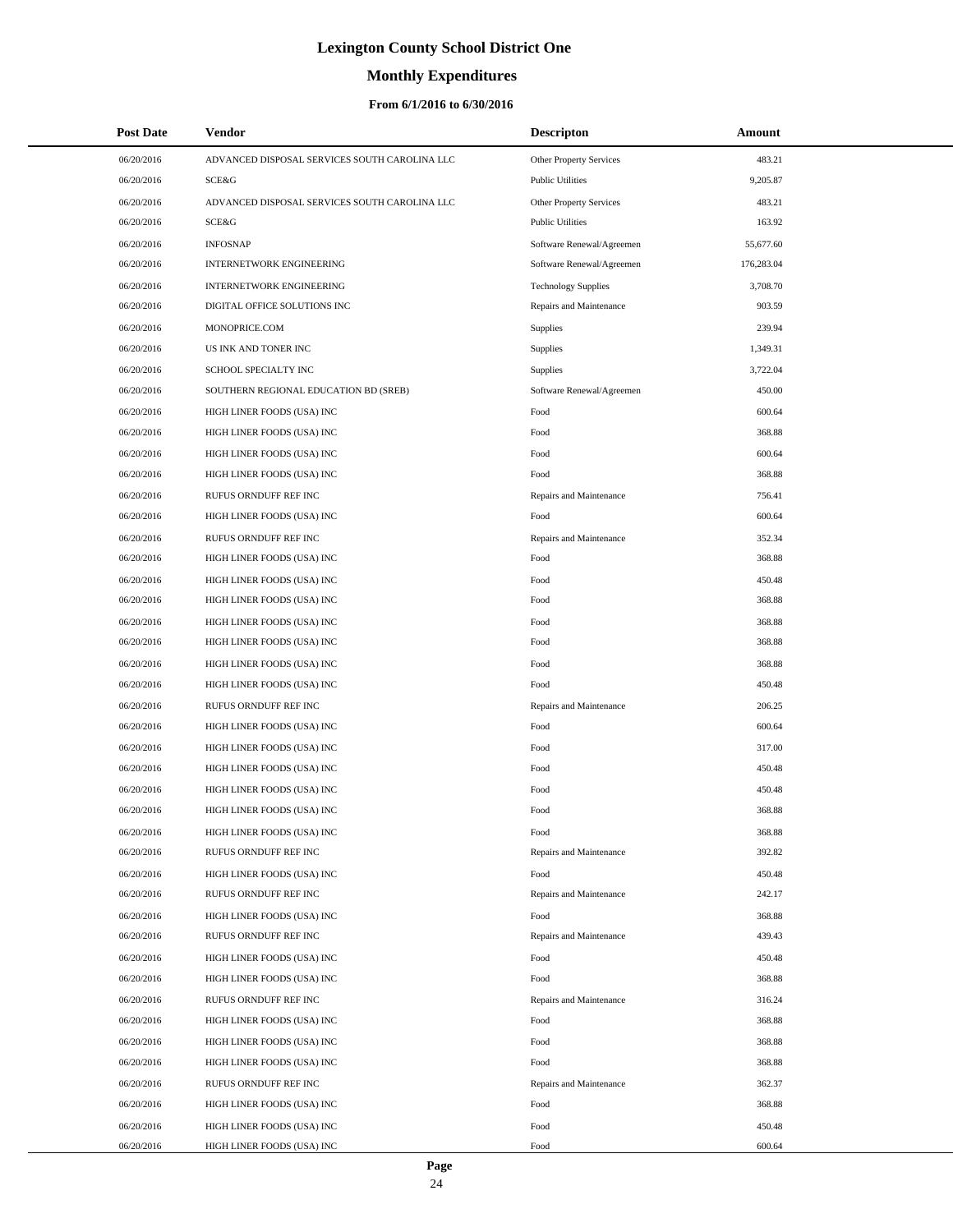# **Monthly Expenditures**

| <b>Post Date</b> | Vendor                                             | <b>Descripton</b>             | Amount    |  |
|------------------|----------------------------------------------------|-------------------------------|-----------|--|
| 06/20/2016       | HIGH LINER FOODS (USA) INC                         | Food                          | 368.88    |  |
| 06/20/2016       | DIGITAL OFFICE SOLUTIONS INC                       | Pupil Activity                | 207.85    |  |
| 06/20/2016       | <b>BSN SPORTS</b>                                  | Pupil Activity                | 426.94    |  |
| 06/20/2016       | THREADS EMBROIDERY LLC                             | Pupil Activity                | 505.58    |  |
| 06/20/2016       | <b>EDGENUITY</b>                                   | Inst Prog Improvement         | 2,000.00  |  |
| 06/20/2016       | CARNEGIE LEARNING INC                              | Inst Prog Improvement         | 2,500.00  |  |
| 06/21/2016       | DELL COMPUTERS                                     | <b>Technology Supplies</b>    | 446.66    |  |
| 06/21/2016       | DELL COMPUTERS                                     | <b>Technology Supplies</b>    | 439.33    |  |
| 06/21/2016       | DELL COMPUTERS                                     | <b>Technology Supplies</b>    | 352.62    |  |
| 06/21/2016       | <b>DELL COMPUTERS</b>                              | Technology Supplies-Immersion | 351.09    |  |
| 06/21/2016       | DELL COMPUTERS                                     | <b>Technology Supplies</b>    | 2,225.00  |  |
| 06/21/2016       | BLICK ART MATERIALS LLC                            | Supplies                      | 1,018.00  |  |
| 06/21/2016       | <b>BAYMONT INN AND SUITES</b>                      | Travel                        | 429.00    |  |
| 06/21/2016       | KURTZ BROS DBA BENDER BURKOT EAST COAST SCHOOL SUP | Supplies                      | 691.25    |  |
| 06/21/2016       | L R HOOK TIRE CO INC                               | Repairs and Maintenance       | 225.66    |  |
| 06/21/2016       | ALPINE SALES INC                                   | Supplies-Maintenace           | 107.86    |  |
| 06/21/2016       | <b>LORICK OFFICE PRODUCTS</b>                      | Supplies-Maintenace           | 426.93    |  |
| 06/21/2016       | PALMETTO PROPANE                                   | Supplies-Maintenace           | 120.90    |  |
| 06/21/2016       | <b>EA SERVICES INC</b>                             | Repairs and Maintenance       | 1,438.00  |  |
| 06/21/2016       | GATEWAY SUPPLY CO INC                              | Supplies-Maintenace           | 203.64    |  |
| 06/21/2016       | TERMINIX COMMERCIAL                                | Repairs and Maintenance       | 830.00    |  |
| 06/21/2016       | A PLUS ASPHALT SEAL COAT AND LINE STRIPING LLC     | Repairs and Maintenance       | 3,641.75  |  |
| 06/21/2016       | A PLUS ASPHALT SEAL COAT AND LINE STRIPING LLC     | Repairs and Maintenance       | 3,641.75  |  |
| 06/21/2016       | TERMINIX COMMERCIAL                                | Repairs and Maintenance       | 1,095.00  |  |
| 06/21/2016       | DIGITAL OFFICE SOLUTIONS INC                       | Repairs and Maintenance       | 966.31    |  |
| 06/21/2016       | DIGITAL OFFICE SOLUTIONS INC                       | Repairs and Maintenance       | 537.61    |  |
| 06/21/2016       | DIGITAL OFFICE SOLUTIONS INC                       | Repairs and Maintenance       | 376.92    |  |
| 06/21/2016       | <b>APPLE INC</b>                                   | <b>Technology Supplies</b>    | 52,385.06 |  |
| 06/21/2016       | <b>APPLE INC</b>                                   | <b>Technology Supplies</b>    | 74,810.12 |  |
| 06/21/2016       | EPS LITERACY AND INTERVENTION                      | <b>Supplies</b>               | 569.00    |  |
| 06/21/2016       | <b>APPLE INC</b>                                   | <b>Technology Supplies</b>    | 47,865.38 |  |
| 06/21/2016       | <b>SCHOLASTIC INC</b>                              | Software Renewal/Agreemen     | 2,249.00  |  |
| 06/21/2016       | SCHOOL SPECIALTY INC                               | <b>Supplies</b>               | 3,880.25  |  |
| 06/21/2016       | <b>APPLE INC</b>                                   | <b>Technology Supplies</b>    | 2,031.93  |  |
| 06/21/2016       | TEACHERS COLLEGE COLUMBIA UNIVERSITY               | Travel                        | 1,650.00  |  |
| 06/21/2016       | ALFRED WILLIAMS AND CO                             | Supplies                      | 8,765.47  |  |
| 06/21/2016       | BROOKWOOD FARMS INC                                | Food                          | 152.80    |  |
| 06/21/2016       | <b>BROOKWOOD FARMS INC</b>                         | Food                          | 152.80    |  |
| 06/21/2016       | <b>BROOKWOOD FARMS INC</b>                         | Food                          | 152.80    |  |
| 06/21/2016       | BROOKWOOD FARMS INC                                | Food                          | 152.80    |  |
| 06/21/2016       | BROOKWOOD FARMS INC                                | Food                          | 152.80    |  |
| 06/21/2016       | BROOKWOOD FARMS INC                                | Food                          | 152.80    |  |
| 06/21/2016       | BROOKWOOD FARMS INC                                | Food                          | 152.80    |  |
| 06/21/2016       | BROOKWOOD FARMS INC                                | Food                          | 152.80    |  |
| 06/21/2016       | BROOKWOOD FARMS INC                                | Food                          | 152.80    |  |
| 06/21/2016       | BROOKWOOD FARMS INC                                | Food                          | 152.80    |  |
| 06/21/2016       | HERSHEYS ICE CREAM                                 | Food                          | 799.56    |  |
| 06/21/2016       | SMARTPHONE MEDIC LLC                               | Pupil Activity                | 941.00    |  |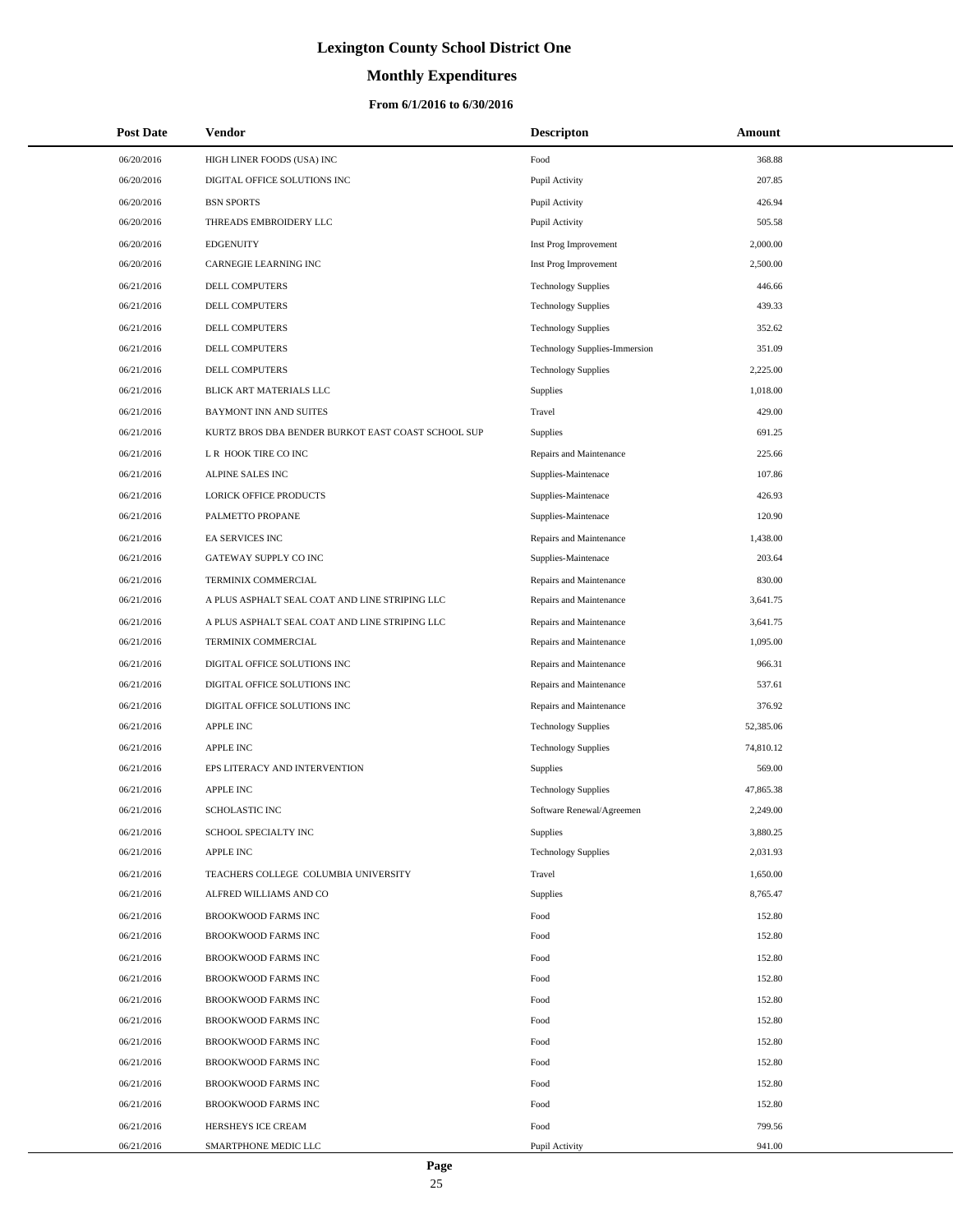# **Monthly Expenditures**

### **From 6/1/2016 to 6/30/2016**

| <b>Post Date</b> | <b>Vendor</b>                               | <b>Descripton</b>              | <b>Amount</b> |
|------------------|---------------------------------------------|--------------------------------|---------------|
| 06/21/2016       | SMARTPHONE MEDIC LLC                        | Pupil Activity                 | 447.00        |
| 06/21/2016       | HP INC                                      | Pupil Activity                 | 266.43        |
| 06/21/2016       | DELL COMPUTERS                              | Pupil Activity                 | 316.70        |
| 06/21/2016       | DELL COMPUTERS                              | Pupil Activity                 | 863.97        |
| 06/21/2016       | ROCHESTER 100 INC                           | Pupil Activity                 | 1,125.00      |
| 06/21/2016       | SCHOOL SPECIALTY INC                        | Pupil Activity                 | 780.00        |
| 06/21/2016       | OAK GROVE ELEMENTARY SCHOOL                 | Pupil Act-Fee/Collection Refnd | 119.12        |
| 06/21/2016       | <b>BSN SPORTS</b>                           | Pupil Activity                 | 695.46        |
| 06/22/2016       | BERKELEY COUNTY SCHOOL DISTRICT             | Tuition-LEA                    | 658.80        |
| 06/22/2016       | GREENWOOD SCHOOL DISTRICT 50                | Tuition-LEA                    | 2,138.90      |
| 06/22/2016       | SCHOOL DISTRICT OF OCONEE COUNTY            | Tuition-LEA                    | 958.92        |
| 06/22/2016       | DELL COMPUTERS                              | <b>Technology Supplies</b>     | 159.21        |
| 06/22/2016       | <b>DELL COMPUTERS</b>                       | Technology Supplies-Immersion  | 101.64        |
| 06/22/2016       | <b>TEACHER'S DISCOVERY</b>                  | Supplies                       | 127.50        |
| 06/22/2016       | PURCHASED SERVICE                           | Travel                         | 324.50        |
| 06/22/2016       | PURCHASED SERVICE                           | Travel                         | 263.04        |
| 06/22/2016       | PURCHASED SERVICE                           | Travel                         | 263.04        |
| 06/22/2016       | PURCHASED SERVICE                           | Travel                         | 324.50        |
| 06/22/2016       | PURCHASED SERVICE                           | Travel                         | 324.50        |
| 06/22/2016       | PURCHASED SERVICE                           | Travel                         | 324.50        |
| 06/22/2016       | PURCHASED SERVICE                           | Travel                         | 324.50        |
| 06/22/2016       | PURCHASED SERVICE                           | Travel                         | 324.50        |
| 06/22/2016       | PURCHASED SERVICE                           | Travel                         | 324.50        |
| 06/22/2016       | PURCHASED SERVICE                           | Travel                         | 324.50        |
| 06/22/2016       | PURCHASED SERVICE                           | Travel                         | 324.50        |
| 06/22/2016       | SCHOOL DISTRICT OF OCONEE COUNTY            | Tuition-LEA                    | 1,325.76      |
| 06/22/2016       | HARMONY EDUCATION CENTER NSRF               | Inst Prog Improvement          | 16,186.50     |
| 06/22/2016       | PURCHASED SERVICE                           | Travel                         | 164.16        |
| 06/22/2016       | MCNAIR LAW FIRM PA                          | Legal Services                 | 232.00        |
| 06/22/2016       | SUNGARD PUBLIC SECTOR INC                   | Other Prof & Tech Service      | 375.00        |
| 06/22/2016       | MIDCAROLINA ELEC COOP INC                   | <b>Public Utilities</b>        | 107.00        |
| 06/22/2016       | PRECISION FIRE SOLUTIONS                    | Repairs and Maintenance        | 359.25        |
| 06/22/2016       | FORMS AND SUPPLY INC (FSI)                  | Supplies-Maintenace            | 287.82        |
| 06/22/2016       | MIDCAROLINA ELEC COOP INC                   | <b>Public Utilities</b>        | 25,698.00     |
| 06/22/2016       | <b>BARNES PROPANE</b>                       | Energy                         | 656.50        |
| 06/22/2016       | ALLENS COMPRESSOR SERVICE INC               | <b>Supplies</b>                | 253.24        |
| 06/22/2016       | L R HOOK TIRE CO INC                        | Supplies-Maintenace            | 260.97        |
| 06/22/2016       | FERGUSON ENTERPRISES INC FEI 27             | Supplies-Maintenace            | 12,403.61     |
| 06/22/2016       | MIDCAROLINA ELEC COOP INC                   | <b>Public Utilities</b>        | 6,510.00      |
| 06/22/2016       | SC DEPARTMENT OF ADMINISTRATION             | Repairs and Maintenance        | 9.985.40      |
| 06/22/2016       | DIGITAL OFFICE SOLUTIONS INC                | Repairs and Maintenance        | 1,410.52      |
| 06/22/2016       | PURCHASED SERVICE                           | Travel                         | 244.08        |
| 06/22/2016       | <b>IBM CORPORATION</b>                      | Software Renewal/Agreemen      | 10,879.47     |
| 06/22/2016       | <b>MAK SOLUTIONS</b>                        | Other Prof & Tech Service      | 705.00        |
| 06/22/2016       | DTC WORLDWIDE                               | Supplies                       | 14,082.50     |
| 06/22/2016       | SC DEPARTMENT OF REVENUE (SALES TAX RETURN) | <b>Supplies</b>                | 985.78        |
| 06/22/2016       | DIGITAL OFFICE SOLUTIONS INC                | Repairs and Maintenance        | 1,293.21      |
| 06/22/2016       | DIGITAL OFFICE SOLUTIONS INC                | Repairs and Maintenance        | 541.82        |

 $\overline{\phantom{0}}$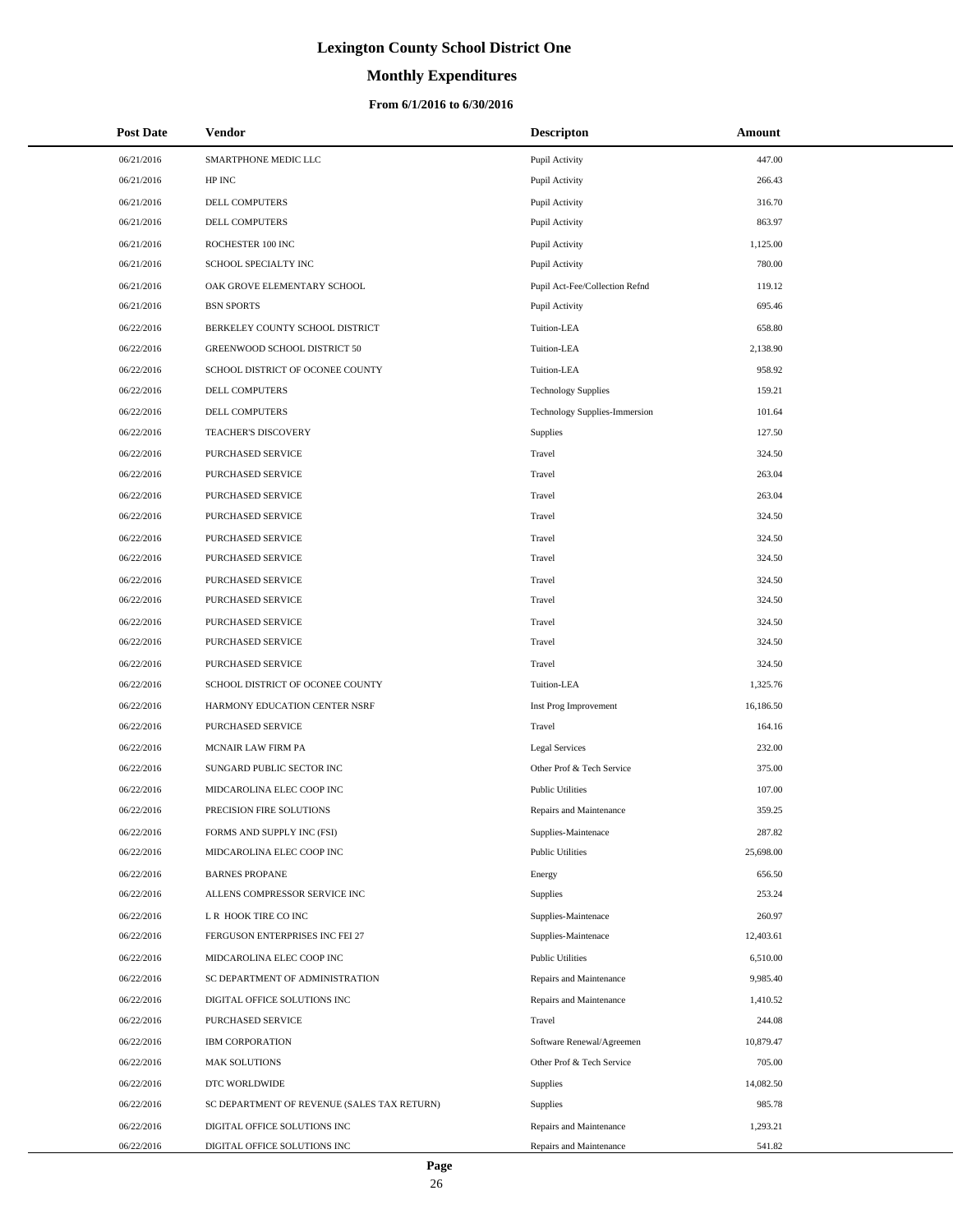# **Monthly Expenditures**

### **From 6/1/2016 to 6/30/2016**

| <b>Post Date</b> | Vendor                                             | <b>Descripton</b>           | Amount     |
|------------------|----------------------------------------------------|-----------------------------|------------|
| 06/22/2016       | DIGITAL OFFICE SOLUTIONS INC                       | Repairs and Maintenance     | 431.47     |
| 06/22/2016       | DIGITAL OFFICE SOLUTIONS INC                       | Repairs and Maintenance     | 395.58     |
| 06/22/2016       | DIGITAL OFFICE SOLUTIONS INC                       | Repairs and Maintenance     | 310.23     |
| 06/22/2016       | DIGITAL OFFICE SOLUTIONS INC                       | Repairs and Maintenance     | 177.14     |
| 06/22/2016       | DIGITAL OFFICE SOLUTIONS INC                       | Repairs and Maintenance     | 110.33     |
| 06/22/2016       | DIGITAL OFFICE SOLUTIONS INC                       | Repairs and Maintenance     | 377.62     |
| 06/22/2016       | DIGITAL OFFICE SOLUTIONS INC                       | Repairs and Maintenance     | 244.22     |
| 06/22/2016       | DIGITAL OFFICE SOLUTIONS INC                       | Repairs and Maintenance     | 512.25     |
| 06/22/2016       | DIGITAL OFFICE SOLUTIONS INC                       | Repairs and Maintenance     | 1,614.46   |
| 06/22/2016       | DIGITAL OFFICE SOLUTIONS INC                       | Repairs and Maintenance     | 607.55     |
| 06/22/2016       | DIGITAL OFFICE SOLUTIONS INC                       | Repairs and Maintenance     | 170.77     |
| 06/22/2016       | DIGITAL OFFICE SOLUTIONS INC                       | Repairs and Maintenance     | 534.02     |
| 06/22/2016       | DIGITAL OFFICE SOLUTIONS INC                       | Repairs and Maintenance     | 522.18     |
| 06/22/2016       | DIGITAL OFFICE SOLUTIONS INC                       | Repairs and Maintenance     | 597.84     |
| 06/22/2016       | DIGITAL OFFICE SOLUTIONS INC                       | Repairs and Maintenance     | 460.83     |
| 06/22/2016       | DIGITAL OFFICE SOLUTIONS INC                       | Repairs and Maintenance     | 331.74     |
| 06/22/2016       | DIGITAL OFFICE SOLUTIONS INC                       | Repairs and Maintenance     | 421.77     |
| 06/22/2016       | DIGITAL OFFICE SOLUTIONS INC                       | Repairs and Maintenance     | 873.25     |
| 06/22/2016       | DIGITAL OFFICE SOLUTIONS INC                       | Repairs and Maintenance     | 808.33     |
| 06/22/2016       | DIGITAL OFFICE SOLUTIONS INC                       | Repairs and Maintenance     | 1,313.06   |
| 06/22/2016       | DIGITAL OFFICE SOLUTIONS INC                       | Repairs and Maintenance     | 431.26     |
| 06/22/2016       | SCHOOL SPECIALTY INC                               | Supplies                    | 1,810.58   |
| 06/22/2016       | <b>APPLE INC</b>                                   | <b>Technology Supplies</b>  | 112,137.07 |
| 06/22/2016       | FOLLETT SCHOOL SOLUTIONS INC                       | Supplies                    | 461.11     |
| 06/22/2016       | PINE PRESS OF LEXINGTON INC                        | Supplies                    | 1,622.74   |
| 06/22/2016       | PINE PRESS OF LEXINGTON INC                        | Supplies                    | 222.45     |
| 06/22/2016       | PURCHASED SERVICE                                  | Travel                      | 1,960.78   |
| 06/22/2016       | <b>FRANKLIN COVEY</b>                              | Supplies                    | 2,247.00   |
| 06/22/2016       | SC DEPARTMENT OF EDUCATION OFFICE OF TRANSPORTATIO | <b>Pupil Transportation</b> | 3,039.24   |
| 06/22/2016       | PURCHASED SERVICE                                  | <b>Supplies</b>             | 109.69     |
| 06/22/2016       | RICHARDS LINDSAY AND MARTIN LLP                    | Inst Prog Improvement       | 4,100.00   |
| 06/22/2016       | ALLENS COMPRESSOR SERVICE INC                      | Supplies                    | 4,292.81   |
| 06/22/2016       | SCHOOL SPECIALTY INC                               | <b>Supplies</b>             | 674.66     |
| 06/22/2016       | COMMUNICATION MANAGEMENT INC                       | <b>Technology Supplies</b>  | 2,619.65   |
| 06/22/2016       | COMMUNICATION MANAGEMENT INC                       | <b>Technology Supplies</b>  | 3,724.06   |
| 06/22/2016       | COMMUNICATION MANAGEMENT INC                       | <b>Technology Supplies</b>  | 3,126.58   |
| 06/22/2016       | HERSHEYS ICE CREAM                                 | Food                        | 268.80     |
| 06/22/2016       | HOBART SERVICE                                     | Repairs and Maintenance     | 340.55     |
| 06/22/2016       | RUFUS ORNDUFF REF INC                              | Repairs and Maintenance     | 1,138.66   |
| 06/22/2016       | HERSHEYS ICE CREAM                                 | Food                        | 288.00     |
| 06/22/2016       | RUFUS ORNDUFF REF INC                              | Repairs and Maintenance     | 174.74     |
| 06/22/2016       | HERSHEYS ICE CREAM                                 | Food                        | 1,219.20   |
| 06/22/2016       | HERSHEYS ICE CREAM                                 | Food                        | 778.80     |
| 06/22/2016       | SMARTPHONE MEDIC LLC                               | Pupil Activity              | 198.00     |
| 06/22/2016       | SMARTPHONE MEDIC LLC                               | Pupil Activity              | 149.00     |
| 06/22/2016       | SMARTPHONE MEDIC LLC                               | Pupil Activity              | 198.00     |
| 06/22/2016       | SMARTPHONE MEDIC LLC                               | Pupil Activity              | 793.00     |
| 06/22/2016       | SMARTPHONE MEDIC LLC                               | Pupil Activity              | 198.00     |

 $\overline{a}$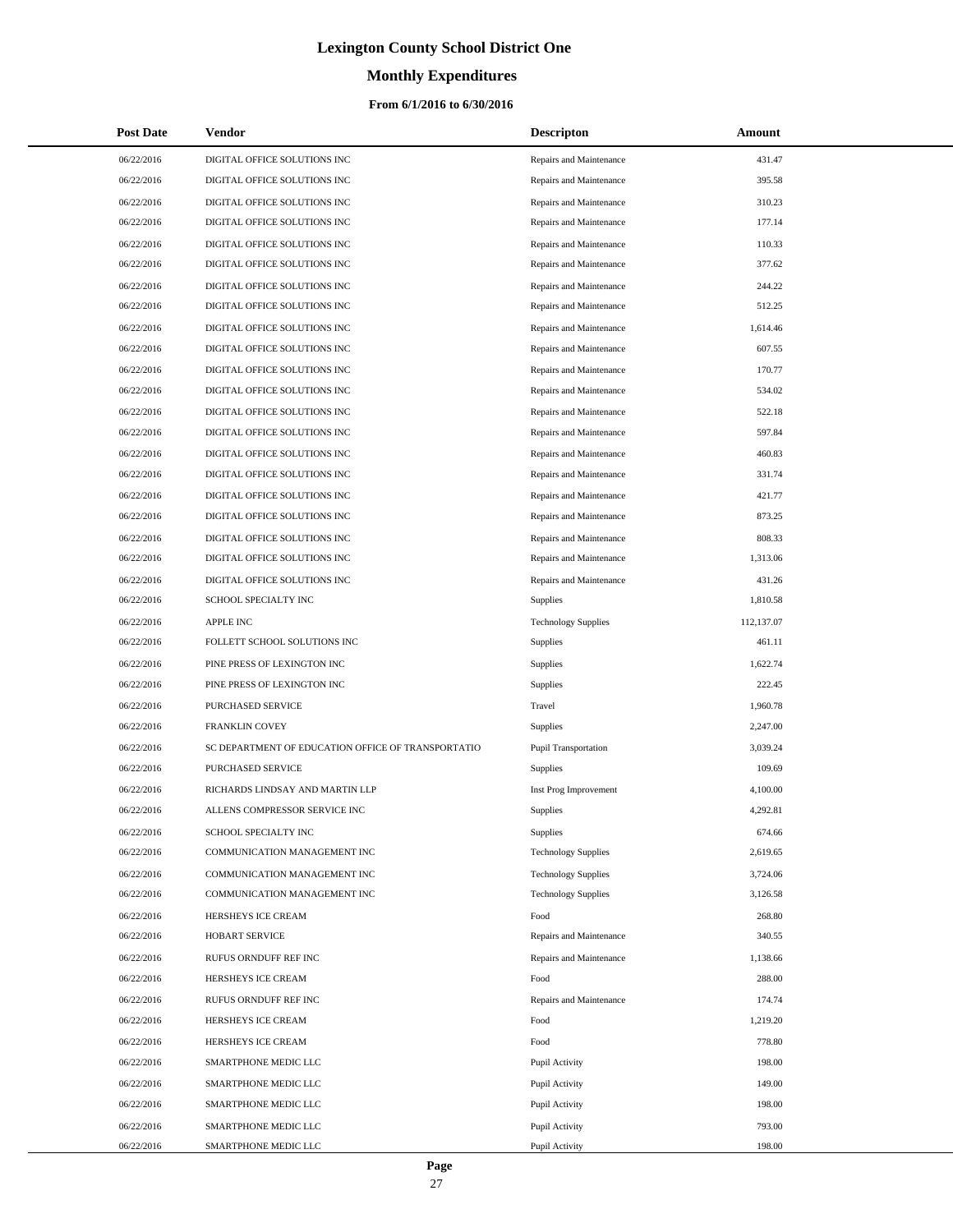# **Monthly Expenditures**

| <b>Post Date</b> | <b>Vendor</b>                                   | <b>Descripton</b>          | Amount     |
|------------------|-------------------------------------------------|----------------------------|------------|
| 06/22/2016       | SMARTPHONE MEDIC LLC                            | Pupil Activity             | 297.00     |
| 06/22/2016       | SMARTPHONE MEDIC LLC                            | Pupil Activity             | 198.00     |
| 06/22/2016       | SMARTPHONE MEDIC LLC                            | Pupil Activity             | 198.00     |
| 06/22/2016       | SMARTPHONE MEDIC LLC                            | Pupil Activity             | 500.00     |
| 06/22/2016       | SMARTPHONE MEDIC LLC                            | Pupil Activity             | 417.00     |
| 06/22/2016       | COSENTINO, ANDREW A                             | Pupil Activity             | 1,200.00   |
| 06/22/2016       | <b>JAMES FORMAL WEAR</b>                        | Pupil Activity             | 2,824.80   |
| 06/22/2016       | FLINN SCIENTIFIC                                | Pupil Activity             | 363.89     |
| 06/22/2016       | REVOLUTION DANCEWEAR                            | Pupil Activity             | 704.85     |
| 06/22/2016       | <b>SALSARITA'S</b>                              | Pupil Activity             | 600.00     |
| 06/22/2016       | <b>BSN SPORTS</b>                               | Pupil Activity             | 3,504.97   |
| 06/23/2016       | THE PALMETTO SCHOOL AT CAH                      | Tuition-LEA                | 142.74     |
| 06/23/2016       | TEACHER'S DISCOVERY                             | Supplies                   | 657.87     |
| 06/23/2016       | PURCHASED SERVICE                               | Travel                     | 183.60     |
| 06/23/2016       | <b>LORICK OFFICE PRODUCTS</b>                   | Supplies                   | 3,299.88   |
| 06/23/2016       | PURCHASED SERVICE                               | Other Objects              | 945.00     |
| 06/23/2016       | COOK & BOARDMAN LLC                             | Supplies-Maintenace        | 2,118.60   |
| 06/23/2016       | PURCHASED SERVICE                               | Travel                     | 725.76     |
| 06/23/2016       | COMMUNICATION MANAGEMENT INC                    | <b>Technology Supplies</b> | 3,207.00   |
| 06/23/2016       | <b>APPLE INC</b>                                | <b>Technology Supplies</b> | 20,868.21  |
| 06/23/2016       | PURCHASED SERVICE                               | Travel                     | 169.56     |
| 06/23/2016       | SC HIGH SCHOOL LEAGUE                           | Pupil Activity             | 501.00     |
| 06/23/2016       | SC HIGH SCHOOL LEAGUE                           | Pupil Activity             | 200.00     |
| 06/23/2016       | <b>BSN SPORTS</b>                               | Pupil Activity             | 1,061.44   |
| 06/23/2016       | D AND W SPORTSWEAR                              | Pupil Activity             | 898.67     |
| 06/27/2016       | PECKNEL MUSIC CO INC                            | Repairs and Maintenance    | 2,183.81   |
| 06/27/2016       | <b>LRADAC</b>                                   | Other Prof & Tech Service  | 3,454.55   |
| 06/27/2016       | <b>CAMCOR</b>                                   | <b>Technology Supplies</b> | 887.03     |
| 06/27/2016       | UNIVERSITY OF SOUTH CAROLINA FINANCIAL SERVICES | Inst Prog Improvement      | 5,720.00   |
| 06/27/2016       | <b>CAMCOR</b>                                   | Supplies                   | 246.09     |
| 06/27/2016       | SC SCHOOL BOARD ASSOCIATION                     | Dues and Fees              | 55,342.00  |
| 06/27/2016       | SC SCHOOL BOARDS ASSOCIATION INSURANCE TRUST    | Insurance and Judgments    | 425,462.30 |
| 06/27/2016       | ROTARY CLUB OF LEXINGTON                        | Dues and Fees              | 125.00     |
| 06/27/2016       | <b>SHRED WITH US</b>                            | Other Prof & Tech Service  | 340.90     |
| 06/27/2016       | <b>GILBERT PAINT AND BODY</b>                   | Repairs and Maintenance    | 1,676.61   |
| 06/27/2016       | SC SCHOOL BOARDS ASSOCIATION INSURANCE TRUST    | Property Insurance         | 259,432.50 |
| 06/27/2016       | ACE GLASS CO INC                                | Repairs and Maintenance    | 125.00     |
| 06/27/2016       | FERGUSON ENTERPRISES INC FEI 27                 | Supplies-Maintenace        | 931.83     |
| 06/27/2016       | PRATT RECYCLING INC                             | Other Property Services    | 146.85     |
| 06/27/2016       | SC SCHOOL BOARDS ASSOCIATION INSURANCE TRUST    | Insurance and Judgments    | 317,003.20 |
| 06/27/2016       | <b>MAJOR BUSINESS MACHINES</b>                  | Repairs and Maintenance    | 534.00     |
| 06/27/2016       | <b>READABLE INK</b>                             | Other Prof & Tech Service  | 1,000.00   |
| 06/27/2016       | DIGITAL OFFICE SOLUTIONS INC                    | Repairs and Maintenance    | 171.71     |
| 06/27/2016       | DIGITAL OFFICE SOLUTIONS INC                    | Repairs and Maintenance    | 214.15     |
| 06/27/2016       | DODGE LEARNING RESOURCES                        | <b>Supplies</b>            | 1,365.00   |
| 06/27/2016       | GREENVILLE MEDIA LLC                            | <b>Technology Supplies</b> | 7,195.29   |
| 06/27/2016       | <b>GREENVILLE MEDIA LLC</b>                     | <b>Technology Supplies</b> | 7,195.29   |
| 06/27/2016       | GREENVILLE MEDIA LLC                            | <b>Technology Supplies</b> | 7,195.29   |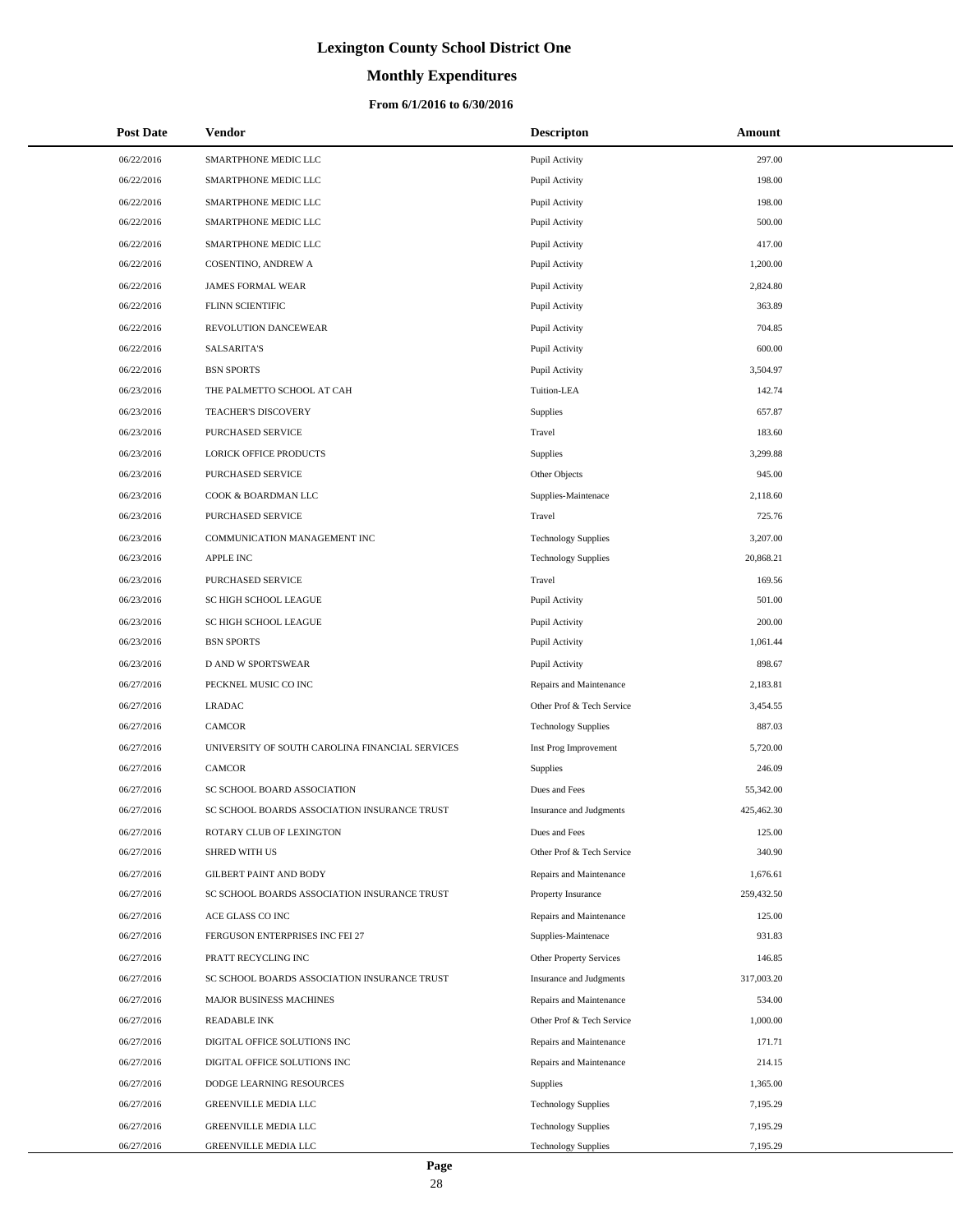# **Monthly Expenditures**

| <b>Post Date</b>         | <b>Vendor</b>                                        | <b>Descripton</b>                                      | Amount           |
|--------------------------|------------------------------------------------------|--------------------------------------------------------|------------------|
| 06/27/2016               | GREENVILLE MEDIA LLC                                 | <b>Technology Supplies</b>                             | 14,390.58        |
| 06/27/2016               | GREENVILLE MEDIA LLC                                 | <b>Technology Supplies</b>                             | 7,195.29         |
| 06/27/2016               | <b>US FOODS</b>                                      | Food                                                   | 203.34           |
| 06/27/2016               | SENN BROTHERS INC                                    | Produce                                                | 176.00           |
| 06/27/2016               | <b>US FOODS</b>                                      | Food                                                   | 1,956.94         |
| 06/27/2016               | SENN BROTHERS INC                                    | Produce                                                | 1,934.26         |
| 06/27/2016               | <b>US FOODS</b>                                      | Supplies                                               | 153.21           |
| 06/27/2016               | BORDEN DAIRY CO OF SC LLC                            | Milk                                                   | 130.83           |
| 06/27/2016               | SENN BROTHERS INC                                    | Produce                                                | 213.50           |
| 06/27/2016               | BORDEN DAIRY CO OF SC LLC                            | Milk                                                   | 261.80           |
| 06/27/2016               | SENN BROTHERS INC                                    | Produce                                                | 1,099.00         |
| 06/27/2016               | PECKNEL MUSIC CO INC                                 | Pupil Activity                                         | 160.00           |
| 06/27/2016               | SC ATHLETIC COACHES ASSOCIATION                      | Pupil Activity                                         | 1,870.00         |
| 06/27/2016               | FORMS AND SUPPLY INC (FSI)                           | Pupil Activity                                         | 105.48           |
| 06/27/2016               | CAROLINA BIOMEDICAL SERVICES INC                     | Pupil Activity                                         | 200.00           |
| 06/27/2016               | LEXINGTON MIDDLE SCHOOL                              | Pupil Activity                                         | 220.00           |
| 06/27/2016               | PURCHASED SERVICE                                    | Pupil Activity                                         | 915.85           |
| 06/27/2016               | KAJDER, SARA                                         | Inst Prog Improvement                                  | 348.98           |
| 06/28/2016               | HP INC                                               | <b>Technology Supplies</b>                             | 588.67           |
| 06/28/2016               | TIFFIN HOLDINGS INC                                  | Supplies                                               | 590.36           |
| 06/28/2016               | MCWATERS INC (OFFICE FURNITURE ONLY)                 | Supplies                                               | 3,093.37         |
| 06/28/2016               | SC INTERPRETING SERVICE FOR THE DEAF                 | Other Prof & Tech Service                              | 4,400.00         |
| 06/28/2016               | CONVERSE COLLEGE                                     | Inst Prog Improvement                                  | 14,500.00        |
| 06/28/2016               | H L SHEALY CO                                        | Supplies-Maintenace                                    | 139.10           |
| 06/28/2016               | H L SHEALY CO                                        | Supplies-Maintenace                                    | 139.10           |
| 06/28/2016               | CULLUM SERVICES INC                                  | Repairs and Maintenance                                | 5,505.45         |
| 06/28/2016               | H L SHEALY CO                                        | Supplies-Maintenace                                    | 139.10           |
| 06/28/2016               | CAROLINA WATER SERVICE INC                           | <b>Public Utilities</b>                                | 2,613.99         |
| 06/28/2016               | <b>SERVPRO</b>                                       | Repairs and Maintenance                                | 1,496.79         |
| 06/28/2016               | H L SHEALY CO                                        | Supplies-Maintenace                                    | 139.10           |
| 06/28/2016               | FERGUSON ENTERPRISES INC FEI 27                      | Supplies-Maintenace                                    | 284.62           |
| 06/28/2016               | <b>BUILDERS SPECIALTIES INC</b>                      | Repairs and Maintenance                                | 8,625.40         |
| 06/28/2016               | H L SHEALY CO                                        | Supplies-Maintenace                                    | 139.10           |
| 06/28/2016               | <b>CLARK BERRY PHOTOGRAPHY</b>                       | Other Prof & Tech Service                              | 331.70           |
| 06/28/2016               | FRONTLINE TECHNOLOGIES GROUP LLC                     | Software Renewal/Agreemen                              | 29,750.28        |
| 06/28/2016               | PRIMEX WIRELESS INC                                  | Software Renewal/Agreemen                              | 337.00           |
| 06/28/2016               | <b>IMAGINE LEARNING</b>                              | Software Renewal/Agreemen<br>Other Prof & Tech Service | 36,380.00        |
| 06/28/2016               | LEXINGTON COUNTY FIRST STEPS                         |                                                        | 3,124.00         |
| 06/28/2016               | LEXINGTON COUNTY FIRST STEPS                         | Other Prof & Tech Service                              | 6,248.00         |
| 06/28/2016               | LEXINGTON COUNTY FIRST STEPS                         | Other Prof & Tech Service                              | 648.80           |
| 06/28/2016               | LEXINGTON COUNTY FIRST STEPS<br>SCHOOL SPECIALTY INC | Other Prof & Tech Service                              | 4,686.00         |
| 06/28/2016               |                                                      | <b>Supplies</b>                                        | 493.06<br>325.92 |
| 06/28/2016<br>06/28/2016 | DELL COMPUTERS<br>SCHOOL SPECIALTY INC               | <b>Technology Supplies</b><br>Supplies                 | 3,281.43         |
| 06/28/2016               | AIKIDO ACADEMY OF SELF DEFENSE LLC                   | Other Prof & Tech Service                              | 600.00           |
| 06/28/2016               | PALMETTO MICROFILM SYSTEMS INC                       | Other Prof & Tech Service                              | 1,744.72         |
| 06/28/2016               | KURTZ BROS DBA BENDER BURKOT EAST COAST SCHOOL SUP   | Supplies                                               | 1,099.00         |
| 06/28/2016               | WILDER, PHILLIP M                                    | Inst Prog Improvement                                  | 240.23           |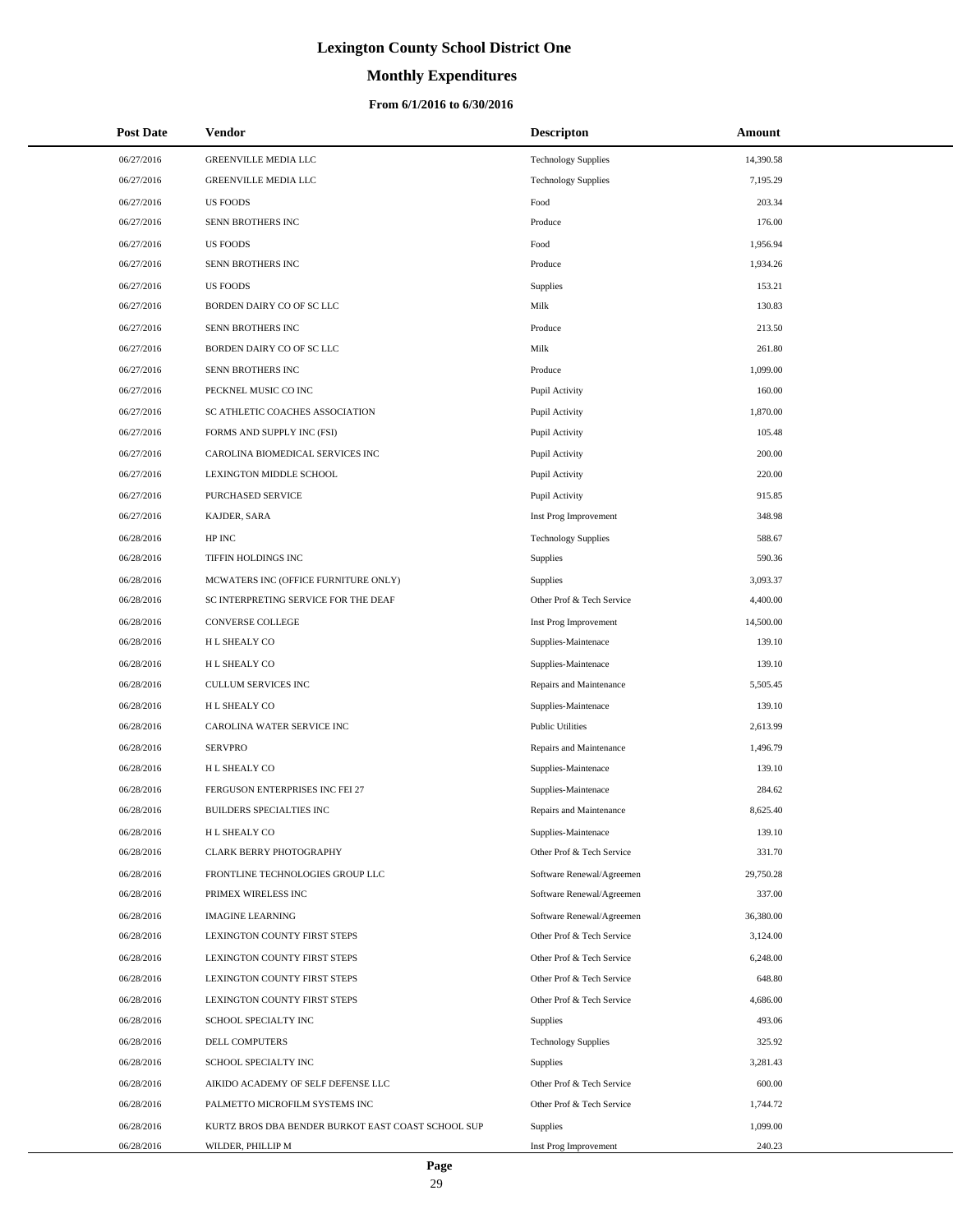# **Monthly Expenditures**

| <b>Post Date</b> | Vendor                                   | <b>Descripton</b>          | Amount    |
|------------------|------------------------------------------|----------------------------|-----------|
| 06/28/2016       | <b>DELTA EDUCATION</b>                   | Supplies                   | 23,666.70 |
| 06/28/2016       | SCHOOL SPECIALTY INC                     | Supplies                   | 287.17    |
| 06/28/2016       | PALMETTO MICROFILM SYSTEMS INC           | Other Prof & Tech Service  | 1,750.00  |
| 06/28/2016       | SOUTHERN REGIONAL EDUCATION BD (SREB)    | Software Renewal/Agreemen  | 450.00    |
| 06/28/2016       | <b>GALT HOUSE HOTEL</b>                  | Travel                     | 691.78    |
| 06/28/2016       | TEAM IA INC                              | Other Prof & Tech Service  | 19,716.90 |
| 06/28/2016       | GREENVILLE MEDIA LLC                     | <b>Technology Supplies</b> | 7,195.29  |
| 06/28/2016       | GREENVILLE MEDIA LLC                     | <b>Technology Supplies</b> | 7,195.29  |
| 06/28/2016       | GREENVILLE MEDIA LLC                     | <b>Technology Supplies</b> | 7,195.29  |
| 06/28/2016       | GREENVILLE MEDIA LLC                     | <b>Technology Supplies</b> | 7,195.29  |
| 06/28/2016       | GREENVILLE MEDIA LLC                     | <b>Technology Supplies</b> | 7,195.29  |
| 06/28/2016       | GREENVILLE MEDIA LLC                     | <b>Technology Supplies</b> | 7,195.29  |
| 06/28/2016       | RUFUS ORNDUFF REF INC                    | Repairs and Maintenance    | 262.51    |
| 06/28/2016       | RUFUS ORNDUFF REF INC                    | Repairs and Maintenance    | 363.52    |
| 06/28/2016       | RUFUS ORNDUFF REF INC                    | Repairs and Maintenance    | 193.36    |
| 06/28/2016       | RUFUS ORNDUFF REF INC                    | Repairs and Maintenance    | 278.99    |
| 06/28/2016       | RUFUS ORNDUFF REF INC                    | Repairs and Maintenance    | 901.00    |
| 06/28/2016       | RUFUS ORNDUFF REF INC                    | Repairs and Maintenance    | 440.38    |
| 06/28/2016       | RUFUS ORNDUFF REF INC                    | Repairs and Maintenance    | 103.13    |
| 06/28/2016       | RUFUS ORNDUFF REF INC                    | Repairs and Maintenance    | 203.79    |
| 06/28/2016       | RUFUS ORNDUFF REF INC                    | Repairs and Maintenance    | 1,529.77  |
| 06/28/2016       | RUFUS ORNDUFF REF INC                    | Repairs and Maintenance    | 137.50    |
| 06/28/2016       | RUFUS ORNDUFF REF INC                    | Repairs and Maintenance    | 352.84    |
| 06/28/2016       | RUFUS ORNDUFF REF INC                    | Repairs and Maintenance    | 861.00    |
| 06/28/2016       | RUFUS ORNDUFF REF INC                    | Repairs and Maintenance    | 370.97    |
| 06/28/2016       | RUFUS ORNDUFF REF INC                    | Repairs and Maintenance    | 292.07    |
| 06/28/2016       | SMARTPHONE MEDIC LLC                     | Pupil Activity             | 198.00    |
| 06/28/2016       | SMARTPHONE MEDIC LLC                     | Pupil Activity             | 149.00    |
| 06/28/2016       | SMARTPHONE MEDIC LLC                     | Pupil Activity             | 149.00    |
| 06/28/2016       | SMARTPHONE MEDIC LLC                     | Pupil Activity             | 149.00    |
| 06/28/2016       | SMARTPHONE MEDIC LLC                     | Pupil Activity             | 594.00    |
| 06/28/2016       | SMARTPHONE MEDIC LLC                     | Pupil Activity             | 545.00    |
| 06/28/2016       | SMARTPHONE MEDIC LLC                     | Pupil Activity             | 149.00    |
| 06/28/2016       | SMARTPHONE MEDIC LLC                     | Pupil Activity             | 198.00    |
| 06/28/2016       | SMARTPHONE MEDIC LLC                     | Pupil Activity             | 149.00    |
| 06/28/2016       | SMARTPHONE MEDIC LLC                     | Pupil Activity             | 149.00    |
| 06/28/2016       | VARSITY SPIRIT FASHIONS AND SUPPLIES LLC | Pupil Activity             | 160.50    |
| 06/28/2016       | VARSITY SPIRIT FASHIONS AND SUPPLIES LLC | Pupil Activity             | 1,095.41  |
| 06/28/2016       | VARSITY SPIRIT FASHIONS AND SUPPLIES LLC | Pupil Activity             | 1,229.16  |
| 06/28/2016       | HENRY SCHEIN INC MEDICAL SPECIAL MARKETS | Pupil Activity             | 2,018.39  |
| 06/28/2016       | FELLOWSHIP OF CHRISTIAN ATHLETES         | Pupil Activity             | 800.00    |
| 06/28/2016       | MIXEDBAG DESIGNS                         | Pupil Activity             | 911.16    |
| 06/28/2016       | VARSITY SPIRIT FASHIONS AND SUPPLIES LLC | Pupil Activity             | 22,736.14 |
| 06/29/2016       | GREENVILLE COUNTY SCHOOL DIST            | Tuition-LEA                | 2,261.55  |
| 06/29/2016       | PECKNEL MUSIC CO INC                     | Repairs and Maintenance    | 615.00    |
| 06/29/2016       | PURCHASED SERVICE                        | Travel                     | 255.54    |
| 06/29/2016       | PURCHASED SERVICE                        | Travel                     | 284.02    |
| 06/29/2016       | PURCHASED SERVICE                        | Travel                     | 284.02    |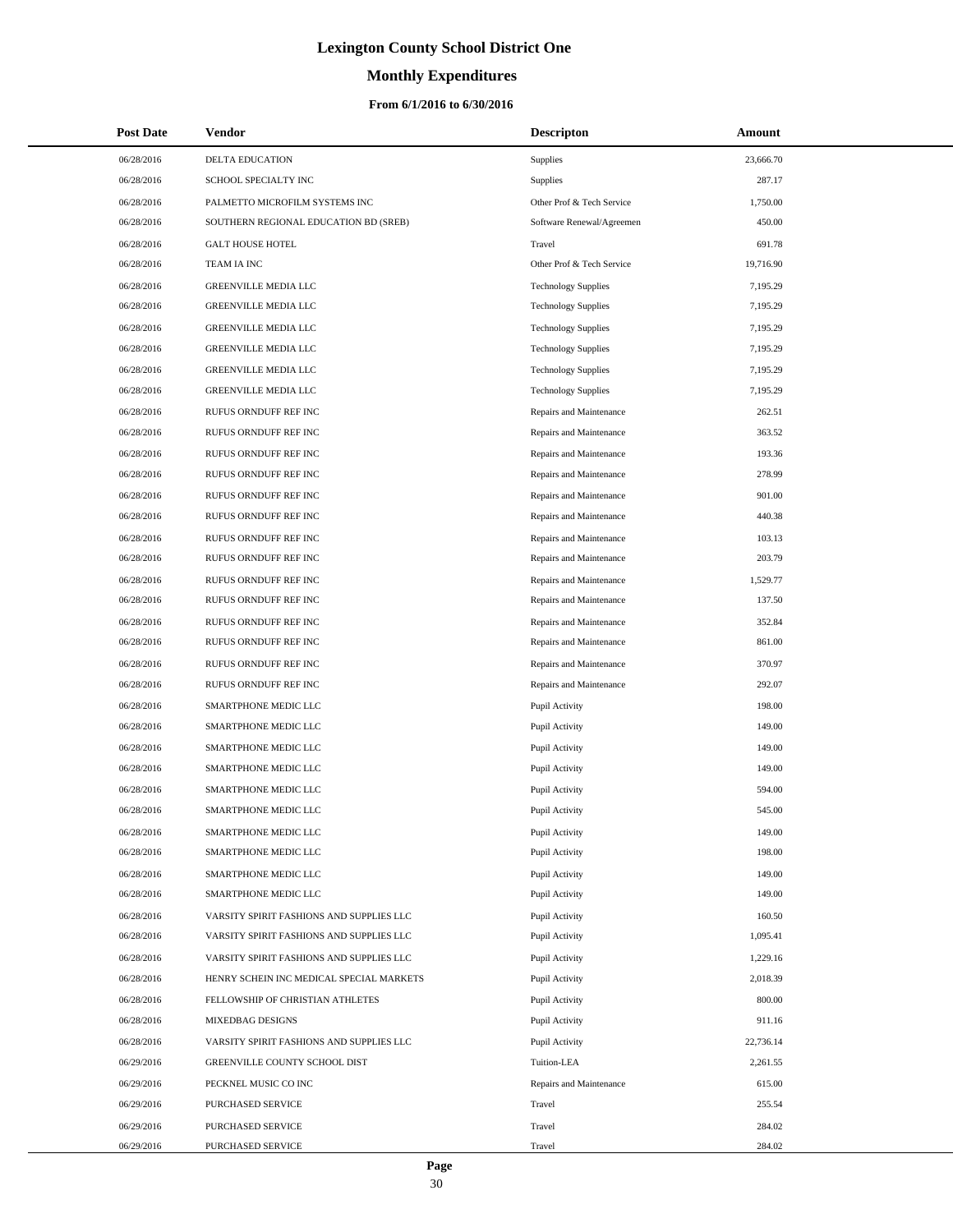# **Monthly Expenditures**

| <b>Post Date</b> | Vendor                                          | <b>Descripton</b>         | Amount   |
|------------------|-------------------------------------------------|---------------------------|----------|
| 06/29/2016       | PURCHASED SERVICE                               | Travel                    | 284.02   |
| 06/29/2016       | <b>PURCHASED SERVICE</b>                        | Travel                    | 284.02   |
| 06/29/2016       | PURCHASED SERVICE                               | Travel                    | 253.38   |
| 06/29/2016       | PURCHASED SERVICE                               | Travel                    | 284.02   |
| 06/29/2016       | SC INTERPRETING SERVICE FOR THE DEAF            | Other Prof & Tech Service | 5,067.50 |
| 06/29/2016       | DEMCO INC                                       | Supplies                  | 688.07   |
| 06/29/2016       | PURCHASED SERVICE                               | Travel                    | 395.50   |
| 06/29/2016       | PURCHASED SERVICE                               | Travel                    | 140.79   |
| 06/29/2016       | DUFF WHITE AND TURNER LLC                       | <b>Legal Services</b>     | 9,379.82 |
| 06/29/2016       | <b>PURCHASED SERVICE</b>                        | Travel                    | 161.46   |
| 06/29/2016       | PURCHASED SERVICE                               | Travel                    | 239.90   |
| 06/29/2016       | PURCHASED SERVICE                               | Travel                    | 392.04   |
| 06/29/2016       | PURCHASED SERVICE                               | Travel                    | 125.28   |
| 06/29/2016       | PURCHASED SERVICE                               | Travel                    | 300.24   |
| 06/29/2016       | LCJMWANDSC (LEX CTY JOINT WATER AND SEWER COMMI | <b>Public Utilities</b>   | 131.78   |
| 06/29/2016       | NUIDEA SCHOOL SUPPLY CO                         | Supplies                  | 2,112.72 |
| 06/29/2016       | CONCEPT UNLIMITED INC                           | Supplies-Maintenace       | 1,522.80 |
| 06/29/2016       | LCJMWANDSC (LEX CTY JOINT WATER AND SEWER COMMI | <b>Public Utilities</b>   | 2,340.07 |
| 06/29/2016       | JAMES M PLEASANTS CO                            | Supplies-Maintenace       | 401.21   |
| 06/29/2016       | PRICES COUNTRY STORE                            | Supplies-Maintenace       | 223.36   |
| 06/29/2016       | GILBERTSUMMIT RURAL WATER DISTRICT              | <b>Public Utilities</b>   | 719.62   |
| 06/29/2016       | PRICES COUNTRY STORE                            | Supplies-Maintenace       | 223.36   |
| 06/29/2016       | GILBERTSUMMIT RURAL WATER DISTRICT              | <b>Public Utilities</b>   | 153.95   |
| 06/29/2016       | CULLUM SERVICES INC                             | Repairs and Maintenance   | 850.31   |
| 06/29/2016       | LCJMWANDSC (LEX CTY JOINT WATER AND SEWER COMMI | <b>Public Utilities</b>   | 1,391.18 |
| 06/29/2016       | PRICES COUNTRY STORE                            | Supplies-Maintenace       | 223.38   |
| 06/29/2016       | LCJMWANDSC (LEX CTY JOINT WATER AND SEWER COMMI | <b>Public Utilities</b>   | 1,291.88 |
| 06/29/2016       | H L SHEALY CO                                   | Supplies-Maintenace       | 113.85   |
| 06/29/2016       | ALPINE SALES INC                                | Supplies-Maintenace       | 181.47   |
| 06/29/2016       | COOK & BOARDMAN LLC                             | Supplies-Maintenace       | 353.10   |
| 06/29/2016       | <b>HL SHEALY CO</b>                             | Supplies-Maintenace       | 113.85   |
| 06/29/2016       | LCJMWANDSC (LEX CTY JOINT WATER AND SEWER COMMI | <b>Public Utilities</b>   | 2,148.83 |
| 06/29/2016       | SIMPLEXGRINNELL                                 | Repairs and Maintenance   | 2,161.04 |
| 06/29/2016       | H L SHEALY CO                                   | Supplies-Maintenace       | 113.85   |
| 06/29/2016       | LCJMWANDSC (LEX CTY JOINT WATER AND SEWER COMMI | <b>Public Utilities</b>   | 2,317.65 |
| 06/29/2016       | LCJMWANDSC (LEX CTY JOINT WATER AND SEWER COMMI | <b>Public Utilities</b>   | 8,071.71 |
| 06/29/2016       | JAMES M PLEASANTS CO                            | Supplies-Maintenace       | 588.47   |
| 06/29/2016       | PRICES COUNTRY STORE                            | Supplies-Maintenace       | 223.36   |
| 06/29/2016       | GILBERTSUMMIT RURAL WATER DISTRICT              | <b>Public Utilities</b>   | 436.45   |
| 06/29/2016       | PALMETTO PROPANE                                | Energy                    | 502.94   |
| 06/29/2016       | LCJMWANDSC (LEX CTY JOINT WATER AND SEWER COMMI | <b>Public Utilities</b>   | 664.05   |
| 06/29/2016       | SIMPLEXGRINNELL                                 | Repairs and Maintenance   | 224.68   |
| 06/29/2016       | LCJMWANDSC (LEX CTY JOINT WATER AND SEWER COMMI | <b>Public Utilities</b>   | 594.72   |
| 06/29/2016       | GILBERTSUMMIT RURAL WATER DISTRICT              | <b>Public Utilities</b>   | 682.07   |
| 06/29/2016       | LCJMWANDSC (LEX CTY JOINT WATER AND SEWER COMMI | <b>Public Utilities</b>   | 594.72   |
| 06/29/2016       | LCJMWANDSC (LEX CTY JOINT WATER AND SEWER COMMI | <b>Public Utilities</b>   | 631.19   |
| 06/29/2016       | LCJMWANDSC (LEX CTY JOINT WATER AND SEWER COMMI | <b>Public Utilities</b>   | 2,102.95 |
| 06/29/2016       | JAMES M PLEASANTS CO                            | Supplies-Maintenace       | 192.60   |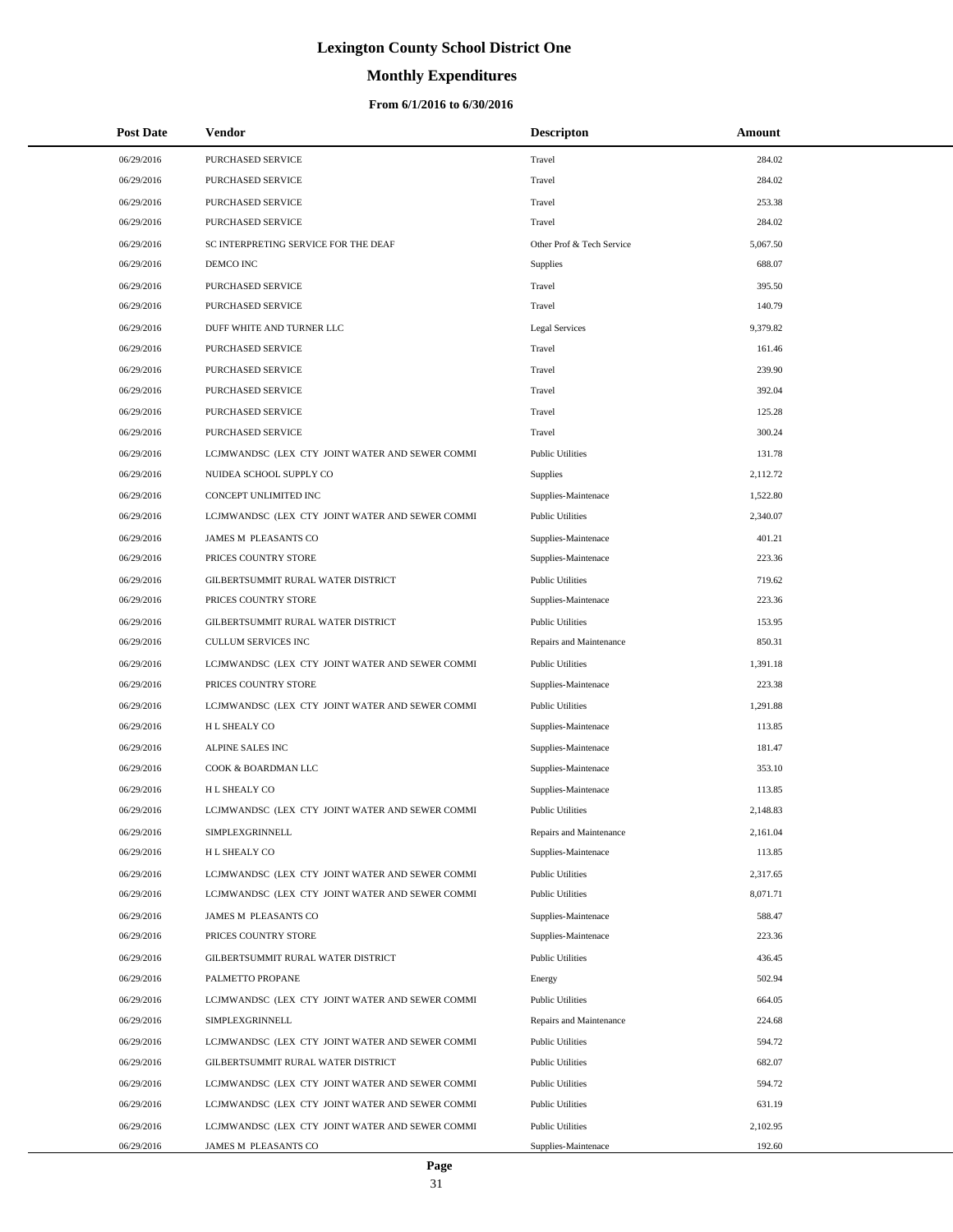# **Monthly Expenditures**

| <b>Post Date</b> | Vendor                                             | <b>Descripton</b>           | Amount    |
|------------------|----------------------------------------------------|-----------------------------|-----------|
| 06/29/2016       | <b>WW GRAINGER</b>                                 | Supplies-Maintenace         | 213.35    |
| 06/29/2016       | LCJMWANDSC (LEX CTY JOINT WATER AND SEWER COMMI    | <b>Public Utilities</b>     | 2,832.05  |
| 06/29/2016       | LCJMWANDSC (LEX CTY JOINT WATER AND SEWER COMMI    | <b>Public Utilities</b>     | 798.51    |
| 06/29/2016       | LCJMWANDSC (LEX CTY JOINT WATER AND SEWER COMMI    | <b>Public Utilities</b>     | 621.00    |
| 06/29/2016       | GILBERTSUMMIT RURAL WATER DISTRICT                 | <b>Public Utilities</b>     | 296.15    |
| 06/29/2016       | LCJMWANDSC (LEX CTY JOINT WATER AND SEWER COMMI    | <b>Public Utilities</b>     | 215.00    |
| 06/29/2016       | PRICES COUNTRY STORE                               | Supplies-Maintenace         | 223.36    |
| 06/29/2016       | LCJMWANDSC (LEX CTY JOINT WATER AND SEWER COMMI    | <b>Public Utilities</b>     | 1,598.03  |
| 06/29/2016       | MANSFIELD OIL CO                                   | Pupil Transportation        | 934.97    |
| 06/29/2016       | RANDOM DRUG SCREENS INC                            | Other Prof & Tech Service   | 1,148.00  |
| 06/29/2016       | DIGITAL OFFICE SOLUTIONS INC                       | Repairs and Maintenance     | 644.71    |
| 06/29/2016       | DIGITAL OFFICE SOLUTIONS INC                       | Repairs and Maintenance     | 150.61    |
| 06/29/2016       | DIGITAL OFFICE SOLUTIONS INC                       | Repairs and Maintenance     | 306.20    |
| 06/29/2016       | SC DEPARTMENT OF REVENUE (SALES TAX RETURN)        | Software Renewal/Agreemen   | 220.08    |
| 06/29/2016       | SEESAW LEARNING INC                                | Software Renewal/Agreemen   | 3,144.00  |
| 06/29/2016       | HANDWRITING WITHOUT TEARS BY JAN Z OLSEN OTR       | Supplies                    | 3,867.50  |
| 06/29/2016       | MONDO PUBLISHING                                   | Supplies                    | 2,303.08  |
| 06/29/2016       | LEXINGTON COUNTY FIRST STEPS                       | Other Prof & Tech Service   | 3,124.00  |
| 06/29/2016       | STATE DEPARTMENT OF EDUCATION LEX DIST ONEBUS SHOP | <b>Pupil Transportation</b> | 1,373.92  |
| 06/29/2016       | STATE DEPARTMENT OF EDUCATION LEX DIST ONEBUS SHOP | <b>Pupil Transportation</b> | 770.04    |
| 06/29/2016       | YAMAHA MOTOR CORPORATION                           | Supplies                    | 1,276.03  |
| 06/29/2016       | STATE DEPARTMENT OF EDUCATION LEX DIST ONEBUS SHOP | Pupil Transportation        | 1,333.00  |
| 06/29/2016       | PURCHASED SERVICE                                  | Travel                      | 161.19    |
| 06/29/2016       | PURCHASED SERVICE                                  | Travel                      | 289.96    |
| 06/29/2016       | PURCHASED SERVICE                                  | Travel                      | 289.96    |
| 06/29/2016       | PURCHASED SERVICE                                  | Travel                      | 156.51    |
| 06/29/2016       | PURCHASED SERVICE                                  | Travel                      | 265.26    |
| 06/29/2016       | BUDGET BLINDS OF LEXINGTON                         | Supplies                    | 756.49    |
| 06/29/2016       | PRECISION FIRE SOLUTIONS                           | Building                    | 85,039.25 |
| 06/29/2016       | <b>NEFF</b>                                        | Pupil Activity              | 899.45    |
| 06/29/2016       | <b>HUDL</b>                                        | Pupil Activity              | 1,599.00  |
| 06/29/2016       | <b>HOOPSPROSKILLS</b>                              | Pupil Activity              | 2,200.00  |
| 06/30/2016       | PURCHASED SERVICE                                  | Travel                      | 273.00    |
| 06/30/2016       | PURCHASED SERVICE                                  | Travel                      | 273.00    |
| 06/30/2016       | NORTHWEST EVALUATION ASSOC (NWEA)                  | Software Renewal/Agreemen   | 11,269.80 |
| 06/30/2016       | GEORGETOWN COUNTY SCHOOL DISTRICT                  | Tuition-LEA                 | 285.48    |
| 06/30/2016       | HORRY COUNTY SCHOOLS                               | Tuition-LEA                 | 175.68    |
| 06/30/2016       | SC DEPARTMENT OF JUVENILE JUSTICE (FISCAL AFFAIRS) | Tuition-LEA                 | 420.50    |
| 06/30/2016       | SCHOOL DISTRICT OF PICKENS COUNTY                  | Tuition-LEA                 | 505.08    |
| 06/30/2016       | WILLIAMSBURG COUNY SCHOOL DISTRICT                 | Tuition-LEA                 | 362.84    |
| 06/30/2016       | MUSICIAN SUPPLY                                    | Repairs and Maintenance     | 1,964.00  |
| 06/30/2016       | DIGITAL OFFICE SOLUTIONS INC                       | Supplies                    | 256.80    |
| 06/30/2016       | UNMANNED VEHICLE SYSTEMS INTN'L(AUVSI) FOUNDATION  | Supplies                    | 304.00    |
| 06/30/2016       | PECKNEL MUSIC CO INC                               | Repairs and Maintenance     | 1,950.00  |
| 06/30/2016       | SCHOOL DATEBOOKS INC                               | Supplies                    | 2,831.56  |
| 06/30/2016       | COLONIAL LIFE ARENA GLOBAL SPECTRUM                | Rentals                     | 79,283.97 |
| 06/30/2016       | CAROLINA BIOLOGICAL SUPPLY CO                      | Supplies                    | 218.79    |
| 06/30/2016       | PURCHASED SERVICE                                  | Travel                      | 145.26    |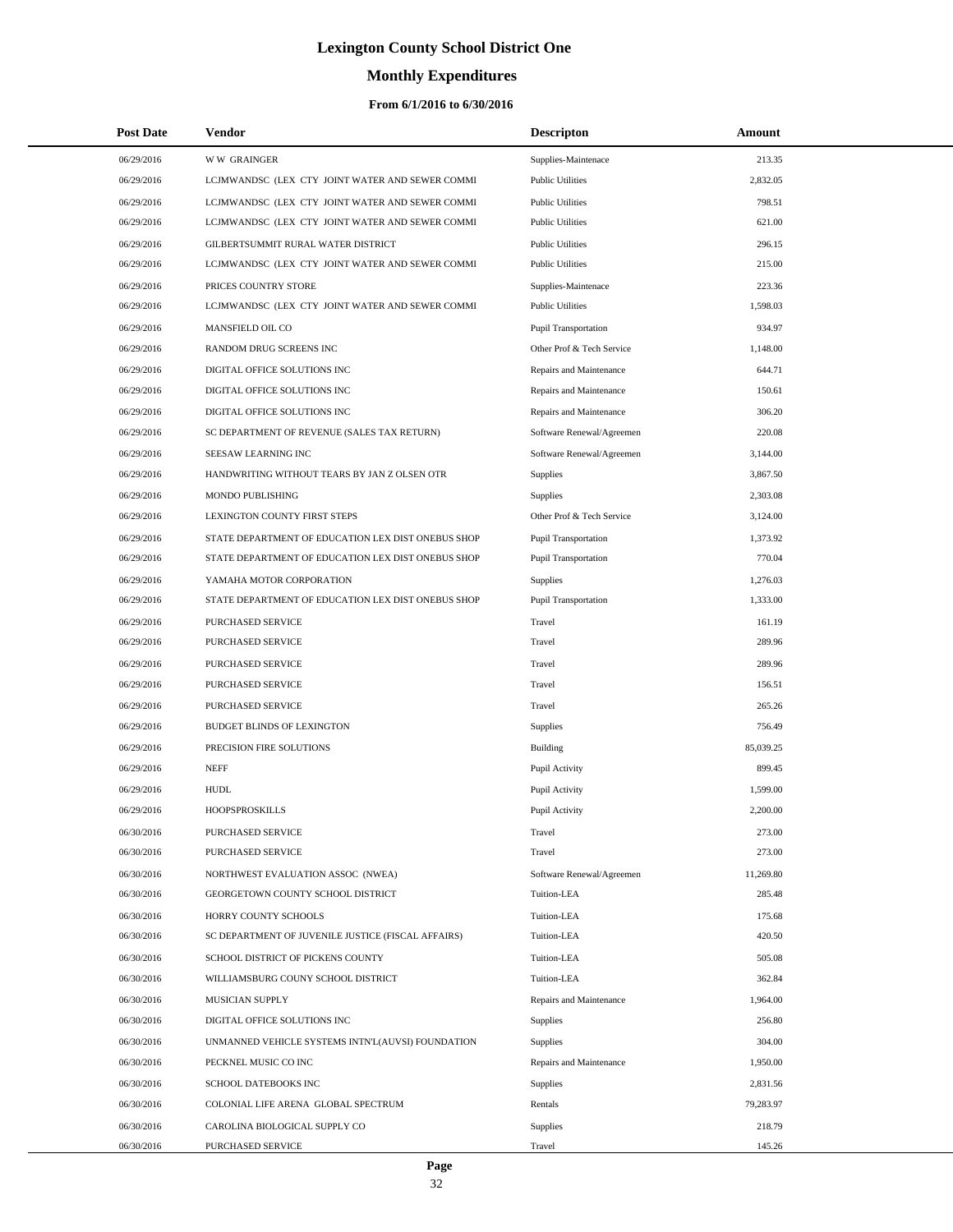# **Monthly Expenditures**

### **From 6/1/2016 to 6/30/2016**

| <b>Post Date</b> | Vendor                                             | <b>Descripton</b>         | Amount    |
|------------------|----------------------------------------------------|---------------------------|-----------|
| 06/30/2016       | SCHOOL SPECIALTY INC                               | Supplies                  | 106.62    |
| 06/30/2016       | PURCHASED SERVICE                                  | Travel                    | 400.14    |
| 06/30/2016       | PURCHASED SERVICE                                  | Travel                    | 573.30    |
| 06/30/2016       | PURCHASED SERVICE                                  | Travel                    | 265.50    |
| 06/30/2016       | PURCHASED SERVICE                                  | Travel                    | 588.06    |
| 06/30/2016       | DEAFINITELY TAKING REQUESTS                        | Other Prof & Tech Service | 432.50    |
| 06/30/2016       | PALMETTO LANGUAGE AND SPEECH CENTER LLC            | Other Prof & Tech Service | 9,100.00  |
| 06/30/2016       | ANDERSON SCHOOL DISTRICT FIVE                      | Tuition-LEA               | 597.31    |
| 06/30/2016       | DORCHESTER SCHOOL DISTRICT TWO                     | Tuition-LEA               | 881.46    |
| 06/30/2016       | GEORGETOWN COUNTY SCHOOL DISTRICT                  | Tuition-LEA               | 496.74    |
| 06/30/2016       | HORRY COUNTY SCHOOLS                               | Tuition-LEA               | 197.42    |
| 06/30/2016       | SC DEPARTMENT OF JUVENILE JUSTICE (FISCAL AFFAIRS) | Tuition-LEA               | 248.37    |
| 06/30/2016       | WILLIAMSBURG COUNY SCHOOL DISTRICT                 | Tuition-LEA               | 34,248.76 |
| 06/30/2016       | NUIDEA SCHOOL SUPPLY CO                            | Supplies                  | 514.14    |
| 06/30/2016       | PURCHASED SERVICE                                  | Travel                    | 103.68    |
| 06/30/2016       | PURCHASED SERVICE                                  | Travel                    | 104.65    |
| 06/30/2016       | PURCHASED SERVICE                                  | Travel                    | 128.79    |
| 06/30/2016       | PURCHASED SERVICE                                  | Travel                    | 108.00    |
| 06/30/2016       | PURCHASED SERVICE                                  | Travel                    | 122.58    |
| 06/30/2016       | PURCHASED SERVICE                                  | Travel                    | 112.91    |
| 06/30/2016       | PURCHASED SERVICE                                  | Travel                    | 101.63    |
| 06/30/2016       | AED SUPERSTORE ALLIED MEDICAL PRODUCTS             | Supplies                  | 374.00    |
| 06/30/2016       | OCCUPATIONAL HEALTH                                | Supplies                  | 648.00    |
| 06/30/2016       | FOLLETT SCHOOL SOLUTIONS INC                       | Library Books             | 3,435.47  |
| 06/30/2016       | COLLEGE OF CHARLESTON                              | Inst Prog Improvement     | 4,950.00  |
| 06/30/2016       | PURCHASED SERVICE                                  | Travel                    | 384.75    |
| 06/30/2016       | PURCHASED SERVICE                                  | Travel                    | 170.91    |
| 06/30/2016       | PURCHASED SERVICE                                  | Travel                    | 346.90    |
| 06/30/2016       | PURCHASED SERVICE                                  | Travel                    | 391.20    |
| 06/30/2016       | PURCHASED SERVICE                                  | Travel                    | 152.92    |
| 06/30/2016       | PURCHASED SERVICE                                  | Travel                    | 394.45    |
| 06/30/2016       | HAYNSWORTH SINKLER BOYD PA                         | <b>Legal Services</b>     | 1,497.50  |
| 06/30/2016       | PURCHASED SERVICE                                  | Travel                    | 330.54    |
| 06/30/2016       | PURCHASED SERVICE                                  | Travel                    | 306.30    |
| 06/30/2016       | PURCHASED SERVICE                                  | Travel                    | 352.70    |
| 06/30/2016       | <b>BSN SPORTS</b>                                  | Supplies                  | 5,798.63  |
| 06/30/2016       | SCE&G                                              | <b>Public Utilities</b>   | 16,097.11 |
| 06/30/2016       | TOWN OF LEXINGTON                                  | <b>Public Utilities</b>   | 479.36    |
| 06/30/2016       | ABBOTTS AUTO CARE AND TIRE                         | Repairs and Maintenance   | 608.79    |
| 06/30/2016       | THOMPSON RENTAL SERVICES                           | Rentals                   | 762.00    |
| 06/30/2016       | <b>BARRS RECREATION LLC</b>                        | Supplies-Maintenace       | 3,330.37  |
| 06/30/2016       | TRISTATE PUMP AND CONTROL INC                      | Supplies-Maintenace       | 971.56    |
| 06/30/2016       | SCE&G                                              | <b>Public Utilities</b>   | 67,928.72 |
| 06/30/2016       | TOWN OF LEXINGTON                                  | <b>Public Utilities</b>   | 3,454.75  |
| 06/30/2016       | ADVANCED DISPOSAL SERVICES SOUTH CAROLINA LLC      | Other Property Services   | 205.65    |
| 06/30/2016       | BLUEGRASS MATERIALS COMPANY LLC                    | Supplies-Maintenace       | 388.80    |
| 06/30/2016       | H L SHEALY CO                                      | Supplies-Maintenace       | 371.29    |
| 06/30/2016       | SCE&G                                              | <b>Public Utilities</b>   | 9,938.42  |

 $\overline{\phantom{0}}$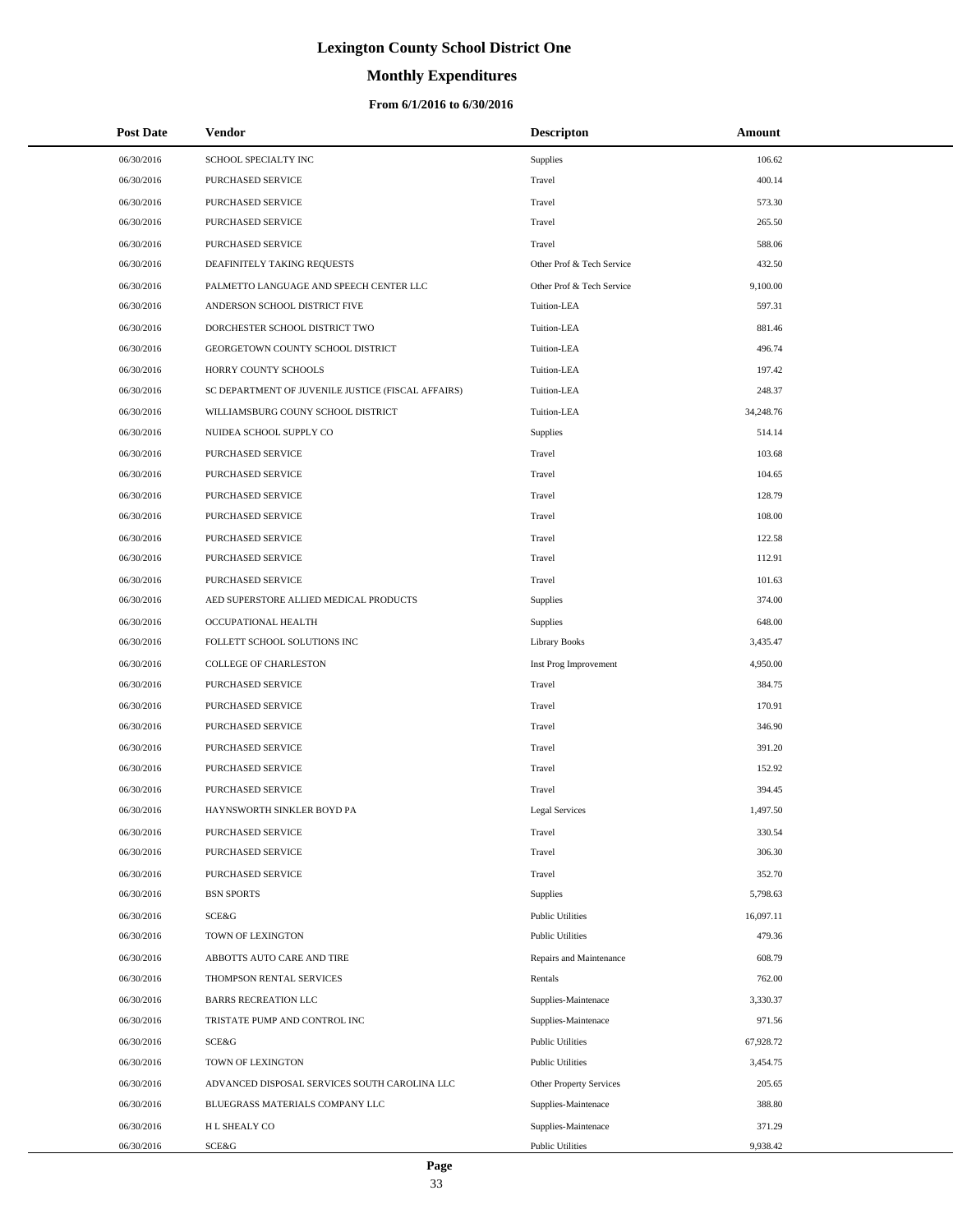# **Monthly Expenditures**

| <b>Post Date</b> | Vendor                                          | <b>Descripton</b>              | Amount    |
|------------------|-------------------------------------------------|--------------------------------|-----------|
| 06/30/2016       | TOWN OF LEXINGTON                               | <b>Public Utilities</b>        | 1,182.17  |
| 06/30/2016       | ADVANCED DISPOSAL SERVICES SOUTH CAROLINA LLC   | Other Property Services        | 153.75    |
| 06/30/2016       | CITY ELECTRIC SUPPLY CO                         | Supplies-Maintenace            | 236.58    |
| 06/30/2016       | ADVANCED DISPOSAL SERVICES SOUTH CAROLINA LLC   | Other Property Services        | 205.65    |
| 06/30/2016       | FERGUSON ENTERPRISES INC FEI 27                 | Supplies-Maintenace            | 821.16    |
| 06/30/2016       | <b>GRAYBAR ELECTRIC CO INC</b>                  | Supplies-Maintenace            | 134.82    |
| 06/30/2016       | <b>HL SHEALY CO</b>                             | Supplies-Maintenace            | 371.29    |
| 06/30/2016       | ADVANCED DISPOSAL SERVICES SOUTH CAROLINA LLC   | Other Property Services        | 205.65    |
| 06/30/2016       | TRITEK FIRE AND SECURITY LLC                    | Repairs and Maintenance        | 350.00    |
| 06/30/2016       | ADVANCED DISPOSAL SERVICES SOUTH CAROLINA LLC   | Other Property Services        | 205.65    |
| 06/30/2016       | ADVANCED DISPOSAL SERVICES SOUTH CAROLINA LLC   | Other Property Services        | 257.53    |
| 06/30/2016       | FERGUSON ENTERPRISES INC FEI 27                 | Supplies-Maintenace            | 1,054.65  |
| 06/30/2016       | <b>GRAYBAR ELECTRIC CO INC</b>                  | Supplies-Maintenace            | 493.06    |
| 06/30/2016       | <b>SCE&amp;G</b>                                | <b>Public Utilities</b>        | 6,889.36  |
| 06/30/2016       | TOWN OF LEXINGTON                               | <b>Public Utilities</b>        | 291.46    |
| 06/30/2016       | ADVANCED DISPOSAL SERVICES SOUTH CAROLINA LLC   | Other Property Services        | 101.86    |
| 06/30/2016       | SCE&G                                           | <b>Public Utilities</b>        | 20,104.53 |
| 06/30/2016       | TOWN OF LEXINGTON                               | <b>Public Utilities</b>        | 1,098.93  |
| 06/30/2016       | ADVANCED DISPOSAL SERVICES SOUTH CAROLINA LLC   | Other Property Services        | 205.65    |
| 06/30/2016       | CITY ELECTRIC SUPPLY CO                         | Supplies-Maintenace            | 205.55    |
| 06/30/2016       | ELECTRICAL EQUIPMENT COMPANY                    | Supplies-Maintenace            | 638.85    |
| 06/30/2016       | PALMETTO METAL PRODUCTS INC                     | Supplies-Maintenace            | 941.60    |
| 06/30/2016       | <b>SCE&amp;G</b>                                | <b>Public Utilities</b>        | 19,216.14 |
| 06/30/2016       | SIMPLEXGRINNELL                                 | Repairs and Maintenance        | 250.00    |
| 06/30/2016       | ADVANCED DISPOSAL SERVICES SOUTH CAROLINA LLC   | Other Property Services        | 153.75    |
| 06/30/2016       | ADVANCED DISPOSAL SERVICES SOUTH CAROLINA LLC   | Other Property Services        | 153.75    |
| 06/30/2016       | ADVANCED DISPOSAL SERVICES SOUTH CAROLINA LLC   | Other Property Services        | 101.86    |
| 06/30/2016       | <b>ANIXTER INC</b>                              | Supplies-Maintenace            | 166.92    |
| 06/30/2016       | SCE&G                                           | <b>Public Utilities</b>        | 12,579.71 |
| 06/30/2016       | ADVANCED DISPOSAL SERVICES SOUTH CAROLINA LLC   | Other Property Services        | 153.75    |
| 06/30/2016       | SCE&G                                           | <b>Public Utilities</b>        | 10,796.43 |
| 06/30/2016       | ADVANCED DISPOSAL SERVICES SOUTH CAROLINA LLC   | <b>Other Property Services</b> | 101.86    |
| 06/30/2016       | <b>ANIXTER INC</b>                              | Supplies-Maintenace            | 166.92    |
| 06/30/2016       | MAYER ELECTRIC SUPPLY COMPANY INC               | Supplies-Maintenace            | 652.70    |
| 06/30/2016       | SCE&G                                           | <b>Public Utilities</b>        | 15,571.84 |
| 06/30/2016       | PALMETTO SPORTS FLOORS LLC                      | Repairs and Maintenance        | 2,072.64  |
| 06/30/2016       | ADVANCED DISPOSAL SERVICES SOUTH CAROLINA LLC   | Other Property Services        | 205.65    |
| 06/30/2016       | H L SHEALY CO                                   | Supplies-Maintenace            | 208.65    |
| 06/30/2016       | MAYER ELECTRIC SUPPLY COMPANY INC               | Supplies-Maintenace            | 652.70    |
| 06/30/2016       | PALMETTO SPORTS FLOORS LLC                      | Repairs and Maintenance        | 1,795.92  |
| 06/30/2016       | ADVANCED DISPOSAL SERVICES SOUTH CAROLINA LLC   | Other Property Services        | 205.65    |
| 06/30/2016       | <b>GRAYBAR ELECTRIC CO INC</b>                  | Supplies-Maintenace            | 873.12    |
| 06/30/2016       | H L SHEALY CO                                   | Supplies-Maintenace            | 301.74    |
| 06/30/2016       | CITY OF WEST COLUMBIA WATER COLLECTION DIVISION | <b>Public Utilities</b>        | 920.50    |
| 06/30/2016       | TOWN OF LEXINGTON                               | <b>Public Utilities</b>        | 1,077.54  |
| 06/30/2016       | ZINGERS FENCING LLC                             | Repairs and Maintenance        | 1,450.00  |
| 06/30/2016       | ADVANCED DISPOSAL SERVICES SOUTH CAROLINA LLC   | Other Property Services        | 153.75    |
| 06/30/2016       | PALMETTO SPORTS FLOORS LLC                      | Repairs and Maintenance        | 3,235.20  |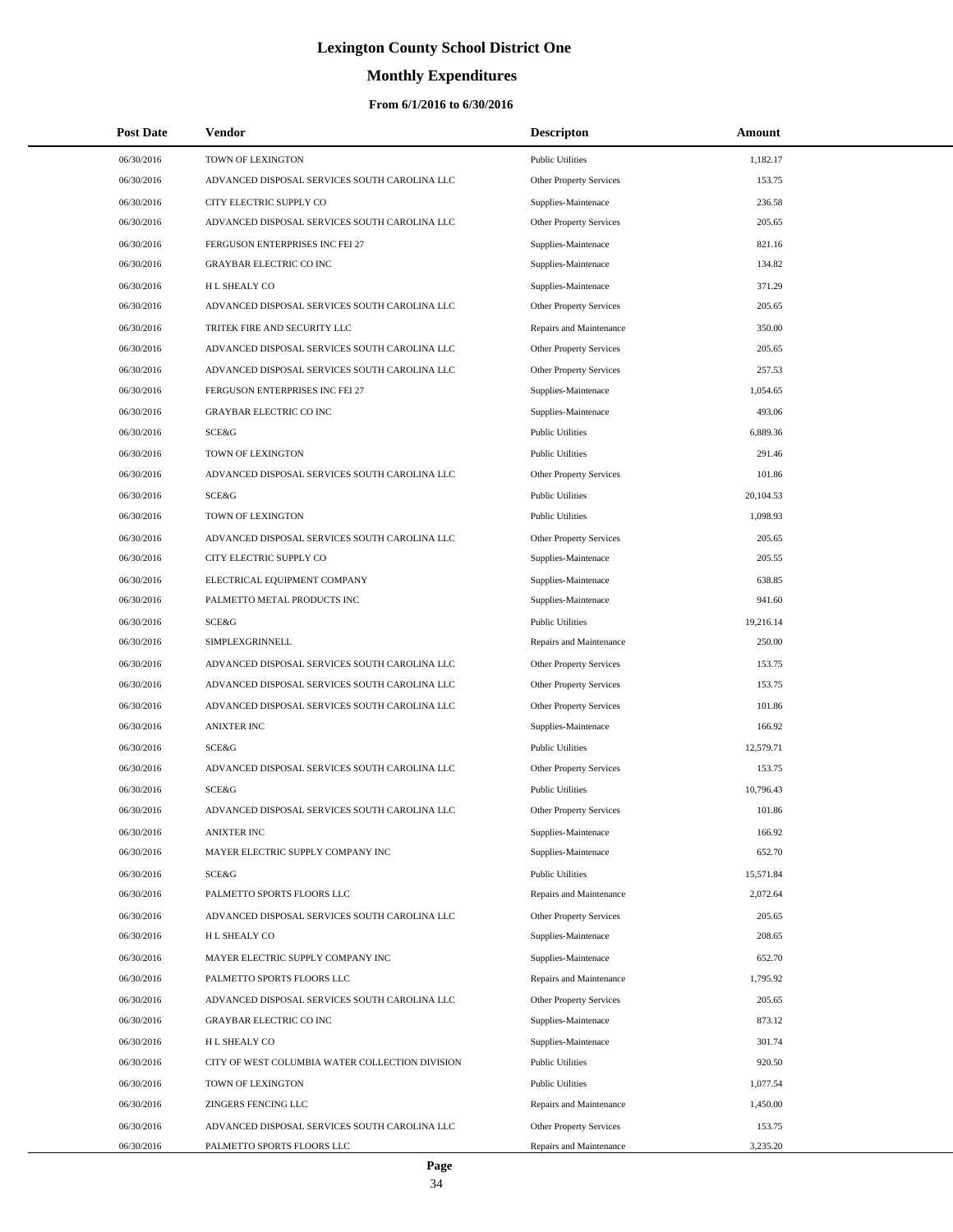# **Monthly Expenditures**

| <b>Post Date</b> | Vendor                                             | <b>Descripton</b>              | Amount    |
|------------------|----------------------------------------------------|--------------------------------|-----------|
| 06/30/2016       | ADVANCED DISPOSAL SERVICES SOUTH CAROLINA LLC      | Other Property Services        | 153.75    |
| 06/30/2016       | <b>HL SHEALY CO</b>                                | Supplies-Maintenace            | 208.65    |
| 06/30/2016       | WATTS AND ASSOCIATES ROOFING INC                   | Repairs and Maintenance        | 2,201.00  |
| 06/30/2016       | ADVANCED DISPOSAL SERVICES SOUTH CAROLINA LLC      | <b>Other Property Services</b> | 153.75    |
| 06/30/2016       | TOWN OF LEXINGTON                                  | <b>Public Utilities</b>        | 675.53    |
| 06/30/2016       | ADVANCED DISPOSAL SERVICES SOUTH CAROLINA LLC      | Other Property Services        | 153.75    |
| 06/30/2016       | ELECTRICAL EQUIPMENT COMPANY                       | Supplies-Maintenace            | 311.37    |
| 06/30/2016       | ADVANCED DISPOSAL SERVICES SOUTH CAROLINA LLC      | <b>Other Property Services</b> | 205.57    |
| 06/30/2016       | <b>ANIXTER INC</b>                                 | Supplies-Maintenace            | 166.92    |
| 06/30/2016       | <b>CARTS PLUS</b>                                  | Supplies-Maintenace            | 319.93    |
| 06/30/2016       | GATEWAY SUPPLY CO INC                              | Supplies-Maintenace            | 158.25    |
| 06/30/2016       | <b>SCE&amp;G</b>                                   | <b>Public Utilities</b>        | 326.23    |
| 06/30/2016       | TOWN OF LEXINGTON                                  | <b>Public Utilities</b>        | 654.91    |
| 06/30/2016       | ADVANCED DISPOSAL SERVICES SOUTH CAROLINA LLC      | Other Property Services        | 153.75    |
| 06/30/2016       | ELECTRICAL EQUIPMENT COMPANY                       | Supplies-Maintenace            | 545.81    |
| 06/30/2016       | <b>SCE&amp;G</b>                                   | <b>Public Utilities</b>        | 144.88    |
| 06/30/2016       | TOWN OF LEXINGTON                                  | <b>Public Utilities</b>        | 715.04    |
| 06/30/2016       | SIMPLEXGRINNELL                                    | Repairs and Maintenance        | 786.85    |
| 06/30/2016       | ADVANCED DISPOSAL SERVICES SOUTH CAROLINA LLC      | Other Property Services        | 153.75    |
| 06/30/2016       | FERGUSON ENTERPRISES INC FEI 27                    | Supplies-Maintenace            | 102.32    |
| 06/30/2016       | MAYER ELECTRIC SUPPLY COMPANY INC                  | Supplies-Maintenace            | 401.25    |
| 06/30/2016       | PALMETTO SPORTS FLOORS LLC                         | Repairs and Maintenance        | 2,651.04  |
| 06/30/2016       | ADVANCED DISPOSAL SERVICES SOUTH CAROLINA LLC      | Other Property Services        | 153.75    |
| 06/30/2016       | ELECTRICAL EQUIPMENT COMPANY                       | Supplies-Maintenace            | 618.72    |
| 06/30/2016       | ADVANCED DISPOSAL SERVICES SOUTH CAROLINA LLC      | Other Property Services        | 153.75    |
| 06/30/2016       | MAYER ELECTRIC SUPPLY COMPANY INC                  | Supplies-Maintenace            | 321.00    |
| 06/30/2016       | ADVANCED DISPOSAL SERVICES SOUTH CAROLINA LLC      | Other Property Services        | 153.75    |
| 06/30/2016       | <b>SCE&amp;G</b>                                   | <b>Public Utilities</b>        | 9,295.93  |
| 06/30/2016       | TOWN OF LEXINGTON                                  | <b>Public Utilities</b>        | 467.65    |
| 06/30/2016       | ADVANCED DISPOSAL SERVICES SOUTH CAROLINA LLC      | Other Property Services        | 153.75    |
| 06/30/2016       | SCE&G                                              | <b>Public Utilities</b>        | 122.98    |
| 06/30/2016       | TOWN OF LEXINGTON                                  | <b>Public Utilities</b>        | 569.87    |
| 06/30/2016       | ADVANCED DISPOSAL SERVICES SOUTH CAROLINA LLC      | Other Property Services        | 153.75    |
| 06/30/2016       | TOWN OF LEXINGTON                                  | <b>Public Utilities</b>        | 1,453.81  |
| 06/30/2016       | CAROLINA HOUSE MOVERS INC                          | Repairs and Maintenance        | 13,972.00 |
| 06/30/2016       | ADVANCED DISPOSAL SERVICES SOUTH CAROLINA LLC      | Other Property Services        | 153.75    |
| 06/30/2016       | TOWN OF LEXINGTON                                  | <b>Public Utilities</b>        | 1,493.82  |
| 06/30/2016       | ADVANCED DISPOSAL SERVICES SOUTH CAROLINA LLC      | Other Property Services        | 153.75    |
| 06/30/2016       | TOWN OF LEXINGTON                                  | <b>Public Utilities</b>        | 3,576.87  |
| 06/30/2016       | P AND S CONSTRUCTION COMPANY INC                   | Repairs and Maintenance        | 240.00    |
| 06/30/2016       | ADVANCED DISPOSAL SERVICES SOUTH CAROLINA LLC      | Other Property Services        | 153.75    |
| 06/30/2016       | <b>ADM SIGNS</b>                                   | Supplies-Maintenace            | 267.50    |
| 06/30/2016       | H L SHEALY CO                                      | Supplies-Maintenace            | 355.03    |
| 06/30/2016       | SIMPLEXGRINNELL                                    | Repairs and Maintenance        | 158.37    |
| 06/30/2016       | ADVANCED DISPOSAL SERVICES SOUTH CAROLINA LLC      | Other Property Services        | 153.75    |
| 06/30/2016       | SC DEPARTMENT OF ADMINISTRATION                    | Repairs and Maintenance        | 5,100.26  |
| 06/30/2016       | CHECKER YELLOW CAB CO INC                          | Pupil Transportation           | 24,225.00 |
| 06/30/2016       | SC DEPARTMENT OF EDUCATION OFFICE OF TRANSPORTATIO | Pupil Transportation           | 2,235.87  |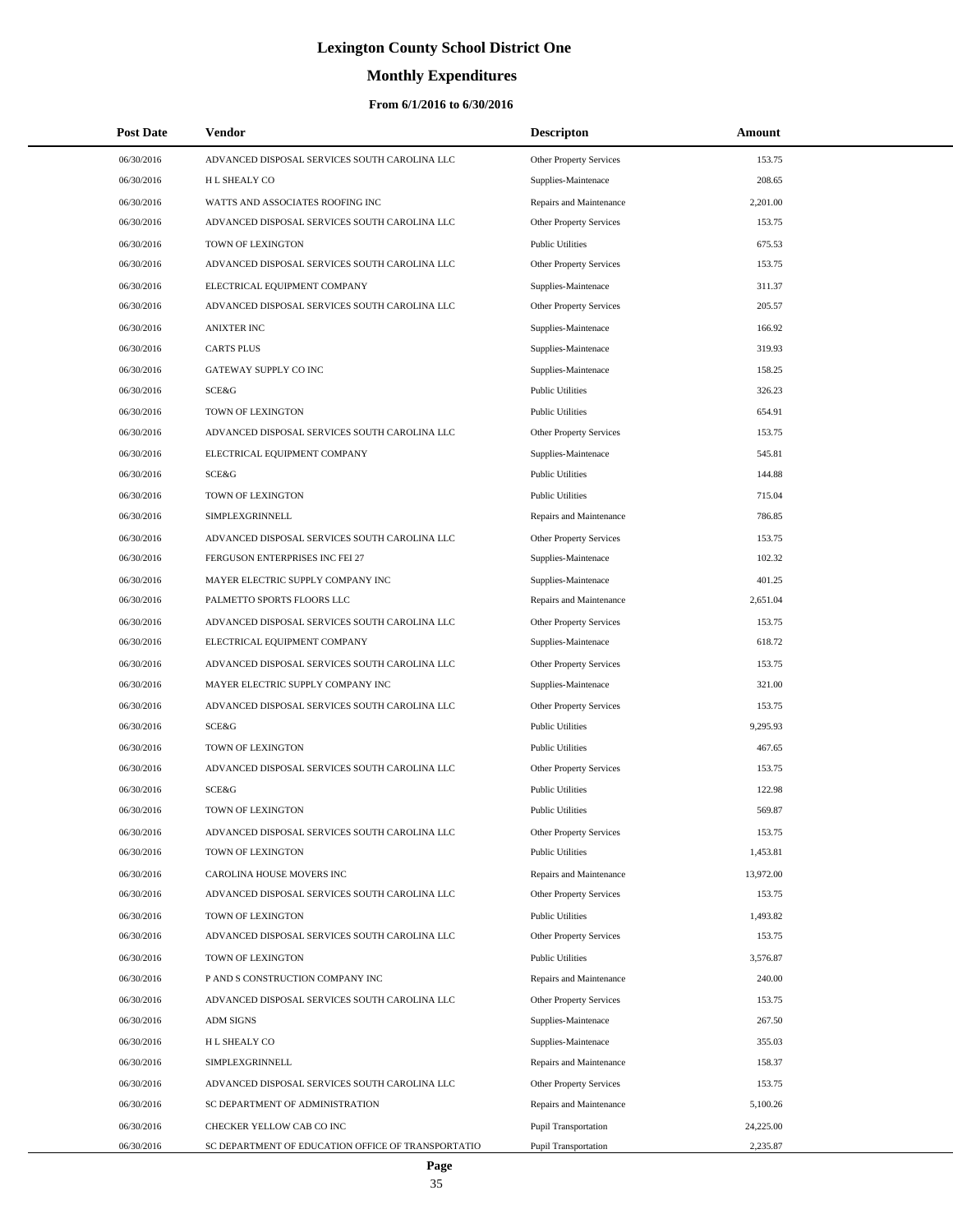# **Monthly Expenditures**

### **From 6/1/2016 to 6/30/2016**

| <b>Post Date</b> | Vendor                       | <b>Descripton</b>          | Amount   |
|------------------|------------------------------|----------------------------|----------|
| 06/30/2016       | <b>PURCHASED SERVICE</b>     | Travel                     | 149.58   |
| 06/30/2016       | PURCHASED SERVICE            | Travel                     | 171.18   |
| 06/30/2016       | PURCHASED SERVICE            | Travel                     | 243.22   |
| 06/30/2016       | PINE PRESS OF LEXINGTON INC  | Printing and Binding       | 102.56   |
| 06/30/2016       | <b>NEWZ GROUP</b>            | Other Prof & Tech Service  | 290.00   |
| 06/30/2016       | SPLASH OMNIMEDIA LLC         | Other Prof & Tech Service  | 150.00   |
| 06/30/2016       | <b>PURCHASED SERVICE</b>     | Travel                     | 331.53   |
| 06/30/2016       | LEXINGTON PRINTING LLC       | Printing and Binding       | 287.83   |
| 06/30/2016       | DELL COMPUTERS               | Supplies                   | 2,117.72 |
| 06/30/2016       | DIGITAL OFFICE SOLUTIONS INC | Repairs and Maintenance    | 2,972.36 |
| 06/30/2016       | PURCHASED SERVICE            | Travel                     | 120.15   |
| 06/30/2016       | PURCHASED SERVICE            | Travel                     | 505.94   |
| 06/30/2016       | PURCHASED SERVICE            | Travel                     | 308.07   |
| 06/30/2016       | PURCHASED SERVICE            | Travel                     | 515.10   |
| 06/30/2016       | <b>COMPORIUM</b>             | Communication              | 6,126.61 |
| 06/30/2016       | SPIRIT COMMUNICATIONS        | Communication              | 223.81   |
| 06/30/2016       | DIGITAL OFFICE SOLUTIONS INC | Repairs and Maintenance    | 298.08   |
| 06/30/2016       | <b>COMPORIUM</b>             | Communication              | 5,449.23 |
| 06/30/2016       | DIGITAL OFFICE SOLUTIONS INC | Repairs and Maintenance    | 224.15   |
| 06/30/2016       | <b>COMPORIUM</b>             | Communication              | 1,884.41 |
| 06/30/2016       | DIGITAL OFFICE SOLUTIONS INC | Repairs and Maintenance    | 147.79   |
| 06/30/2016       | <b>COMPORIUM</b>             | Communication              | 3,432.89 |
| 06/30/2016       | DIGITAL OFFICE SOLUTIONS INC | Repairs and Maintenance    | 309.57   |
| 06/30/2016       | <b>COMPORIUM</b>             | Communication              | 1,800.70 |
| 06/30/2016       | <b>COMPORIUM</b>             | Communication              | 2,695.40 |
| 06/30/2016       | <b>COMPORIUM</b>             | Communication              | 2,419.24 |
| 06/30/2016       | <b>COMPORIUM</b>             | Communication              | 1,192.97 |
| 06/30/2016       | DIGITAL OFFICE SOLUTIONS INC | Repairs and Maintenance    | 443.05   |
| 06/30/2016       | <b>COMPORIUM</b>             | Communication              | 2,591.24 |
| 06/30/2016       | <b>COMPORIUM</b>             | Communication              | 1,706.38 |
| 06/30/2016       | <b>COMPORIUM</b>             | Communication              | 1.795.86 |
| 06/30/2016       | DIGITAL OFFICE SOLUTIONS INC | Repairs and Maintenance    | 147.05   |
| 06/30/2016       | <b>COMPORIUM</b>             | Communication              | 1,937.47 |
| 06/30/2016       | DIGITAL OFFICE SOLUTIONS INC | Repairs and Maintenance    | 306.06   |
| 06/30/2016       | <b>COMPORIUM</b>             | Communication              | 2,040.49 |
| 06/30/2016       | DIGITAL OFFICE SOLUTIONS INC | Repairs and Maintenance    | 145.56   |
| 06/30/2016       | <b>COMPORIUM</b>             | Communication              | 2,066.31 |
| 06/30/2016       | <b>COMPORIUM</b>             | Communication              | 2,652.06 |
| 06/30/2016       | DIGITAL OFFICE SOLUTIONS INC | Repairs and Maintenance    | 448.83   |
| 06/30/2016       | <b>COMPORIUM</b>             | Communication              | 4,950.52 |
| 06/30/2016       | DIGITAL OFFICE SOLUTIONS INC | Repairs and Maintenance    | 206.26   |
| 06/30/2016       | <b>COMPORIUM</b>             | Communication              | 2,190.82 |
| 06/30/2016       | <b>COMPORIUM</b>             | Communication              | 2,272.43 |
| 06/30/2016       | <b>GATTIS PRO AUDIO</b>      | <b>Technology Supplies</b> | 1,817.75 |
| 06/30/2016       | <b>COMPORIUM</b>             | Communication              | 2,169.17 |
| 06/30/2016       | <b>COMPORIUM</b>             | Communication              | 2,089.40 |
| 06/30/2016       | DIGITAL OFFICE SOLUTIONS INC | Repairs and Maintenance    | 111.15   |
| 06/30/2016       | <b>COMPORIUM</b>             | Communication              | 2,338.63 |

÷.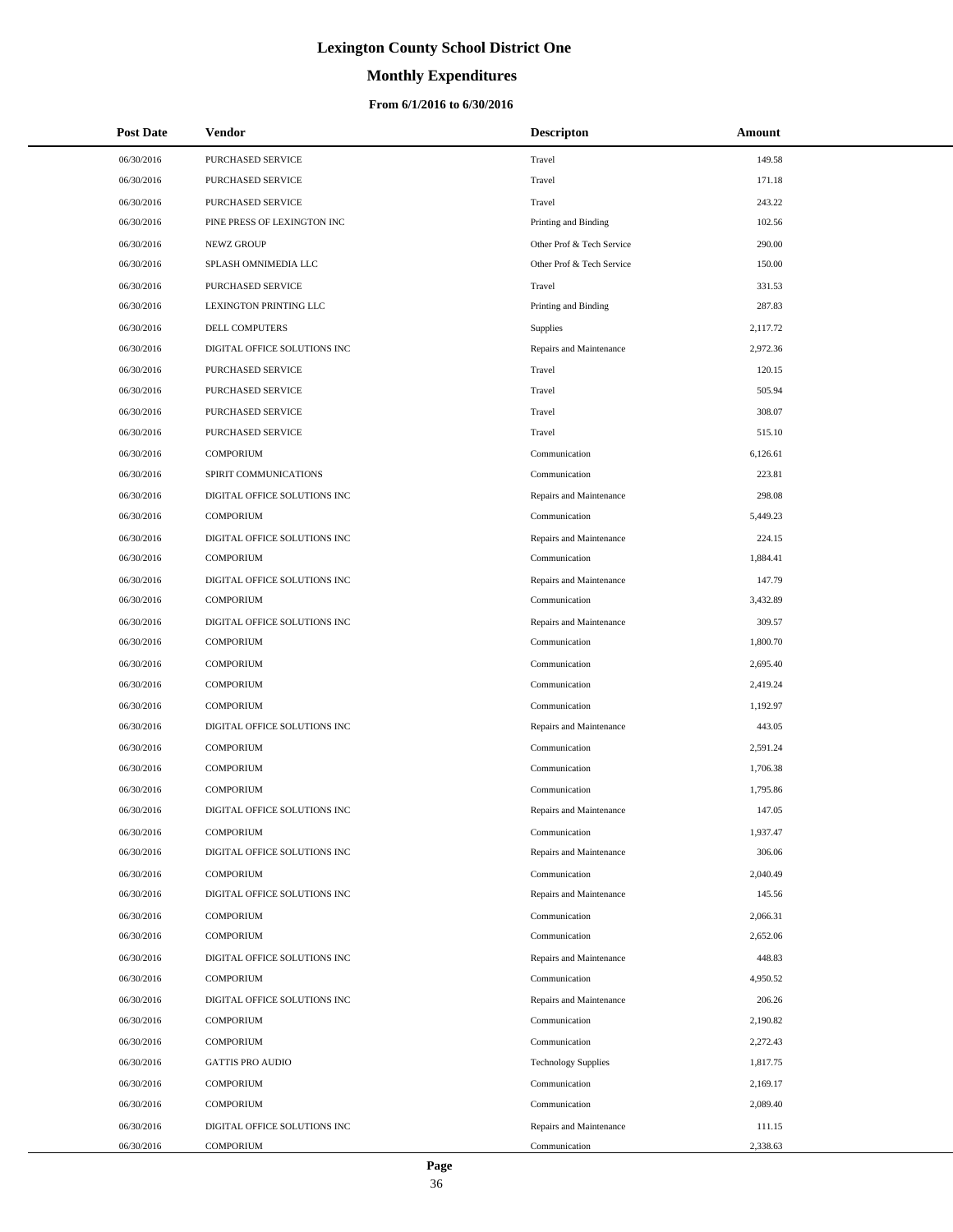# **Monthly Expenditures**

### **From 6/1/2016 to 6/30/2016**

| <b>Post Date</b> | Vendor                                             | <b>Descripton</b>           | Amount    |
|------------------|----------------------------------------------------|-----------------------------|-----------|
| 06/30/2016       | DIGITAL OFFICE SOLUTIONS INC                       | Repairs and Maintenance     | 349.96    |
| 06/30/2016       | <b>COMPORIUM</b>                                   | Communication               | 2,814.66  |
| 06/30/2016       | DIGITAL OFFICE SOLUTIONS INC                       | Repairs and Maintenance     | 331.09    |
| 06/30/2016       | <b>COMPORIUM</b>                                   | Communication               | 2,275.05  |
| 06/30/2016       | <b>COMPORIUM</b>                                   | Communication               | 2,232.66  |
| 06/30/2016       | <b>COMPORIUM</b>                                   | Communication               | 2,237.55  |
| 06/30/2016       | DIGITAL OFFICE SOLUTIONS INC                       | Repairs and Maintenance     | 113.20    |
| 06/30/2016       | <b>COMPORIUM</b>                                   | Communication               | 1,760.55  |
| 06/30/2016       | <b>COMPORIUM</b>                                   | Communication               | 1,657.96  |
| 06/30/2016       | <b>COMPORIUM</b>                                   | Communication               | 1,919.09  |
| 06/30/2016       | DIGITAL OFFICE SOLUTIONS INC                       | Repairs and Maintenance     | 138.69    |
| 06/30/2016       | <b>COMPORIUM</b>                                   | Communication               | 2,137.89  |
| 06/30/2016       | DIGITAL OFFICE SOLUTIONS INC                       | Repairs and Maintenance     | 163.91    |
| 06/30/2016       | <b>COMPORIUM</b>                                   | Communication               | 2,485.71  |
| 06/30/2016       | DIGITAL OFFICE SOLUTIONS INC                       | Repairs and Maintenance     | 360.01    |
| 06/30/2016       | <b>COMPORIUM</b>                                   | Communication               | 6,206.89  |
| 06/30/2016       | DIGITAL OFFICE SOLUTIONS INC                       | Repairs and Maintenance     | 166.42    |
| 06/30/2016       | <b>COMPORIUM</b>                                   | Communication               | 2,533.55  |
| 06/30/2016       | OFFICE DEPOT INC                                   | Supplies                    | 144.40    |
| 06/30/2016       | TREASURE BAY INC                                   | Supplies                    | 1,472.17  |
| 06/30/2016       | <b>APPLE INC</b>                                   | <b>Technology Supplies</b>  | 106.92    |
| 06/30/2016       | PURCHASED SERVICE                                  | Travel                      | 208.00    |
| 06/30/2016       | PURCHASED SERVICE                                  | Travel                      | 264.00    |
| 06/30/2016       | SCHOOL SPECIALTY INC                               | Supplies                    | 264.18    |
| 06/30/2016       | STATE DEPARTMENT OF EDUCATION LEX DIST ONEBUS SHOP | <b>Pupil Transportation</b> | 740.28    |
| 06/30/2016       | STATE DEPARTMENT OF EDUCATION LEX DIST ONEBUS SHOP | Pupil Transportation        | 427.80    |
| 06/30/2016       | PURCHASED SERVICE                                  | Travel                      | 319.68    |
| 06/30/2016       | PURCHASED SERVICE                                  | Travel                      | 132.19    |
| 06/30/2016       | PURCHASED SERVICE                                  | Travel                      | 125.55    |
| 06/30/2016       | PURCHASED SERVICE                                  | Travel                      | 418.77    |
| 06/30/2016       | <b>PURCHASED SERVICE</b>                           | Travel                      | 412.56    |
| 06/30/2016       | AMERICAN OCCUPATIONAL THERAPY ASSOC (AOTA)         | Dues and Fees               | 387.00    |
| 06/30/2016       | PHONAK INC USA                                     | Supplies                    | 17,075.39 |
| 06/30/2016       | SC DEPARTMENT OF REVENUE (SALES TAX RETURN)        | Supplies                    | 1,159.27  |
| 06/30/2016       | <b>ENTERPRISE RENTACAR</b>                         | <b>Pupil Transportation</b> | 768.94    |
| 06/30/2016       | SUMMERBOOK COMPANY                                 | Supplies                    | 837.00    |
| 06/30/2016       | STATE DEPARTMENT OF EDUCATION LEX DIST ONEBUS SHOP | Pupil Transportation        | 714.24    |
| 06/30/2016       | AIKIDO ACADEMY OF SELF DEFENSE LLC                 | Other Prof & Tech Service   | 1,050.00  |
| 06/30/2016       | KAPLAN EARLY LEARNING COMPANY                      | Supplies                    | 3,025.96  |
| 06/30/2016       | THE PARENT INSTITUTE                               | Supplies                    | 644.40    |
| 06/30/2016       | PALMETTO TESOL LLC                                 | Travel                      | 297.00    |
| 06/30/2016       | WILDER, PHILLIP M                                  | Inst Prog Improvement       | 3,000.00  |
| 06/30/2016       | PUBLIC CONSULTING GROUP INC (PCG)                  | Software Renewal/Agreemen   | 15,000.00 |
| 06/30/2016       | SC DEPARTMENT OF REVENUE (SALES TAX RETURN)        | Software Renewal/Agreemen   | 1,050.00  |
| 06/30/2016       | COLLEGE OF CHARLESTON                              | Inst Prog Improvement       | 3,900.00  |
| 06/30/2016       | PURCHASED SERVICE                                  | Travel                      | 107.14    |
| 06/30/2016       | DODGE LEARNING RESOURCES                           | Supplies                    | 1,353.57  |
| 06/30/2016       | ADVANCE EDUCATION INC                              | Software Renewal/Agreemen   | 5,940.00  |

 $\overline{a}$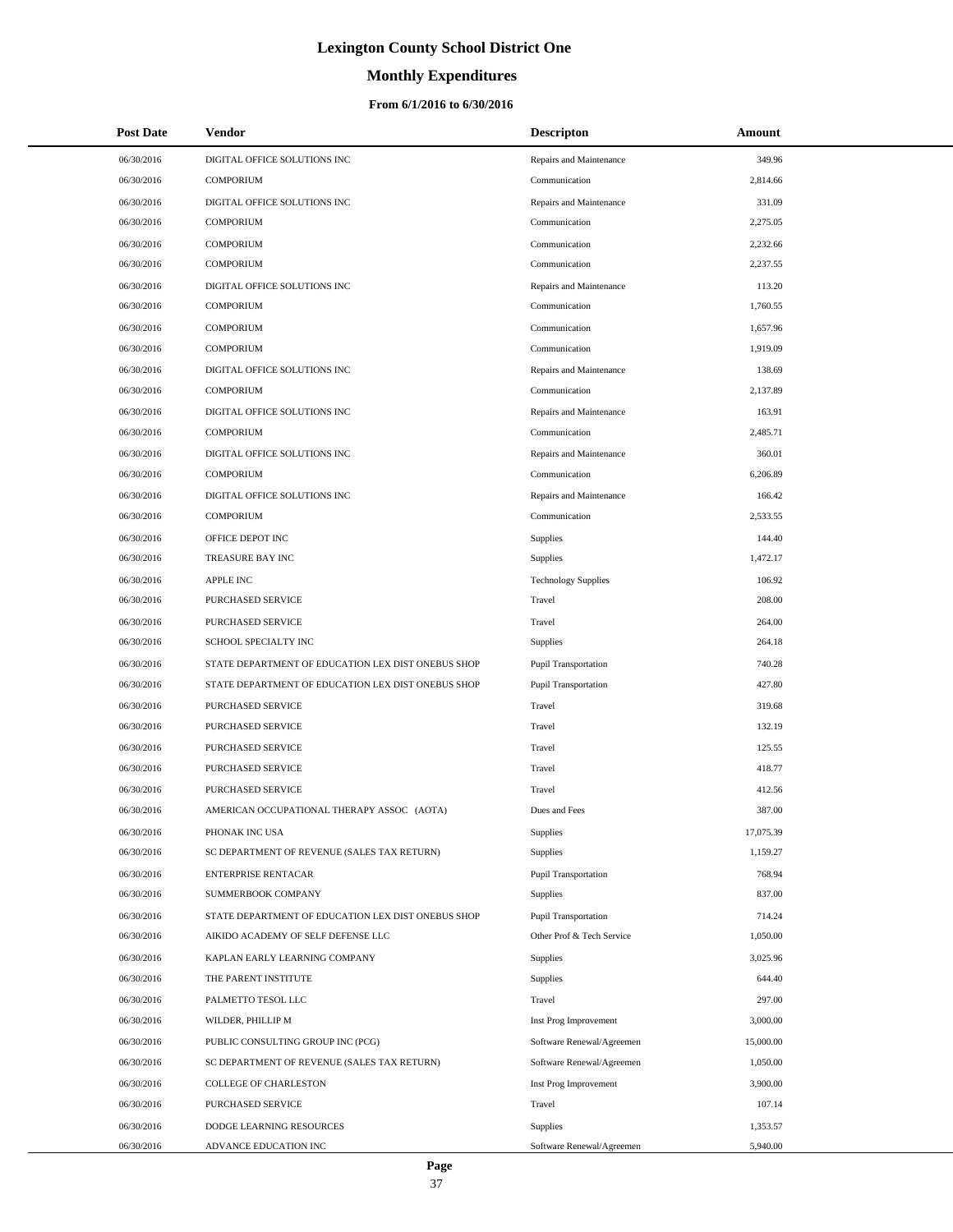# **Monthly Expenditures**

### **From 6/1/2016 to 6/30/2016**

| <b>Post Date</b> | Vendor                                             | <b>Descripton</b>          | Amount    |
|------------------|----------------------------------------------------|----------------------------|-----------|
| 06/30/2016       | SC DEPARTMENT OF REVENUE (SALES TAX RETURN)        | Software Renewal/Agreemen  | 415.80    |
| 06/30/2016       | R L BRYAN CO TEXTBOOK DEPOSITORY                   | Supplies                   | 20,741.92 |
| 06/30/2016       | PURCHASED SERVICE                                  | Travel                     | 405.87    |
| 06/30/2016       | PURCHASED SERVICE                                  | Travel                     | 444.78    |
| 06/30/2016       | PURCHASED SERVICE                                  | Travel                     | 111.24    |
| 06/30/2016       | PURCHASED SERVICE                                  | Travel                     | 292.98    |
| 06/30/2016       | PURCHASED SERVICE                                  | Travel                     | 349.38    |
| 06/30/2016       | PURCHASED SERVICE                                  | Travel                     | 301.30    |
| 06/30/2016       | PURCHASED SERVICE                                  | Travel                     | 239.82    |
| 06/30/2016       | PURCHASED SERVICE                                  | Travel                     | 767.34    |
| 06/30/2016       | PURCHASED SERVICE                                  | Travel                     | 1,110.09  |
| 06/30/2016       | PURCHASED SERVICE                                  | Travel                     | 249.54    |
| 06/30/2016       | PURCHASED SERVICE                                  | Travel                     | 1,075.14  |
| 06/30/2016       | THE BANK OF NEW YORK FINANCIAL CONTROL BILLING DEP | Dues and Fees              | 750.00    |
| 06/30/2016       | COMMUNICATION MANAGEMENT INC                       | Building                   | 8,060.18  |
| 06/30/2016       | GREENVILLE MEDIA LLC                               | <b>Technology Supplies</b> | 7,195.29  |
| 06/30/2016       | <b>GREENVILLE MEDIA LLC</b>                        | <b>Technology Supplies</b> | 7,195.29  |
| 06/30/2016       | CDWG ACCT 305089                                   | <b>Technology Supplies</b> | 1,781.55  |
| 06/30/2016       | <b>GREENVILLE MEDIA LLC</b>                        | <b>Technology Supplies</b> | 7,195.29  |
| 06/30/2016       | <b>GREENVILLE MEDIA LLC</b>                        | <b>Technology Supplies</b> | 7,195.29  |
| 06/30/2016       | GREENVILLE MEDIA LLC                               | <b>Technology Supplies</b> | 7,195.29  |
| 06/30/2016       | <b>GREENVILLE MEDIA LLC</b>                        | <b>Technology Supplies</b> | 7,195.29  |
| 06/30/2016       | <b>GREENVILLE MEDIA LLC</b>                        | <b>Technology Supplies</b> | 7,195.29  |
| 06/30/2016       | <b>GREENVILLE MEDIA LLC</b>                        | <b>Technology Supplies</b> | 7,195.29  |
| 06/30/2016       | <b>GREENVILLE MEDIA LLC</b>                        | <b>Technology Supplies</b> | 7,195.29  |
| 06/30/2016       | CDWG ACCT 305089                                   | <b>Technology Supplies</b> | 2,969.25  |
| 06/30/2016       | <b>GREENVILLE MEDIA LLC</b>                        | <b>Technology Supplies</b> | 7,195.29  |
| 06/30/2016       | <b>GREENVILLE MEDIA LLC</b>                        | <b>Technology Supplies</b> | 7,195.29  |
| 06/30/2016       | <b>GREENVILLE MEDIA LLC</b>                        | <b>Technology Supplies</b> | 7,195.29  |
| 06/30/2016       | RUFUS ORNDUFF REF INC                              | Repairs and Maintenance    | 598.36    |
| 06/30/2016       | RUFUS ORNDUFF REF INC                              | Repairs and Maintenance    | 638.68    |
| 06/30/2016       | HERSHEYS ICE CREAM                                 | Food                       | 828.60    |
| 06/30/2016       | SMARTPHONE MEDIC LLC                               | Pupil Activity             | 545.00    |
| 06/30/2016       | MAKEMUSIC INC                                      | Pupil Activity             | 350.00    |
| 06/30/2016       | SCHOOL SPECIALTY INC                               | Pupil Activity             | 705.07    |
| 06/30/2016       | HARCOURT OUTLINES INC                              | Pupil Activity             | 1,756.98  |
| 06/30/2016       | ROCHESTER 100 INC                                  | Pupil Activity             | 1,093.75  |
| 06/30/2016       | PINE PRESS OF LEXINGTON INC                        | Pupil Activity             | 321.35    |
| 06/30/2016       | PITNEY BOWES (RENTMAINTSUPPLIES)                   | Pupil Activity             | 112.35    |
| 06/30/2016       | CASH                                               | Pupil Activity             | 200.00    |
| 06/30/2016       | SCHOLASTIC INC                                     | Pupil Activity             | 1,545.08  |
| 06/30/2016       | GOPHER SPORT PLAY WITH A PURPOSE                   | Pupil Activity             | 324.91    |
| 06/30/2016       | SCHOOL SPECIALTY INC                               | Pupil Activity             | 106.50    |
| 06/30/2016       | MODERN TURF INC                                    | Pupil Activity             | 1,628.40  |
| 06/30/2016       | AED SUPERSTORE ALLIED MEDICAL PRODUCTS             | Pupil Activity             | 1,323.70  |
| 06/30/2016       | <b>APPLE INC</b>                                   | Pupil Activity             | 147.66    |
| 06/30/2016       | <b>BSN SPORTS</b>                                  | Pupil Activity             | 1,662.74  |
| 06/30/2016       | ECHO1612 INC                                       | Pupil Activity             | 2,199.00  |

 $\overline{\phantom{0}}$